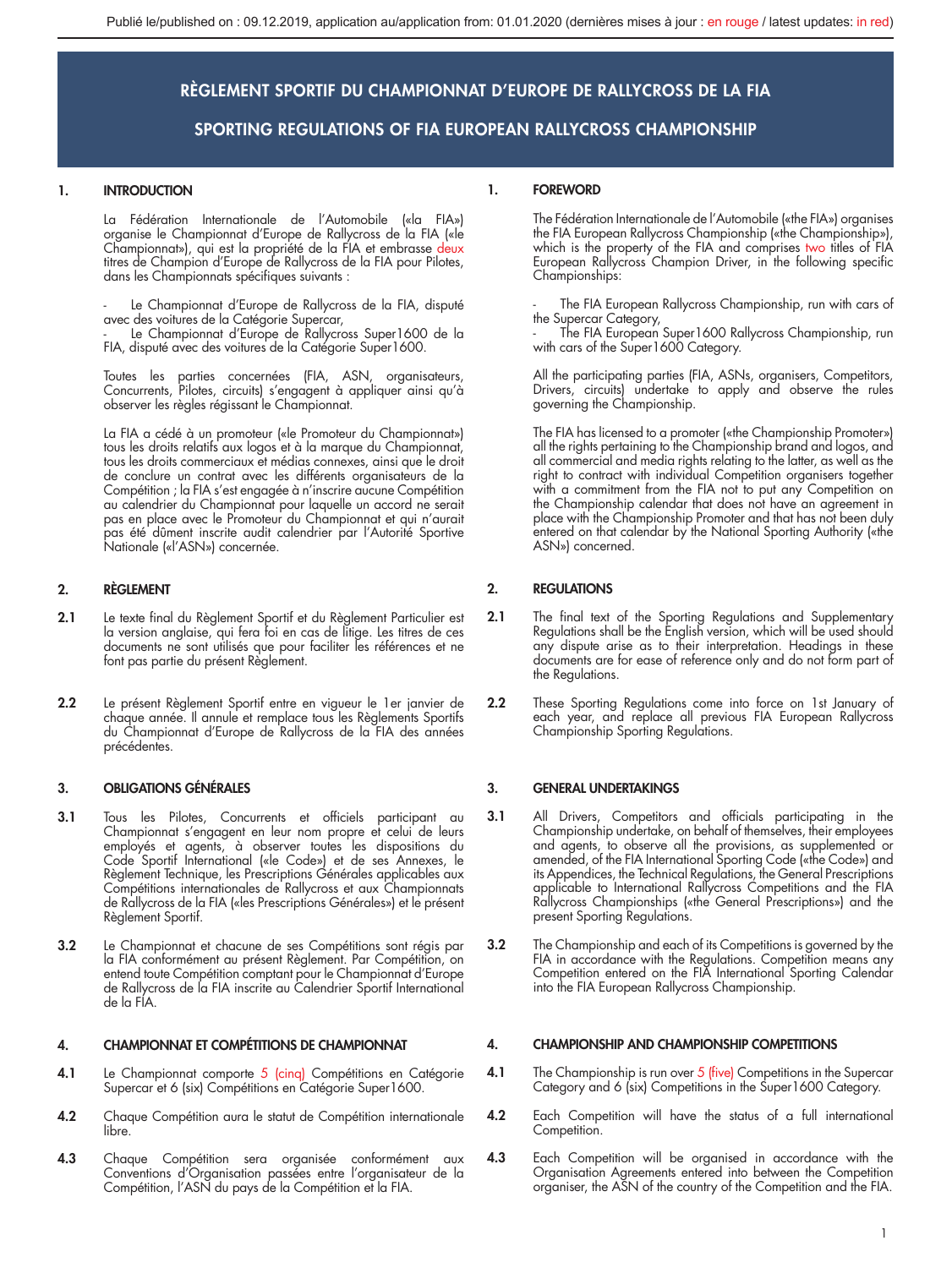- 4.4 Chaque organisateur devra communiquer à la FIA les informations listées dans le «*Team Operations Guide*» standard (voir Annexe 3), au minimum en anglais, au plus tard 3 (trois) mois avant la Compétition.
- 4.5 Chaque organisateur, via son ASN, devra communiquer à la FIA les informations listées dans le Règlement Particulier standard – Partie 1 (voir Annexe 1), au minimum en anglais, au plus tard 2 (deux) mois avant la Compétition, ainsi qu'une copie de son attestation d'assurance Responsabilité Civile couvrant l'ensemble du déroulement de la Compétition.

Le Règlement Particulier - Partie 2 (voir Annexe 2) contenant le planning indiquant les horaires :

- des vérifications administratives et techniques,

- du briefing des Pilotes et des Concurrents,

et le programme général pour les courses sera publié au plus tard 10 (dix) jours avant la Compétition.

Un numéro de visa sera ensuite délivré par la FIA pour la Compétition concernée, après réception satisfaisante de ces documents.

4.6 Il sera indiqué dans le «contrat épreuve» passé entre le Promoteur du Championnat et chaque organisateur si la Compétition peut inclure une manche de qualification d'un autre championnat ou si la Compétition peut inclure une Compétition annexe supplémentaire ainsi que le nombre maximum de partants le cas échéant.

## 5. CLASSEMENTS

- 5.1 Le mode d'attribution des points pour le Championnat est décrit à l'Article 15 du présent Règlement Sportif.
- 5.2 Tous les points marqués lors des Compétitions seront comptabilisés pour établir le classement final du Championnat.
- 5.3 À la fin du Championnat, les Pilotes ayant totalisé le plus grand nombre de points dans leurs catégories respectives seront déclarés:

- Champion d'Europe de Rallycross de la FIA

- Champion d'Europe de Rallycross Super1600 de la FIA
- 5.4 Un Pilote ne pourra pas additionner des points marqués dans des catégories différentes.

## 6. OFFICIELS

- 6.1 Pour chaque Compétition, la FIA désignera les officiels suivants : - deux commissaires sportifs internationaux, dont l'un sera nommé président du collège, de nationalité différente de celle du pays organisateur, choisis dans la liste des commissaires sportifs établie par la FIA (ayant participé aux séminaires périodiques d'Off-Road et/ou des Officiels de la FIA),
	- un directeur d'épreuve,
	- un délégué technique.
	- un chronométreur en chef,
	- un observateur.

En outre, la FIA se réserve le droit de désigner un délégué médical, un délégué sécurité, un délégué média et/ou plusieurs juges de fait.

Le rôle des délégués de la FIA [excepté le délégué technique, qui est responsable des vérifications techniques et qui a pleine autorité sur les commissaires techniques nationaux] est de superviser dans leurs fonctions les officiels, de veiller à ce que tous les règlements régissant le Championnat soient respectés, de formuler les remarques qu'ils jugeraient nécessaires et de dresser tout rapport nécessaire concernant le déroulement de la Compétition dans leur champ de compétence.

6.2 L'ASN organisatrice de la Compétition ou délivrant le permis d'organisation désignera les officiels suivants : - un commissaire sportif,

- Each organiser shall supply the information set out in the standard Team Operations Guide to the FIA (see Appendix 3), at least in English, no later than 3 (three) months before the Competition.
- 4.5 Each organiser, via its ASN, shall supply the information set out in the standard Supplementary Regulations Part 1 (see Appendix 1), at least in English, no later than 2 (two) months before the Competition, together with a copy of his Civil Liability insurance certificate covering the entire Competition and the safety plan for the Competition. The Supplementary Regulations Part 2 (see Appendix 2) containing

the timetable with the times for:

- administrative checking and scrutineering,

- the Drivers' and Competitors' briefing,

and an overall schedule for the races will be published no later than 10 (ten) days before the start of the Competition.

A visa number will then be issued by the FIA for the Competition concerned, based on these documents.

4.6 The individual «event agreement» between the Championship Promoter and each organiser will determine whether the Competition can include a qualifying round of another championship or whether the Competition can include an additional support Competition and the maximum number of starters in any such case.

## 5. CLASSIFICATIONS

- 5.1 The allocation of Championship points is described in Article 15 of the present Regulations.
- 5.2 All points scored in all Competitions will count towards the final classification in the Championship.
- 5.3 At the end of the Championship, the Drivers having scored the highest total of points in their respective categories will be declared:

- FIA European Rallycross Champion

- FIA European Super1600 Rallycross Champion

5.4 A Driver may not combine points scored in different categories.

## 6. OFFICIALS

- 6.1 For each Competition, the FIA will nominate the following officials: two international stewards, one of whom will be nominated chairman of the panel of the stewards of a nationality different from that of the organising country, chosen from the FIA list of stewards (participants in the periodical FIA Off-Road and/or Officials' seminars),
	- one race director,
	- one technical delegate, - one chief timekeeper,
	- one observer.
	-

In addition, the FIA may nominate a medical delegate, a safety delegate, a media delegate and/or several judges of fact.

The role of the FIA delegates [except for the technical delegate, who will be responsible for scrutineering and will have full authority over the national scrutineers] is to supervise the officials in their duties, to see that all the regulations governing the Championship are respected, to make any comments they deem necessary and to draw up any necessary reports concerning the running of the Competition in their field of competence.

6.2 The ASN organising the Competition or delivering the permit to organise the Competition, will appoint the following officials: - one steward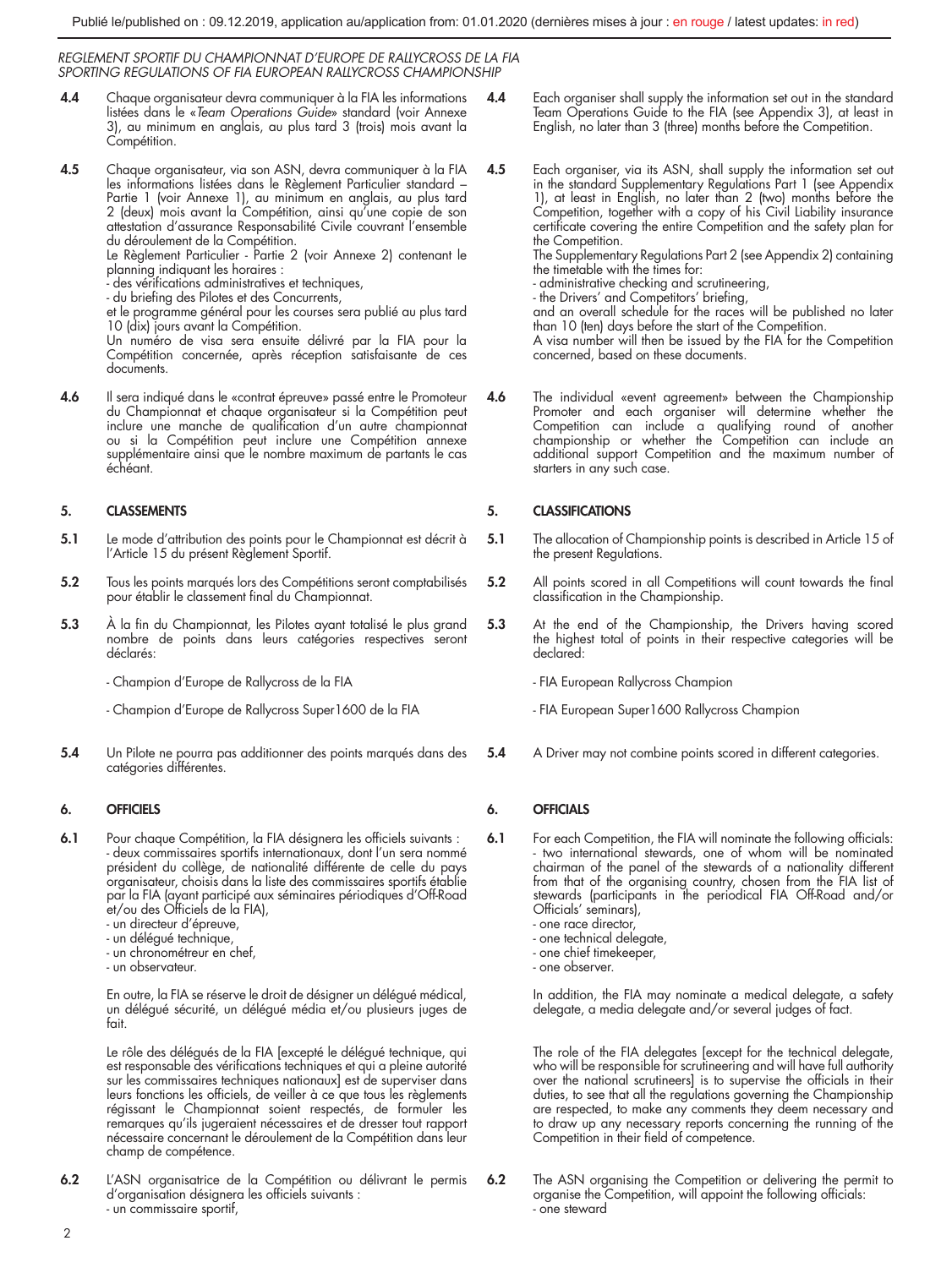- un directeur de course, choisi dans la liste des directeurs de course établie par la FIA (ayant participé aux séminaires périodiques d'Off-Road et/ou des Officiels de la FIA),

- un directeur de course adjoint,
- un commissaire technique en chef,
- un médecin-chef et un second médecin,
- un secrétaire de la Compétition.
- 6.3 Au moins un des commissaires sportifs, le délégué technique et le commissaire technique en chef doivent être présents à la Compétition au plus tard une heure avant l'heure d'ouverture des vérifications administratives.
- 6.4 Le directeur de course travaillera en liaison permanente avec le directeur d'épreuve. Le directeur d'épreuve disposera des pleins pouvoirs pour les questions suivantes et le directeur de course ne pourra donner des ordres s'y rapportant qu'avec l'accord exprès du directeur d'épreuve : contrôler le déroulement des essais et des courses, le respect de l'horaire et, s'il le juge nécessaire, émettre toute proposition aux commissaires sportifs pour modifier les horaires conformément au Code et au Règlement Sportif.

Le directeur de course doit être présent pendant toute la durée de la Compétition, depuis les vérifications administratives jusqu'à après la remise des prix officielle ou au moins jusqu'à expiration du délai pour le dépôt d'une réclamation.

Le directeur d'épreuve doit être en contact radio avec le directeur de course à tout moment lorsque les voitures sont autorisées à rouler sur la piste. En outre, le directeur de course doit se tenir à la direction de course et en contact radio avec tous les postes de commissaires de piste durant ces périodes.

Le directeur d'épreuve ainsi que le directeur de course peuvent donner des instructions aux Concurrents au moyen de circulaires spéciales conformément au Code. Ces circulaires seront distribuées à tous les Concurrents qui devront en accuser réception.

Le directeur d'épreuve et/ou le directeur de course sont responsables de l'application des Prescriptions Générales et du présent Règlement Sportif.

Dans les délais impartis, tout incident peut être signalé aux commissaires sportifs par le directeur d'épreuve. Ceci signifie que l'incident fait l'objet d'une enquête. Il appartiendra aux commissaires sportifs de décider, sur rapport ou demande du directeur d'épreuve, si un ou des Pilote(s) mêlé(s) à un incident doi(ven)t être pénalisé(s).

## 7. MODIFICATIONS – INTERPRÉTATION

- 7.1 Conformément à l'Article 3.6 du Code, aucune modification ne devra être apportée au présent Règlement après l'ouverture des engagements, sauf décision des commissaires sportifs pour des raisons de Force Majeure ou de sécurité.
- 7.2 Toute information supplémentaire sera portée à la connaissance des Concurrents par des additifs datés et numérotés qui feront partie intégrante du présent Règlement. Ces additifs ainsi que toutes les décisions seront affichés au tableau d'affichage officiel sur du papier jaune.
- 7.3 Tout additif concernant des questions sportives doit être signé par les commissaires sportifs avant d'être publié.
- 7.4 Les commissaires sportifs auront autorité absolue pour prendre toute décision concernant des cas non prévus par le présent Règlement.

## 8. PILOTES ET CONCURRENTS ADMIS

8.1 Les Pilotes et les Concurrents doivent être titulaires de Licences Internationales de Pilote/Concurrent (Licences Internationales de Degré C minimum pour les Pilotes de Supercar, et de Degré D minimum pour les Pilotes de Super1600) en cours de validité et des autorisations (visas) nécessaires délivrées par leur ASN affiliée à la FIA.

one clerk of the course, chosen from the FIA list of clerks of the course (participants in the periodical FIA Off-Road and/or Officials' seminars),

- one assistant clerk of the course,
- one chief scrutineer,
- one chief medical officer and a second doctor,
- one secretary of the Competition.
- 6.3 At least one of the stewards, the technical delegate and the chief scrutineer must be present at the venue of the Competition at the latest one hour before the opening of the administrative checking.
- 6.4 The clerk of the course shall work in permanent consultation with the race director. The race director shall have overriding authority in the following matters and the clerk of the course may give orders in respect of them only with his express agreement: the control of practice and the race, adherence to the timetable and, if he deems it necessary, the making of any proposal to the stewards to modify the timetable in accordance with the Code or Sporting Regulations.

The clerk of the course must be present during the whole Competition, starting with the administrative checking until after the official prize giving or at least until the time limit for a protest is elapsed.

The race director must be in radio contact with the clerk of the course at all times when cars are permitted to run on the track. Additionally, the clerk of the course must be in race control and in radio contact with all marshal's posts during these times.

The race director, together with the clerk of the course, may give instructions to Competitors by means of special circulars in accordance with the Code. These circulars will be distributed to all Competitors who must acknowledge receipt.

The race director and/or the clerk of the course are responsible to apply the General Prescriptions and these Sporting Regulations.

Within the given time limits any incident can be reported to the stewards by the race director. This means that the incident is under investigation. It shall be at the discretion of the stewards to decide, upon a report or a request by the race director, if a Driver or Drivers involved in an incident shall be penalised.

## 7. AMENDMENTS – INTERPRETATION

- 7.1 In accordance with Article 3.6 of the Code, no alterations shall be made to these Regulations after the opening date for entries, unless by decision of the stewards or reasons of Force Majeure or safety.
- 7.2 Any further information will be announced to the Competitors by dated and numbered bulletins which will be an integral part of these Regulations. These bulletins and all decisions will be posted on the official notice board on yellow paper.
- 7.3 Any bulletin concerning sporting matters must be signed by the stewards before being published.
- 7.4 The stewards are empowered to take a decision on any case not covered by these Regulations.

## 8. ELIGIBLE DRIVERS AND COMPETITORS

8.1 Drivers and Competitors must hold valid International Driver's/ Competitor's Licences (International Licences of Grade C as a minimum for Drivers in Supercar Category, and of Grade D as minimum for Drivers in Super1600 Category) and the necessary authorisations (visas) issued by their ASNs affiliated to the FIA.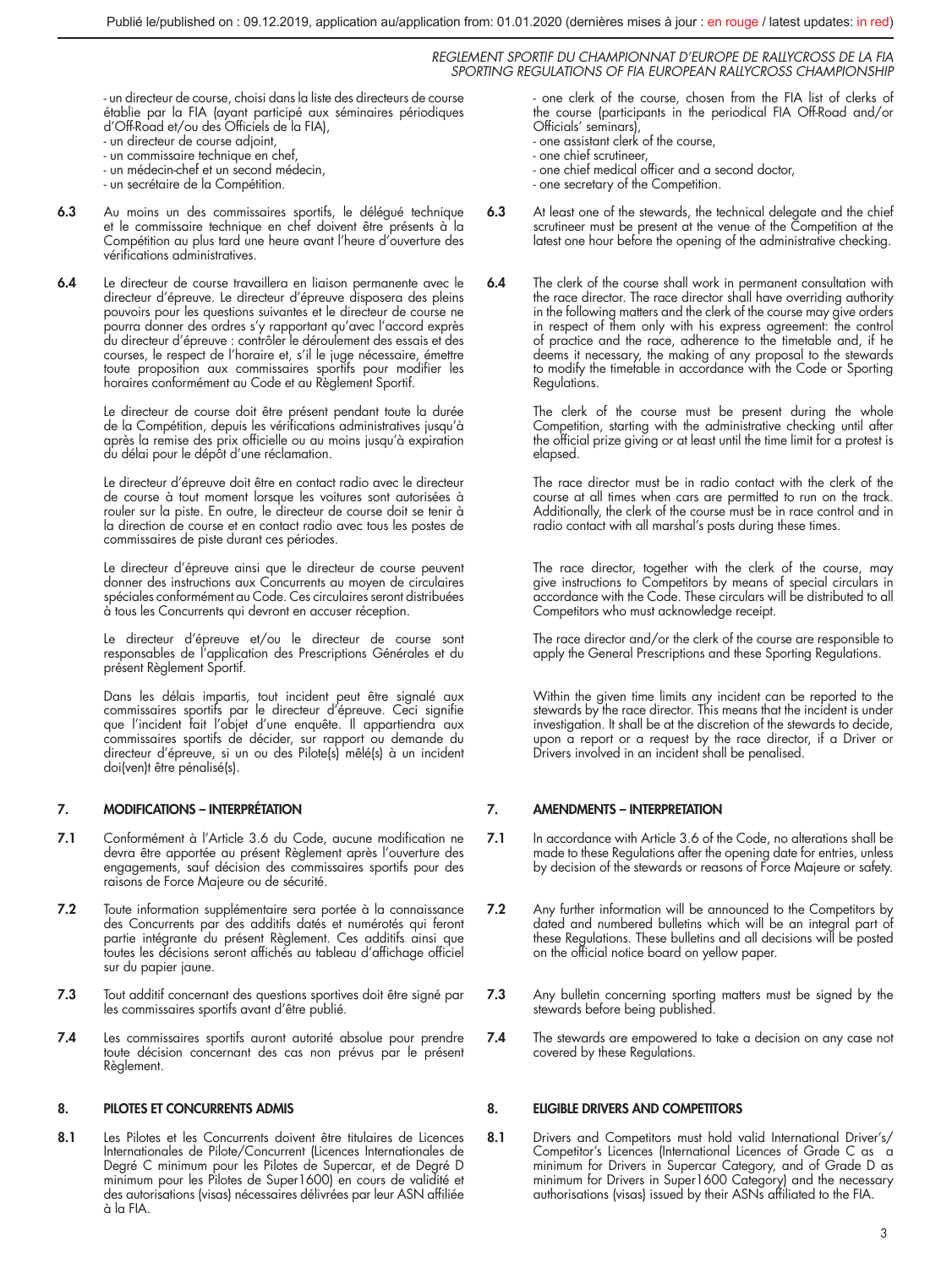8.2 Le Championnat est ouvert aux :

Pilotes engagés en tant que ou par des Concurrents permanents individuels participant à l'intégralité du Championnat de Supercar ;

- Pilotes permanents engagés pour l'intégralité du Championnat de Super1600 ;

Pilotes non-permanents engagés sur une base «Compétition par Compétition» au Championnat.

8.3 Concurrent permanent individuel (Supercar seulement) : Un Concurrent permanent individuel est une entité ou une personne engageant une voiture pour l'intégralité du Championnat. Un Concurrent permanent individuel est autorisé à changer de voiture (marque et modèle) en cours de saison.

Le Concurrent permanent individuel est chargé de sélectionner le Pilote pour la voiture engagée dans le cadre de cette inscription. Le Pilote retenu pour chaque Compétition devra être annoncé à la FIA selon la procédure et les modalités spécifiées à l'Article 9.4 ci-après. Le Pilote peut être le Concurrent permanent individuel lui-même.

Le Concurrent permanent individuel a pour responsabilité vis-à-vis de la FIA de s'assurer que la voiture engagée prenne le départ de chaque Compétition du Championnat. Tout manquement de participation sera sujet à une sanction, sauf cas de Force Majeure. Seul le Pilote désigné par un Concurrent individuel permanent, dans le cadre son engagement «permanent», pour une Compétition donnée pourra bénéficier de la Priorité 1 en cas de sélection des engagements pour cette même Compétition (voir Articles 9.7 et 9.8 ci-après).

Une entité ou une personne engagée en tant que Concurrent permanent individuel dans le Championnat peut inscrire des voitures supplémentaires sur une base permanent or une base de «Compétition par Compétition» dans le Championnat.

8.4 Pilote permanent (Super1600 seulement) : Un Pilote permanent est engagé par son Concurrent à participer à l'intégralité des Compétitions du Championnat, selon la procédure et les modalités spécifiées à l'Article 9.5 ci-après. Un Pilote permanent individuel

peut être son propre Concurrent. Un Pilote permanent est autorisé à changer de voiture (marque et modèle) en cours de saison, à condition que celle-ci soit de catégorie identique.

Le Concurrent a pour responsabilité vis-à-vis de la FIA de s'assurer que son Pilote permanent prenne le départ de chaque Compétition du Championnat. Tout manquement de participation pourra faire l'objet d'une sanction, sauf cas de Force Majeure.

Seul le Pilote permanent, dans le cadre son engagement «permanent», pour une Compétition donnée pourra bénéficier de la Priorité 1 en cas de sélection des engagements pour cette même Compétition (voir Articles 9.7 et 9.8 ci-après). Néanmoins, un Pilote peut se voir destituer de son statut de «permanent» et ainsi perdre l'avantage lié à celui-ci en cas de sélection des engagements, lorsque ce dernier vient à déclarer forfait pour une ou plusieurs Compétition(s) du Championnat. La décision de retirer le statut de «permanent» à un Pilote est laissée à l'appréciation de la FIA.

8.5 Pilote non-permanent (toutes les catégories) : Un Pilote nonpermanent est engagé par son Concurrent à participer à une ou plusieurs Compétition(s) du Championnat, sur une base d'inscription «Compétition par Compétition» et selon la procédure et les modalités spécifiées à l'Article 9.6 ci-après. Un Pilote nonpermanent peut être son propre Concurrent.

Même si un Pilote non-permanent et son Concurrent émettent l'intention de participer à l'intégralité des Compétitions du Championnat, le Pilote non-permanent ne pourra toutefois pas bénéficier d'un statut de «permanent» et de l'avantage lié en cas de sélection des engagements (voir Priorité 1, voir Articles 9.7 et 9.8 ci-après).

8.6 Pour tous les Pilotes : Les Pilotes ne pourront être engagés que dans une seule catégorie pour Pilotes, au cas où plusieurs championnats ou séries de Rallycross viendraient à se disputer dans le cadre d'une même épreuve.

8.2 The Championship is open to:

Drivers entered as or by permanent individual Competitors participating in the whole Supercar Championship;

Permanent Drivers entering the whole Super1600 Championship;

Non-permanent Drivers entering the Championship on a Competition-by-Competition basis.

8.3 Permanent individual Competitor (Supercar only): A permanent individual Competitor is a body or person entering a car for the whole Championship. A permanent individual Competitor is permitted to change its car (make and model) during the season. The permanent individual Competitor is responsible for selecting the Driver for the car entered as part of this registration. The Driver selected for each Competition must be notified to the FIA in accordance with the procedure and methods specified in Article 9.4 below. The Driver could be the permanent individual Competitor himself.

> The permanent individual Competitor has a responsibility vis-à-vis the FIA to ensure that the car entered takes to the grid for each Competition of the Championship. Any failure to participate will result in a penalty, except in cases of Force Majeure.

> Only the Driver nominated by the permanent individual Competitor as part of its «permanent» entry for a given Competition can benefit from Priority 1 in the event of a selection of the entries for this same Competition (see Articles 9.7 and 9.8 below).

> A body or person entered as a permanent individual Competitor in the Championship can register additional cars on a permanent basis or a Competition-by-Competition basis in the Championship.

8.4 Permanent Driver (Super1600 only): A permanent Driver is entered by his Competitor to participate in all Competitions of the Championship, in accordance with the procedure and methods specified in Article 9.5 below. A permanent Driver can be the Competitor himself.

A permanent Driver is permitted to change its car (make and model) during the season, provided that the car is from the same category.

The Competitor has a responsibility vis-à-vis the FIA to ensure that his Driver takes to the grid for each Competition of the Championship. Any failure to participate may result in a penalty, except in cases of Force Majeure.

Only the permanent Driver, as part of its «permanent» entry, can benefit from Priority 1 in the event of a selection of the entries for this same Competition (see Articles 9.7 and 9.8 below). However, a Driver could be stripped of his «permanent» status when he withdraws for one or several Competition(s) of the Championship, and therefore loses the benefit associated with that in the event of a selection of the entries. The decision to withdraw the «permanent» status of a Driver is left to the discretion of the FIA.

8.5 Non-permanent Driver (all categories): A non-permanent Driver is entered by his Competitor to participate in one or several Competition(s) of the Championship, on the basis of a Competitionby-Competition registration and in accordance with the procedure and methods specified in Article 9.6 below. A non-permanent Driver can be the Competitor himself.

Even if a non-permanent Driver and his Competitor indicate their intention to participate in all the Competitions of the Championship, the non-permanent Driver cannot however benefit from «permanent» status or the associated benefit in the event of a selection of the entries (see Priority 1, Articles 9.7 and 9.8 below).

8.6 For all Drivers: Drivers may only be entered in one single category for Drivers in cases where several Rallycross championships or series are run within the same event.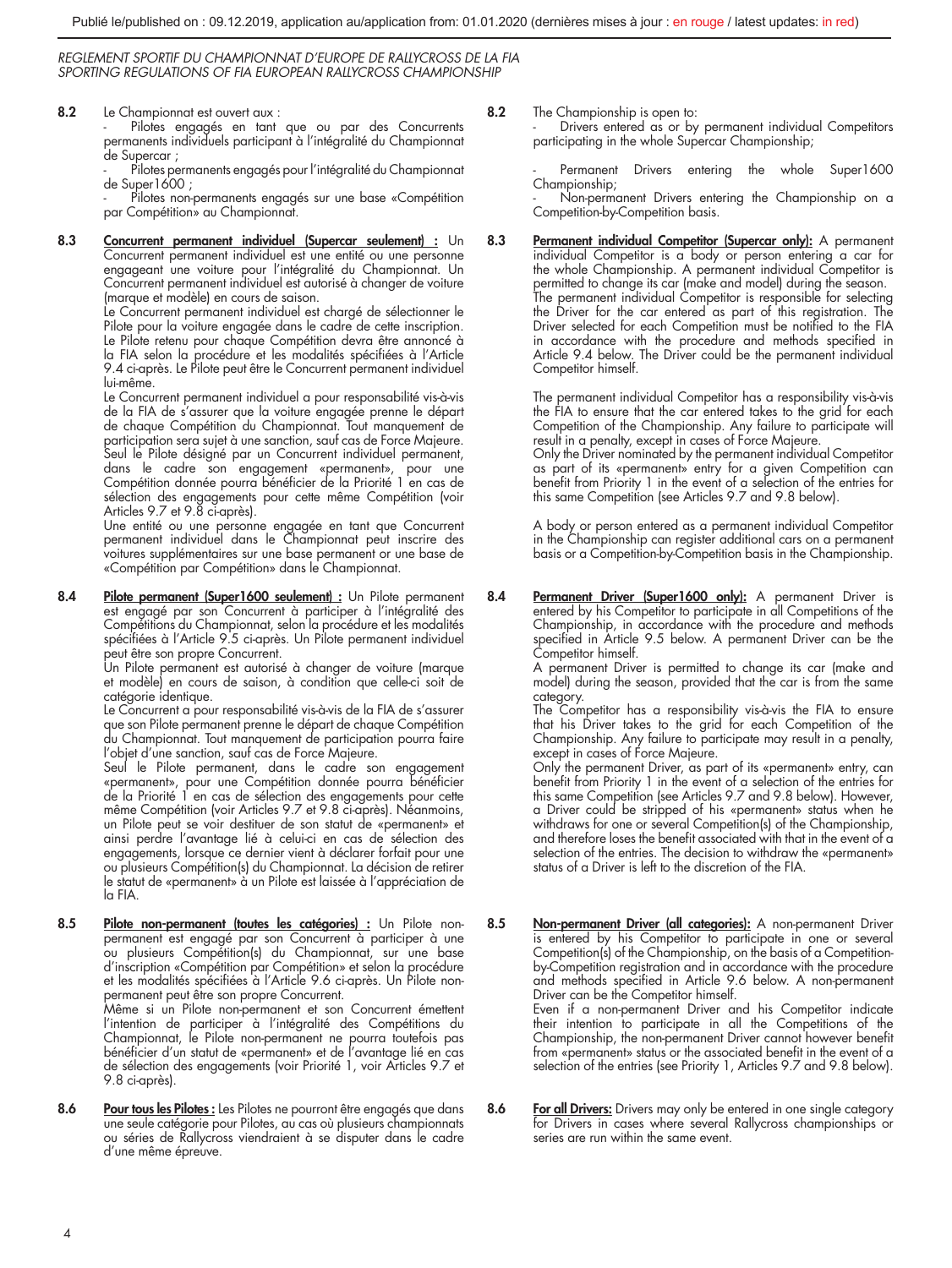### 9. CANDIDATURES DES CONCURRENTS

- 9.1 Les candidatures de participation au Championnat ou à une Compétition du Championnat devront être soumises à la FIA au moyen du formulaire d'engagement disponible sur www.fia. com et doivent être accompagnées des copies des Licences des Concurrent et Pilote et des droits d'engagement à l'ordre de la FIA.
- 9.2 Le Concurrent est l'unique détenteur de l'engagement, impliquant que lui seul est habilité à le modifier ou l'annuler. Toutefois, un engagement ne sera considéré comme valide que si le Concurrent et le(s) Pilote(s) déclaré(s) ont conjointement signé le formulaire d'engagement. Aucun amendement ne peut être apporté à un engagement, une fois soumis, sauf disposition contraire dans le présent Règlement.

Toutefois, le Concurrent peut remplacer librement la voiture déclarée sur le formulaire d'engagement par une autre de la même catégorie, jusqu'au moment des vérifications techniques.

- 9.3 Toutes les candidatures seront étudiées par la FIA, qui publiera la liste des Concurrents acceptés, incluant leur(s) voiture(s) et Pilote(s) déclarés. Les candidats acceptés seront automatiquement admis au Championnat ou à la Compétition concernée. Les candidats refusés en seront avisés au plus tard 14 jours après la date de clôture des engagements.
- 9.4 Concurrents permanents individuels (Supercar seulement) : Les demandes de participation permanente au Championnat doivent être soumises à la FIA, au moyen du formulaire «permanent». La date de clôture des inscriptions pour les Concurrents permanents individuels est fixée au 15 mars 2020 (minuit, heure suisse). Le droit d'engagement au Championnat (droit d'engagement à toutes les Compétitions) par Concurrent permanent individuel est de £7 500.

Un Concurrent permanent individuel est autorisé à changer son (ses) Pilote(s) en cours de saison. Toute demande de changement de Pilote engagé par un Concurrent individuel permanent doit être soumise à la FIA, via le formulaire en ligne, au plus tard 28 jours avant la Compétition concernée.

Toutefois, un Concurrent permanent individuel pourra soumette une demande tardive de remplacement d'un Pilote. Cette demande devra être adressée par email à la FIA (offroad@ fia.com), au plus tard le lundi midi précédant la Compétition concernée. Le Concurrent permanent individuel sera tenu informé de l'acceptation ou du rejet de sa demande dans les 24 heures suivant la soumission de ladite demande.

9.5 Pilotes permanents (Super1600 seulement) : Les demandes de participation permanente au Championnat doivent être soumises à la FIA, au moyen d'un formulaire «permanent». La date de clôture des inscriptions pour les Pilotes permanents est fixée au 15 mars 2020 (minuit, heure suisse). Le droit d'engagement au Championnat (droit d'engagement à toutes les Compétitions) par Pilote permanent est de £4 500 .

Dans le cadre d'un engagement «permanent», ni le Pilote, ni le Concurrent déclarés sur le formulaire d'inscription ne pourront être changés.

- 9.6 Pilotes non-permanents (toutes les catégories) : Les demandes de participation à une Compétition du Championnat pour tout Pilote non-permanent doivent être soumises à la FIA, au moyen d'un formulaire «Compétition par Compétition», au plus tard 28 jours avant la Compétition concernée. Le montant du droit d'engagement par Pilote non-permanent pour une Compétition du Championnat est de £1 500 en Supercar et £750 en Super1600. Dans le cadre d'un engagement «non-permanent», ni le Pilote, ni le Concurrent déclarés sur le formulaire d'inscription ne pourront être changés.
- 9.7 Le nombre maximum d'engagés par Compétition est fixé à 25 en Supercar et 30 en Super1600.

9.8 Dans le cas où le nombre de demandes d'inscription complètes et reçues dans les délais serait supérieur à 25 en Supercar et à 30 en Super1600, les engagements seront retenus et validés selon l'ordre de priorités suivant : Priorité 1 : Pilotes engagés en tant que ou par les Concurrents permanents individuels enregistrés au Championnat de Supercar, ainsi que les Pilotes engagés dans le Championnat de Super1600

## 9. COMPETITORS' APPLICATIONS

- 9.1 Applications to participate in the Championship or in a Competition of the Championship shall be submitted to the FIA by means of the entry form available on www.fia.com and must be accompanied by copies of the Competitor's and Driver's Licences and entry fee to the order of the FIA.
- 9.2 The Competitor is the sole holder of the entry, meaning that it alone is competent to modify or cancel it. However, an entry will be considered to be valid only if the Competitor and the nominated Driver(s) have jointly signed the entry form.

No amendments may be made to an entry, once submitted, except as provided for in these Regulations. However, the Competitor may freely replace the car declared on the entry form with another from the same category, up to the point of scrutineering.

- 9.3 All applications will be studied by the FIA, which will publish the list of Competitors accepted, including their car(s) and Driver(s). Successful applicants are automatically admitted to the Championship or to the Competition concerned. Unsuccessful applications will be notified at the latest 14 days after the entry closing date.
- 9.4 Permanent individual Competitors (Supercar only): Applications for permanent participation in the Championship shall be submitted to the FIA by means of the «permanent» form. Entry closing date for permanent individual Competitors is set at 15 March 2020 (midnight, Swiss time). The entry fee for the Championship (i.e. entry fee to every Competition) is £7,500 per permanent individual Competitor.

A permanent individual Competitor is authorised to change its Driver(s) during the season. Any request to change a Driver entered by a permanent individual Competitor must be submitted to the FIA via the online form at least 28 days prior to the concerned Competition.

However, a permanent individual Competitor can submit a late request to replace a Driver. This request must be addressed by email to the FIA (offroad@fia.com), at the latest by midday on the Monday preceding the Competition concerned. The permanent individual Competitor will be kept informed as to whether its request has been accepted or rejected within the 24 hours following the submission of this request.

**9.5 Permanent Drivers (Super1600 only):** Applications for permanent<br>participation in the Championship shall be submitted to the FIA by means of the «permanent» form. Entry closing date for permanent Drivers is set at 15 March 2020 (midnight, Swiss time). The entry fee for the Championship (i.e. entry fee to every Competition) is £4 500.

> For permanent entries, neither the Driver nor the Competitor declared on the entry form may be changed.

9.6 Non-permanent Drivers (all categories): Applications to participate in a Championship Competition for all non-permanent Drivers must be submitted to the FIA by means of a Competition-by-Competition form at least 28 days prior to the concerned Competition. The entry fee per non-permanent Driver for a Championship Competition is<br>£1,500 in Supercar and <u>£750</u> in Super1600.

For non-permanent entries, neither the Driver nor the Competitor declared on the entry form may be changed.

- 9.7 The maximum number of entries per Competition is 25 in Supercar, and 30 in Super1600.
- 9.8 If more than 25 complete entry applications in Supercar, and more than 30 in Super1600, are received within the time limit, entries will be selected and validated according to the following order of

priority: Priority 1: Drivers entered as or by the permanent individual Competitors registered in the Supercar Championship, as well as Drivers having entered the Super1600 Championship as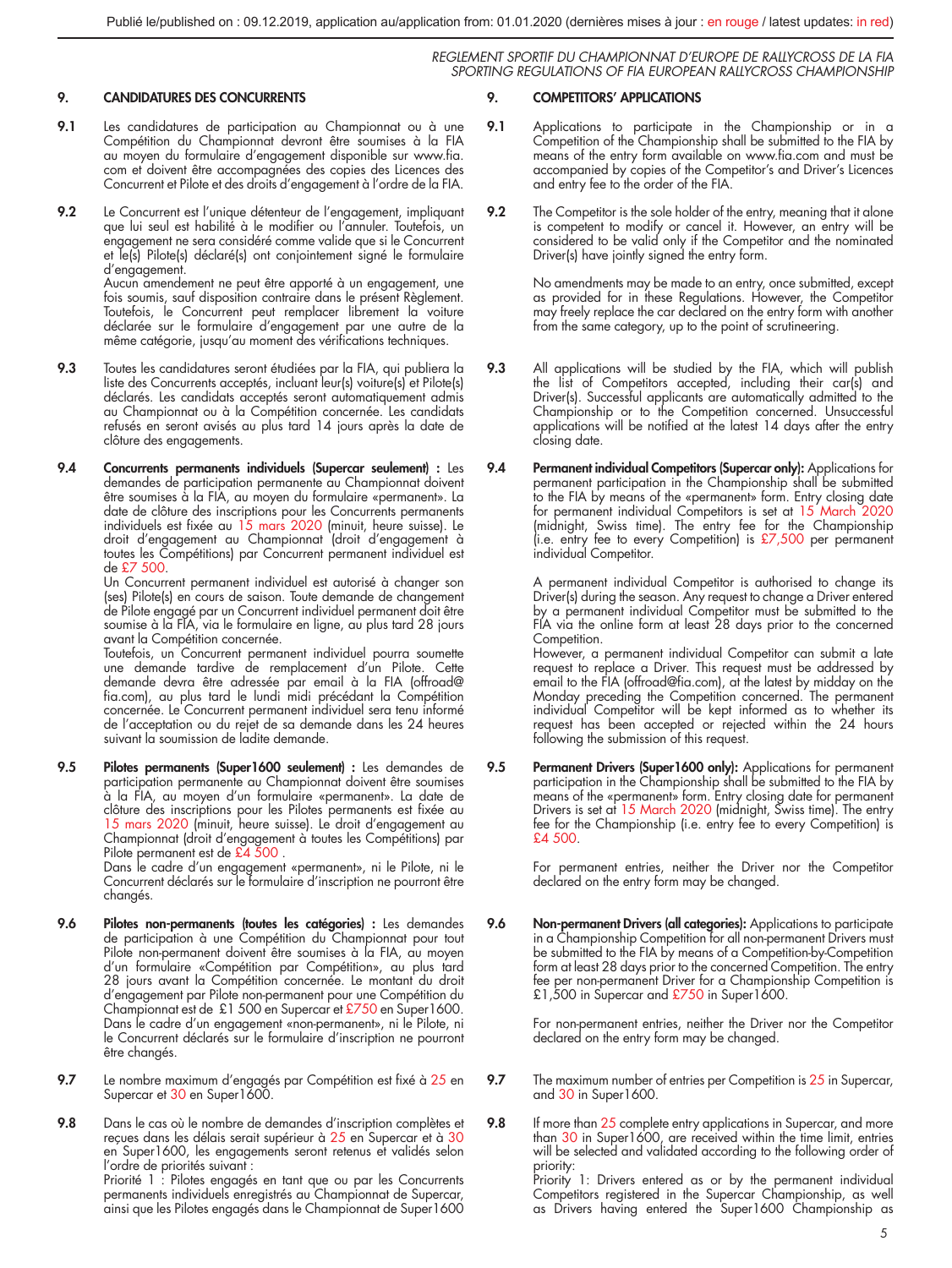en tant que Pilotes permanents ;

Priorité 2 : Pilotes non-permanents ayant marqué le plus grand nombre de points au Championnat lors de précédentes Compétitions de la saison en cours ;

Priorité 3 : les Pilotes non-permanents ayant participé à l'intégralité des Compétitions du Championnat du Monde ou d'un Championnat d'Europe de Rallycross de l'année précédente ;

Priorité 4 : Pilotes non-permanents ayant pris part à de précédentes

Compétitions de la saison en cours ; Priorité 5 (Supercar seulement): engagement proposé par le Promoteur du Championnat en tant que «*Wild Card*» (à l'appréciation du Comité du Championnat) ;

Priorité 6 : tous les autres engagements seront sélectionnés en fonction de leur ordre d'arrivée au secrétariat de la FIA;

Priorité 7 (Super1600 seulement): Pilotes destitués de leur statut de «permanent» ayant marqué le plus grand nombre de points au Championnat lors de précédentes Compétitions de la saison en cours ;

Priorité 8 (Super1600 seulement) : Pilotes destitués de leur statut de «permanent» ayant pris part à de précédentes Compétitions de la saison en cours

Priorité 9 (Super1600 seulement) : tous les autres engagements de Pilotes destitués de leur statut de «permanent» seront sélectionnés en fonction de leur ordre d'arrivée au secrétariat de la FIA.

Les Pilotes non-sélectionnés sur la base des priorités susmentionnées seront inscrits sur une liste de réserve. Ainsi, si un Pilote préalablement sélectionné vient à annoncer son forfait avant le lundi midi précédant la Compétition concernée, le premier Pilote figurant sur la liste de réserve se verra proposer la place vacante. En cas de non-réponse dans les 24 heures qui suivent la proposition ou de refus de ce dernier, c'est le Pilote suivant figurant sur cette même liste qui se verra proposer la place vacante ; et ainsi de suite.

Le remplacement d'un ou plusieurs Pilote(s) forfait(s) via la liste de réserve pourra s'effectuer jusqu'au lundi midi précédant la Compétition concernée.

9.9 Dès que la FIA aura publié la liste des engagés, les droits d'engagement restent dus et il ne sera plus procédé à aucun remboursement des droits d'engagement aux Pilotes qui déclareraient forfait pour le Championnat ou pour la Compétition à laquelle ils se seraient engagés.

## 10. VOITURES ET MATÉRIEL ADMIS

- 10.1 Le Championnat est ouvert aux voitures conformes au Règlement Technique de Rallycross pour Supercar, Super1600, tel que défini à l'Article 279 de l'Annexe J.
- 10.1.1 Supercar : Voitures de Tourisme à 4 roues motrices, homologuées en Groupe A/N et conformes aux Articles 251 à 255 de l'Annexe J – Groupe A ; les modifications énumérées dans les Articles 279.2 et 279.3 de l'Annexe J sont autorisées. Les voitures doivent être des modèles fermés à toit rigide et non décapotables.
- 10.1.2 Super1600 : Voitures de Tourisme à traction avant, homologuées en Groupe A/N, conformes aux Articles 251 à 255 de l'Annexe J - Groupe A ; les modifications énumérées dans les Articles 279.2 et 279.3 de l'Annexe J sont autorisées. Les voitures doivent être des modèles fermés à toit rigide et non décapotables. La cylindrée maximum autorisée est de 1600 cm<sup>3</sup>.
- 10.1.3 Sauf indication contraire, sur la fiche d'homologation, visant à exclure certaines évolutions, les voitures des Groupes A et N sont autorisées, pour une période supplémentaire de quatre ans après l'expiration de leur homologation, à participer au Championnat à condition que :

- les documents d'homologation de la FIA soient présentés lors des vérifications administratives et techniques ;

- les voitures soient conformes au Règlement Technique (Annexe J) en vigueur à la date de l'expiration de leur homologation et soient en état de participer, à la discrétion du délégué technique ;

- pour les Supercars, la taille des brides du turbo et le poids

permanent Drivers;

Priority 2: non-permanent Drivers who have scored the most Championship points in previous Competitions of the present season;

Priority 3: non-permanent Drivers having taken part in all the Competitions in the World Championship or in a European Rallycross Championship the previous year;

Priority 4: non-permanent Drivers who have taken part in previous Championship Competitions of the present season;

Priority 5 (Supercar only): Championship Promoter proposed entry as a «Wild Card» (at the discretion of the Championship Committee);

Priority 6: all other entries will be selected according to the order in which they reach the FIA secretariat;

Priority 7 (Super1600 only): Drivers stripped of their "permanent" status who have scored the most Championship points in previous Competitions of the present season;

Priority 8 (Super1600 only): Drivers stripped of their «permanent» status who have taken part in previous Championship Competitions of the present season;

Priority 9 (Super1600 only): all the other Drivers stripped of their «permanent» status will be selected according to the order in which their entry application reached the FIA secretariat.

Drivers who are not selected on the basis of the abovementioned priorities will be entered on a reserve list. Thus, if a pre-selected Driver withdraws his entry before the Monday (noon) preceding the relevant Competition, the first Driver on the reserve list will be offered the vacant place. If no reply is received within 24 hours following the proposal or if the latter turns down the place, the next Driver on the same list will be offered the vacant place and so forth.

The replacement of one or several Driver(s) who have withdrawn with Drivers from the reserve list may be carried out up until Monday (noon) before the relevant Competition.

9.9 Once an entry list has been published by the FIA, the entry fee remains payable and shall not be refunded to Drivers who withdraw their entry in the Championship or Competition concerned.

## 10. ELIGIBLE CARS AND MATERIAL

- 10.1 The Championship is open to cars complying with the Technical Regulations for Rallycross Supercar, Super1600 as specified in Article 279 of Appendix J.
- 10.1.1 Supercar: Four-wheel drive Touring cars homologated in Group A/N and conforming to Articles 251 to 255 of Appendix J Group A; the modifications listed in Articles 279.2 and 279.3 of Appendix J are permitted. Cars must be rigidly closed nonconvertible models.
- 10.1.2 Super1600: Front-wheel drive Touring cars homologated in Group A/N and conforming to Articles 251 to 255 of Appendix J Group A; the modifications listed in Articles 279.2 and 279.3 of Appendix J are permitted. Cars must be rigidly closed non-convertible models. The maximum cylinder capacity authorised is 1600<sub>cm</sub><sup>3</sup>.
- 10.1.3 Unless there is an indication to the contrary on the homologation form, excluding certain evolutions, Group A and N cars are eligible for the Championship for a period of four years after their homologation has expired subject to the following conditions:

- that the FIA homologation papers are produced at the administrative checking and scrutineering;

- that the car is in conformity with the Technical Regulations (Appendix J) valid at the date of the expiry of its homologation and is in a sound condition to participate, at the discretion of the technical delegate;

- that, for Supercars, the size of the turbo restrictors and the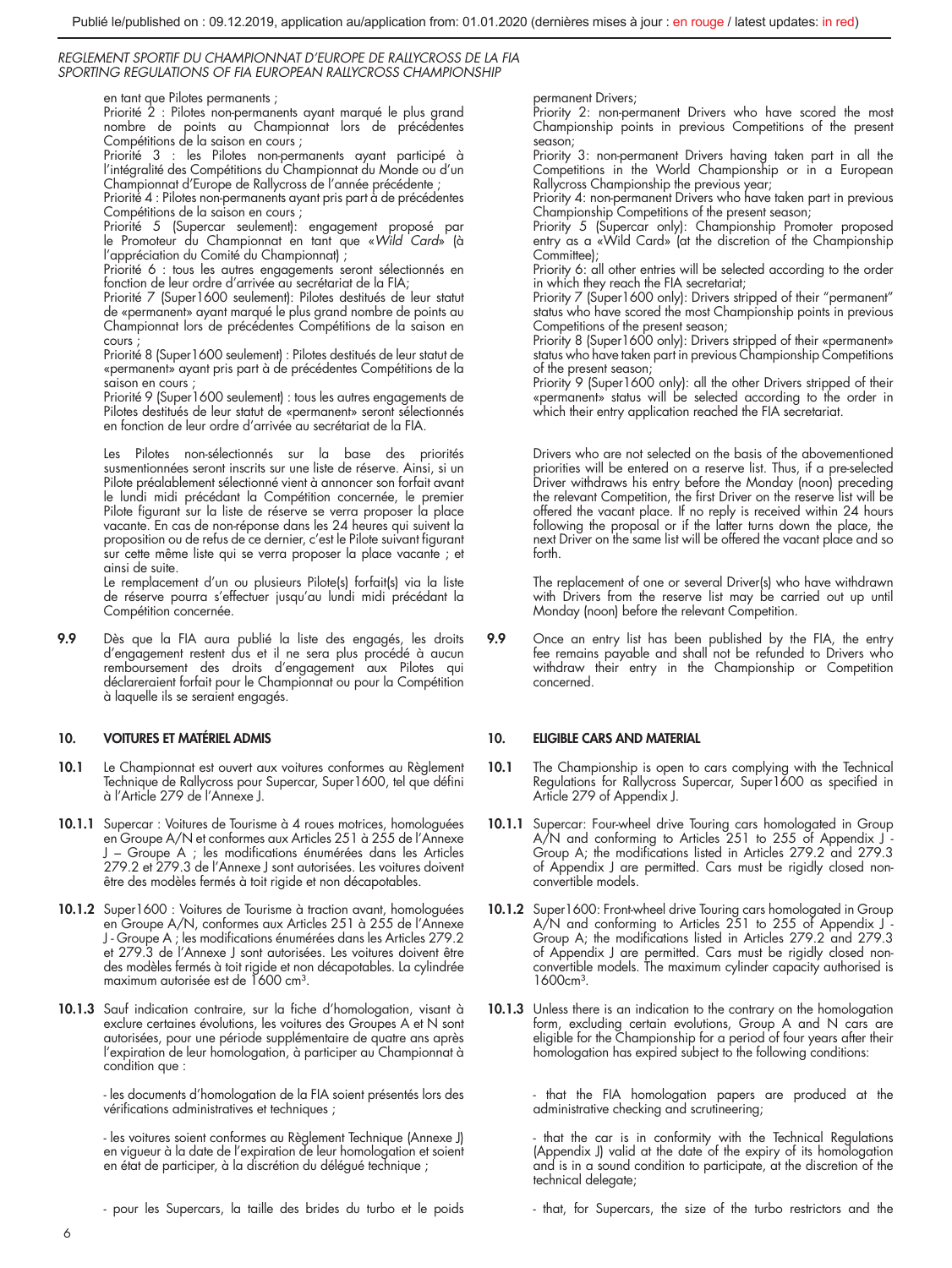minimal soient ceux en vigueur ;

- pour tous les autres aspects, la voiture soit conforme aux règlements en vigueur.

## 10.2 Pneus

10.2.1 Les Pilotes ne peuvent utiliser que des pneumatiques définis à l'Article 279-9.2 de l'Annexe J et fournis par le Manufacturier de pneus unique désigné par la FIA après une procédure d'appel d'offres. Chaque pneu doit avoir deux numéros de codes à barres moulés identiques et deux RFID moulés identiques (un de chaque côté du pneu) au commencement de chaque Compétition. Si le code à barres situé sur le flanc externe du pneu n'est pas lisible, le Concurrent doit présenter le pneu aux commissaires techniques qui marqueront le flanc externe du pneu. Si ce nouveau marquage est détruit lors de la Compétition, le pneu devra être présenté à nouveau aux commissaires techniques pour un marquage supplémentaire. Les commissaires techniques peuvent marquer le flanc extérieur des pneus même s'il ne comporte plus le marquage à code-barres original, à la condition qu'ils arrivent à identifier le pneu grâce au code RFID moulé dans le flanc du pneu.

> Seuls les pneus des types suivants conservant le dessin moulé des pneus d'origine tels que fournis par Cooper peuvent être utilisés : - Pneumatiques «secs» : 8305M et 8325M - Pneumatiques «pluie» : 8310M Aucun retaillage additionnel n'est autorisé.

- 10.2.2 Les pneumatiques devront être enregistrés lors des créneaux horaires définis dans le Règlement Particulier.
- 10.2.3 a) Le nombre de pneumatiques «secs» soumis à l'enregistrement par les commissaires techniques est limité à 12 (douze) par Pilote de Supercar pour chaque Compétition. A partir de la troisième participation d'un Pilote dans le Championnat, 4 des 12 pneus «secs» doivent être des pneus enregistrés pour ce même Pilote lors d'une précédente Compétition du Championnat. Ces seuls pneumatiques doivent être utilisés dans les essais libres, warm-up, Qualifications, Demi-Finales et Finales.

Aucun des pneus enregistrés ne pourra être transféré à un autre Pilote dans le cadre d'une même Compétition.

b) Les Pilotes de Super1600 sont astreints à une limitation de<br>8 (huit) pneumatiques «secs» pour la première Compétition du Championnat à laquelle ils participent, et ensuite pour leurs Compétitions suivantes, 8 (huit), dont 4 (quatre) au moins ayant été enregistrés lors d'une Compétition précédente. Ces pneus doivent être utilisés lors des qualifications, Demi-Finales et Finale. Pour les essais libres et le warm-up, le nombre de pneumatiques n'est pas soumis à limitation, mais les pneus doivent être conformes à l'Article 10.2.1 ci-dessus.

Aucun des pneus enregistrés ne pourra être transféré à un autre Pilote dans le cadre d'une même Compétition.

10.2.4 a) Le nombre des pneumatiques «pluie» soumis à l'enregistrement par les commissaires techniques est limité à 12 (douze) par Pilote de Supercar pour chaque Compétition. A partir de la troisième participation d'un Pilote dans le Championnat, 4 des 12 pneus «pluie» doivent être des pneus enregistrés pour ce même Pilote lors d'une précédente Compétition du Championnat. Ces seuls pneumatiques enregistrés doivent être utilisés dans les essais libres, warm-up, Qualifications, Demi-Finales et Finales.

Ces pneumatiques ne peuvent être transférés à un autre Pilote dans le cadre d'une même Compétition.

b) Le nombre des pneumatiques «pluie» soumis à l'enregistrement par les commissaires techniques est limité à 8 (huit) par Pilote de Super1600 et par Compétition. Pour les essais libres et le warm-up, le nombre de pneumatiques n'est pas soumis à limitation, mais les pneus doivent être conformes à l'Article 10.2.1 ci-dessus.

Ces pneumatiques ne peuvent être transférés à un autre Pilote dans le cadre d'une même la Compétition.

10.2.5 L'utilisation de tout dispositif de préchauffage ou de maintien de la chaleur est interdite. Ceci s'applique aux pneumatiques «pluie» ainsi qu'aux pneumatiques «secs».

minimum weight are those currently valid;

- in all other aspects the car complies with the current regulations.

## 10.2 Tyres

10.2.1 Drivers may only use tyres as defined in Article 279-9.2 of Appendix J and supplied by the single tyre supplier designated by the FIA following a tendering procedure. Each tyre must have two identical moulded barcode numbers and two identical moulded RFIDs (one on each side of the tyre) at the beginning of each Competition. If the barcode on the outside tyre wall is not readable, the Competitor must present the tyre to the scrutineers who will mark the outside tyre wall. If this new marking is destroyed during the Competition, the tyre must be presented again to the scrutineers for an additional marking. The scrutineers may mark the outside tyre wall even if there are no original barcode left provided that the scrutineers can identify the tyre with the original RFID code moulded in the tyre wall.

> Only the following tyres with the original moulded tyre pattern from Cooper tyres can be used:

- Dry-weather Tyres 8305M and 8325M

- Wet-weather Tyres 8310M

No additional cutting is allowed.

- 10.2.2 Tyres must be registered during the time slots as defined in the Supplementary Regulations.
- 10.2.3 a) The number of dry-weather tyres presented for registration by the scrutineers is limited to 12 (twelve) per Supercar Driver for each Competition. As from the Driver's third participation in the Championship, 4 out of the12 dry-weather tyres must be tyres that were registered for the same Driver during a preceding Competition of the Championship. Only these registered tyres may be used for the free practice, warm-up, Qualifying, Semi-Finals and Final.

None of these registered tyres may be transferred to another Driver participating in the same Competition.

b) Super1600 Drivers are limited to 8 (eight) dry-weather tyres in the first Competition of the Championship they participate in and for subsequent Competitions, 8 (eight), of which at least 4 (four) have been registered in a previous Competition. These tyres must be used in the qualifyings, Semi-Finals and Final. For free practice and the warm-up, the number of tyres is not subject to any limitation, but the tyres must be in conformity with Article 10.2.1 above.

None of these registered tyres may be transferred to another Driver participating in the same Competition.

10.2.4 a) The number of wet-weather tyres presented for registration by the Scrutineers is limited to 12 (twelve) per Supercar Driver for each Competition. As from the Driver's third participation in the Championship, 4 out of the12 wet-weather tyres must be tyres that were registered for the same Driver during a preceding Competition of the Championship. Only these registered tyres may be used for the free practice, warm-up, Qualifying, Semi-Finals and Final.

These tyres cannot be transferred to another Driver participating in the same Competition.

b) The number of wet-weather tyres presented for registration by the Scrutineers is limited to 8 (eight) per Super1600 Driver and per Competition. For free practice and the warm-up, the number of tyres is not subject to any limitation, but the tyres must be in conformity with Article 10.2.1 above.

These tyres cannot be transferred to another Driver participating in the same Competition.

- 10.2.5 The use of pre-heating or heat-retaining devices is prohibited. This applies to both wet-weather and dry-weather tyres.
- 10.2.6 La pression maximale pour le montage du pneu sur la jante est

10.2.6 The maximum pressure for fitting tyres onto the rim is 8 bars.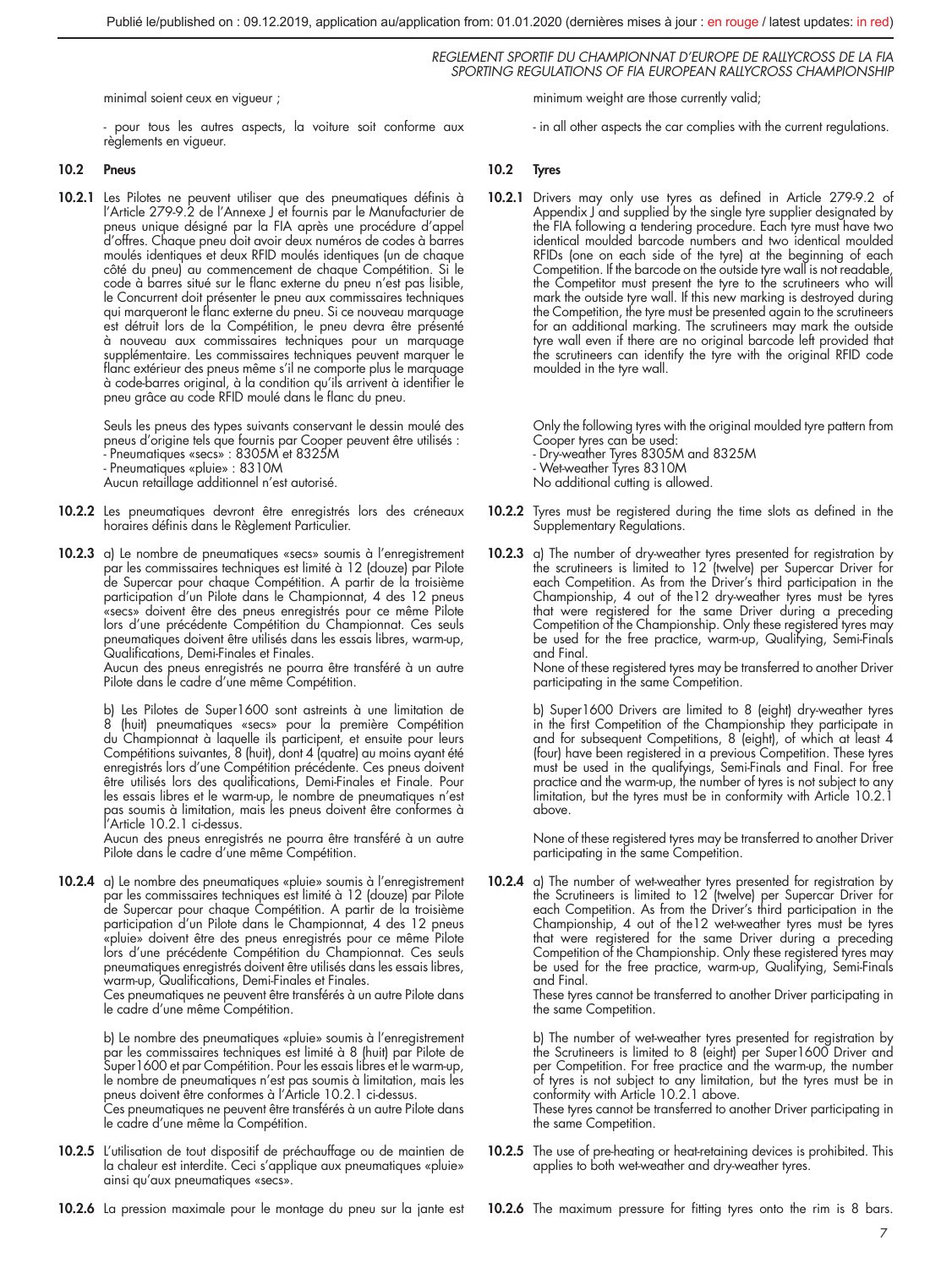de 8 bars. Cette pression doit permettre au pneu d'adhérer aux parois externes de la jante. Les pneus ne peuvent être montés sur jantes que par le fournisseur désigné par la FIA.

## 10.3 Moteurs

- 10.3.1 Chaque Pilote peut utiliser jusqu'à 2 (deux) moteurs (ou kits de plombs) au cours du Championnat d'une même saison. Les moteurs seront plombés et chaque Pilote pourra présenter aux vérifications techniques jusqu'à 2 (deux) moteurs, non plombés, au cours du Championnat d'une même saison. La pénalité pour toute entrave à cette règle, à savoir l'utilisation de 3 (trois) moteurs ou davantage au cours du même Championnat, consistera en une pénalité de 15 (quinze) points par entrave, à déduire du total de points marqués au Championnat par le Pilote concerné. Dans des circonstances exceptionnelles (accident causant des dommages importants au moteur), un joker pourra être attribué à la discrétion de la FIA.
- **10.3.2** Chaque Pilote peut utiliser jusqu'à 2 (deux) turbos par Compétition et-3 (trois) turbos au cours du Championnat d'une même saison. Toute entrave à cette règle, à savoir l'utilisation de plus de 2 (deux)<br>turbos par Compétition ou de plus de 3 (<mark>trois)</mark> turbos par saison,<br>induira une pénalité de 10 (dix) points par entrave, à déduire du total de points marqués au Championnat par le Pilote concerné. Les Concurrents sont tenus de présenter dès les vérifications techniques initiales leur turbo de réserve pour identification et plombage.
- 10.3.3 Toute rupture de plombs de moteur doit être approuvée au préalable par le délégué technique de la FIA pour le Championnat ou le département technique de la FIA sous peine d'une sanction pouvant aller jusqu'à la disqualification. La rupture de tout plomb sera considérée comme un changement de moteur ou de turbo. Les commissaires techniques pourront contrôler les plombages à tout moment et à la fin d'une Compétition, ils pourront désassembler les pièces pour contrôler leur conformité.

#### 10.4 Utilisation du carburant

- 10.4.1 Le carburant de la FIA, tel que fourni par le fournisseur désigné par la FIA, doit être utilisé par tous les Pilotes.
- 10.4.2 Les Concurrents sont tenus de régler directement avec le fournisseur, ou l'agent du fournisseur, toutes questions relatives à la fourniture et au paiement.
- 10.4.3 Les voitures doivent être équipées de prises de ravitaillement spécifiées par la FIA.
- 10.4.4 Toutes les voitures doivent être équipées de prise pour le prélèvement du carburant de la FIA (voir Liste Technique N° 5).
- 10.4.5 Les Pilotes ne peuvent ravitailler que dans la Zone de Ravitaillement (ZR) désignée à cet effet. Pendant les opérations de ravitaillement, ils doivent suivre les instructions du fournisseur de carburant ainsi que du personnel préposé à la surveillance de la ZR.

## 10.5 Système Electronique (Supercar uniquement)

- 10.5.1 La liste des capteurs autorisés peut être trouvée dans l'Annexe J, Article 279-3.8.
- 10.5.2 La liste des actuateurs autorisés peut être trouvée dans l'Annexe J, Article 279-3.9.

#### 10.6 Système électronique (Super1600 uniquement)

Tous les Concurrents de la Catégorie Super1600 doivent acquérir et utiliser le boîtier d'ECU et le logiciel d'ECU délivrés par le fournisseur unique d'ECU désigné par la FIA après une procédure d'appel d'offres.

Le boîtier de contrôle moteur doit toujours être utilisé en respectant les prescriptions du fabricant. L'utilisation de tout autre boîtier de contrôle moteur est interdite. Les seuls capteurs et actuateurs autorisés sont ceux pouvant être connectés au boîtier ECU unique.

This pressure must allow the tyre to stick to the outer walls of the rim. Tyres may only be fitted onto rims by the FIA appointed tyre supplier.

## 10.3 Engines

- 10.3.1 A Driver may use up 2 (two) engines (or sets of seals) in a Championship season. Engines will be sealed and a Driver may present up to 2 (two) at scrutineering during the Championship year. The penalty for any breach of this rule, the use of 3 (three) or more engines in the Championship year, will be the deduction of 15 (fifteen) Championship points for each offence. These points will be deducted from the Driver's Championship total. In exceptional circumstances (accident generating serious damage to the engine), a joker may be granted at the discretion of the FIA.
- **10.3.2** A Driver may use 2 (two) turbos in each Competition and 3 (three) urbos during the Championship year. The penalty for any breach of this rule, the use of more than 2 (two) turbos in any Competition or more than 3 points will be deducted from the Driver's Championship total. Competitors must present their spare turbo at initial scrutineering for identification and sealing.
- 10.3.3 Any breaking of one or more engine seals must be approved beforehand by the FIA technical delegate for the Championship or the FIA technical department on pain of a sanction which may go as far as disqualification. The breaking of any seal will be considered as a change of engine or turbo. The scrutineers may check the seals at any time and at the end of any Competition may disassemble the parts to check their conformity.

## 10.4 Fuel Use

- 10.4.1 All Drivers must use FIA fuel as provided by the FIA appointed supplier.
- 10.4.2 Competitors are responsible for arranging directly with the supplier, or supplier's agent, all matters relating to the supply and payment of the fuel.
- 10.4.3 The cars must be equipped with FIA-specified refuel couplings.
- 10.4.4 All cars must be fitted with FIA fuel sample couplings (see Technical List No. 5).
- 10.4.5 Drivers may refuel only in the Refuelling Zone (RZ), designated for that purpose. During refuelling operations, they must follow the instructions of the fuel supplier and of the staff monitoring the RZ.

## 10.5 Electronic System (Supercar only)

- 10.5.1 The list of allowed sensors can be found in Appendix J, Article 279-3.8.
- 10.5.2 The list of allowed actuators can be found in Appendix J, Article 279-3.9

## 10.6 Electronic System (Super1600 only)

All the Competitors of the Super1600 Category must acquire and use the ECU unit and the ECU software supplied by the single ECU supplier designated by the FIA following a tender procedure.

This engine control unit must always be used in accordance with the manufacturer's instructions. The usage of any other engine control unit is forbidden. The only authorised sensors and actuators are those that can be connected to the single ECU unit.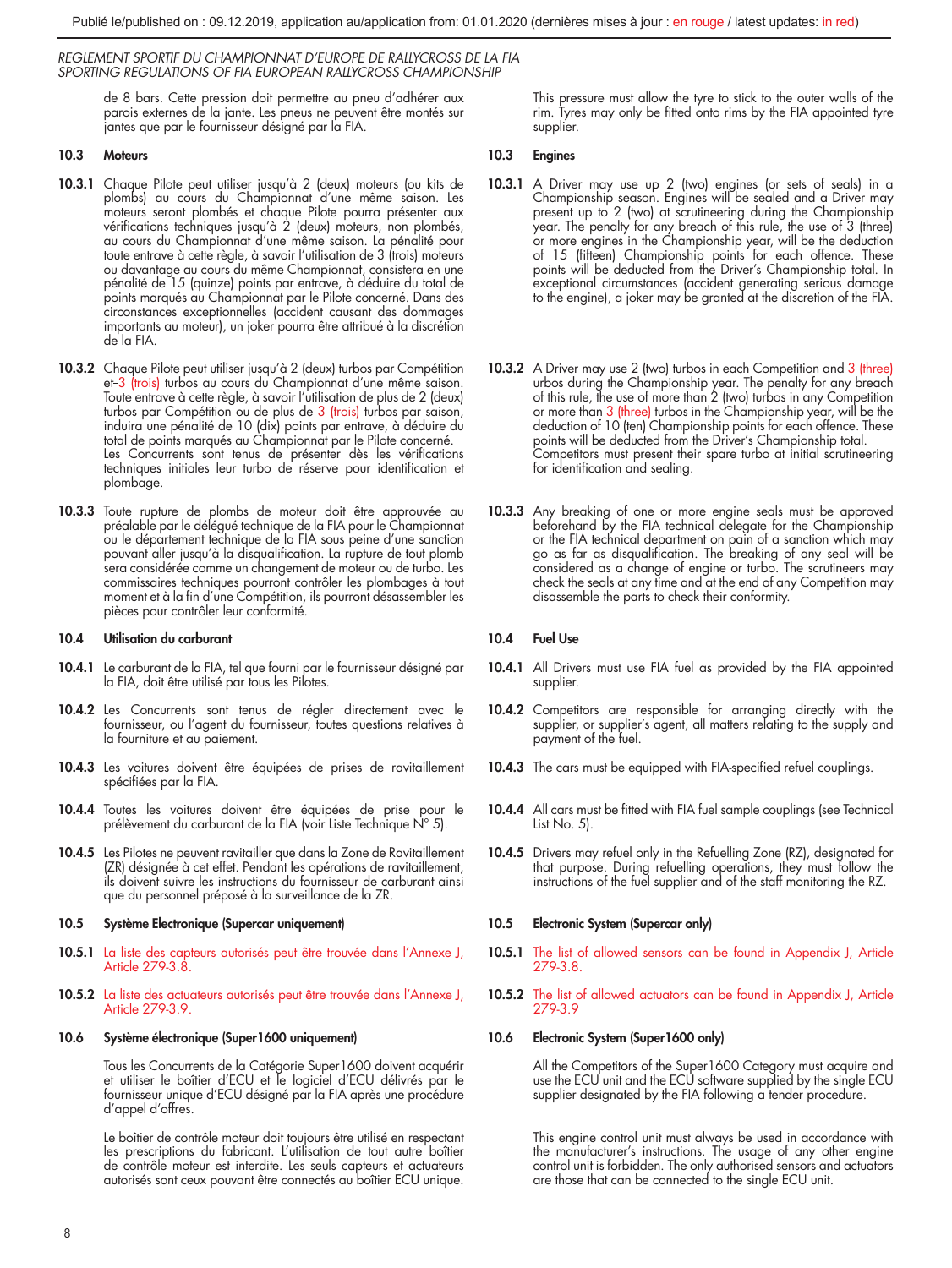## 10.7 Sièges de Sécurité (Supercars uniquement)

Il est recommandé pour les voitures de la Catégorie Supercar d'être équipées de sièges approuvés par la FIA selon la norme 8862-2009. Les sièges doivent être utilisés conformément aux instructions du fabricant du siège et à la Liste Technique N° 40. L'utilisation des supports homologués avec le siège est obligatoire.

#### 10.8 Filets de course

Les voitures peuvent être équipées de filets de course approuvés par la FIA selon la norme 8863-2013 (voir Liste Technique N° 48) de part et d'autre du Pilote à la place des filets de fenêtres. Ils doivent être installés selon les «Spécifications d'Installation des Filets de Course FIA pour Véhicules de Tourisme et Grand Tourisme».

## 10.9 Système d'extinction

Toutes les voitures doivent être équipées d'un système d'extinction approuvé par la FIA. L'extincteur doit impérativement être actionné par le Pilote en cas de fumée persistante ou de flammes apparentes lorsque la voiture se trouve sur la piste.

## 11. NUMÉROS DE COMPÉTITION

- 11.1 Les numéros de Compétition seront attribués par catégorie du N° 2 au 99. Le Pilote Champion en titre en Catégorie Super1600 pourra utiliser le N° 1, les autres Pilotes pouvant obtenir un des autres numéros sur demande et en accord avec le Promoteur du Championnat.
- 11.2 La taille, le style et le positionnement des numéros de Compétition seront décrits dans le «*Championship Style Guide*», qui définira aussi la taille, le style et le positionnement des autocollants portant le nom et la nationalité du Pilote à faire appliquer sur la voiture. Les numéros de Compétition seront fournis par le Promoteur du Championnat.

## 12. VÉRIFICATIONS ADMINISTRATIVES ET BRIEFING

- 12.1 Les Pilotes ou leurs représentants officiels doivent se présenter en temps et en heure aux vérifications administratives, dont le lieu et l'horaire devront être détaillés dans le Règlement Particulier, à moins qu'une dérogation écrite ne leur ait été accordée par le directeur de course.
- 12.2 Lors des vérifications administratives, les Licences Internationales des Pilotes et Concurrents seront contrôlées, ainsi que, si nécessaire, les autorisations des ASN.
- 12.3 Sauf dérogation accordée par le directeur de course, les Concurrents et Pilotes qui ne se présenteraient pas aux vérifications administratives ne seront pas autorisés à participer à la Compétition.
- 12.4 Le briefing des Pilotes, présidé par le directeur d'épreuve, aura lieu après les vérifications administratives. La présence de tous les Pilotes est obligatoire. Ils devront être seulement accompagnés de leur Team Manager désigné. Le lieu et l'heure du briefing seront précisés dans le Règlement Particulier – Partie 2.

## 13. VÉRIFICATIONS TECHNIQUES

- 13.1 L'Article 3.6 des Prescriptions Générales s'applique.
- 13.2 Bruit : pour toutes les voitures est imposée une limite de 100 dB mesurée avec un sonomètre réglé sur «A» et «SLOW», posé à un angle de 45° par rapport à la sortie du tuyau d'échappement et à une distance de 50 cm de celui-ci, avec le moteur tournant au régime de 4 500 t/min. Au cas où un règlement national imposerait une limite inférieure à celle de la FIA, cette disposition devra figurer dans le Règlement Particulier, qui devra être envoyé à tous les Concurrents suffisamment longtemps à l'avance.
- 13.3 Les combinaisons et casques devront porter les logos obligatoires du Championnat, aux endroits indiqués dans le «*Championship Style Guide*». Les Articles 1.5 et 2 du Chapitre III de l'Annexe L devront être respectés lors de la pose de ces logos. Les Pilotes fournissant la preuve que le fabricant de leur casque n'autorise

#### Safety Seats (Supercars only)

It is recommended for the cars of the Supercar Category to be equipped with FIA-approved 8862-2009 seats. The seats must be used in accordance with the seat manufacturer's instructions and with Technical List No. 40. The use of supports homologated with the seat is compulsory.

#### 10.8 Racing nets

The cars can be equipped with FIA-approved 8863-2013 safety racing nets (see Technical List No. 48) on both sides of the Driver, instead of window nets. They must be installed in accordance with the «FIA Racing Nets Installation Specification For Touring and Grand Touring Cars».

#### 10.9 Extinguisher system

All the cars must be equipped with an FIA-approved extinguisher system. The extinguisher must imperatively be triggered by the Driver in case of persistant smoke or visible flames while the car is on the track.

## 11. COMPETITION NUMBERS

- 11.1 The Competition numbers will be allocated in each category from 2 to 99. The current champion in the Super1600 Category may use number 1, other Drivers will be allocated a number by request and with agreement of the Championship Promoter.
- 11.2 Competition numbers size, style and position will be detailed in the Championship Style Guide which will also specify the size, style and position for the display of the Driver's name and nationality on each car. Competition numbers will be issued by the Championship Promoter.

## 12. ADMINISTRATIVE CHECKING AND BRIEFING

- 12.1 The Driver or his official representative must report in due time to administrative checking, the location and time of which will be detailed in the Supplementary Regulations, unless a written waiver has been granted to him by the clerk of the course.
- 12.2 At the administrative checking, the Driver's and Competitor's International Licences, including authorisation of their ASN (where necessary) will be inspected.
- 12.3 Unless a waiver has been granted by the clerk of the course, those Competitors and Drivers who fail to report to the administrative checking shall not be authorised to take part in the Competition.
- 12.4 The Drivers' briefing, chaired by the race director, will take place after the administrative checks. Attendance is mandatory for all Drivers. They must only be accompanied by their designated Team Manager. The time and location of the briefing will be indicated in the Supplementary Regulations – Part 2.

## 13. SCRUTINEERING

- 13.1 Article 3.6 of the General Prescriptions apply.
- 13.2 Noise: for all cars, a limit of 100dB is imposed, measured with<br>a sound level meter set at «A» and «SLOW», placed at an angle<br>of 45° to and a distance of 50cm from the exhaust outlet, with the car's engine turning at 4,500rpm. Should national regulations impose a lower limit than the FIA, this must be mentioned in the Supplementary Regulations, which must be sent to all Competitors well in advance.
- 13.3 Overalls and helmet must have the mandatory Championship<br>logos in the correct positions as defined in the Championship<br>Style Guide. Articles 1.5 and 2 of Chapter III of Appendix L must be respected when applying any such logos. Drivers providing proof that the manufacturer of their helmet does not authorise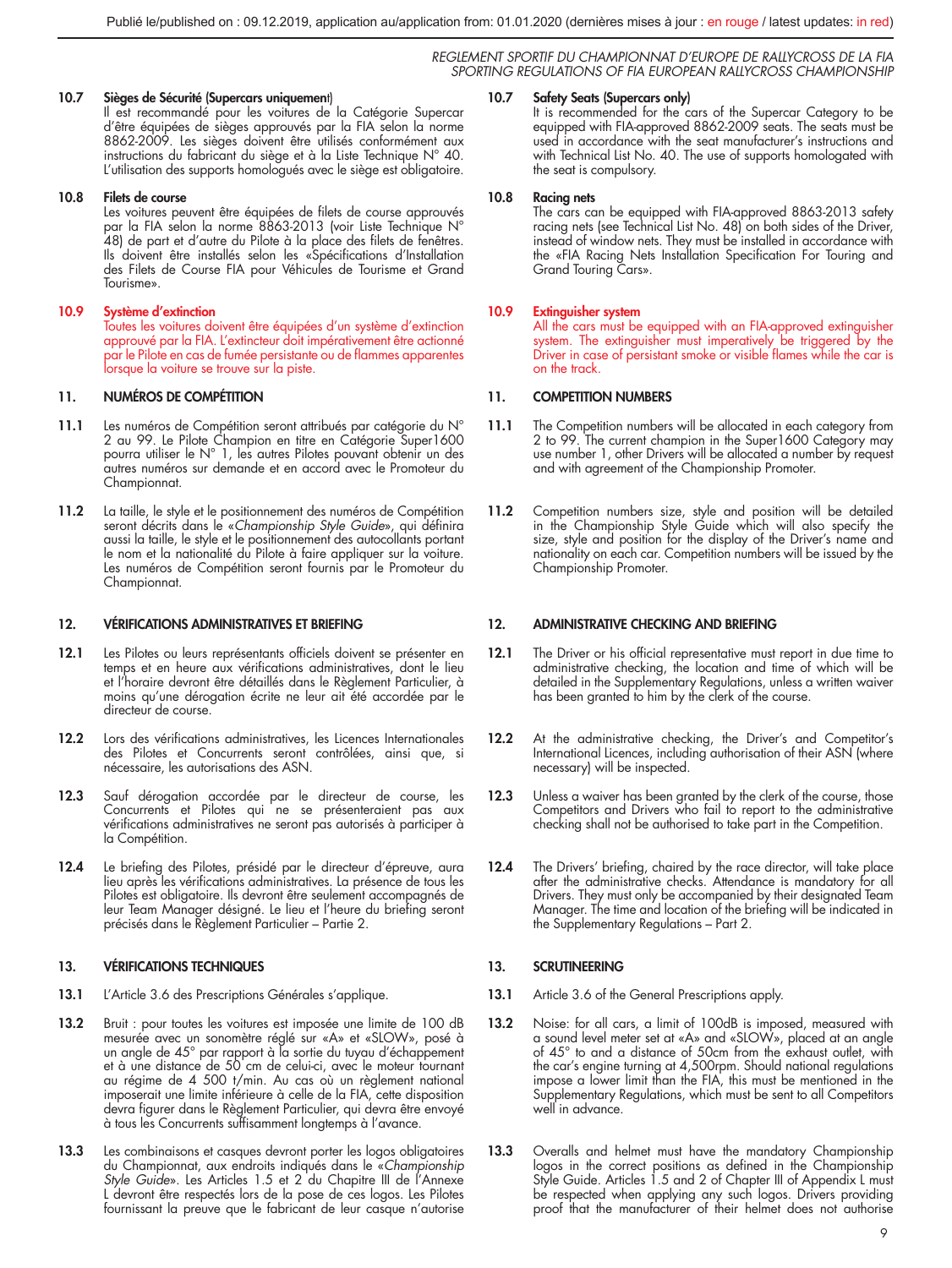pas l'application d'autocollants sur le casque seront dispensés de l'obligation d'apposer ces logos.

- 13.4 Le Promoteur du Championnat se réserve le droit de couvrir les logos non conformes sur les combinaisons et les casques.
- 13.5 À l'issue de chaque course, le poids des voitures peut être contrôlé sur demande du délégué technique. Après avoir été informé que sa voiture a été sélectionnée pour le pesage, le Pilote se rendra directement dans la zone de pesage. La voiture sera ensuite pesée et les résultats communiqués au Pilote. Le poids des voitures et des Pilotes peut être contrôlé séparément à la fin de la Compétition (lorsque spécifié dans le Règlement Particulier), sous réserve qu'une balance contrôlée et certifiée soit située dans le parc fermé à proximité podium, sur laquelle les Pilotes sont pesés lorsqu'ils sortent de leur voiture. La voiture sera ensuite contrôlée dans la zone de pesage lors des vérifications techniques finales et les poids seront additionnés.

## 14. PADDOCK

- 14.1 Les Concurrents se verront attribuer un espace dans le paddock au moment de leur engagement au Championnat ou à la Compétition.
- 14.2 Chaque Concurrent doit s'assurer qu'un extincteur d'au moins 5 kg est disponible dans la zone de paddock réservée à son équipe.
- 14.3 Chaque Concurrent doit faire en sorte qu'une feuille de plastique (de minimum 4 x 5 m) soit placée à l'endroit réservé à son équipe où des travaux seront entrepris sur sa voiture, et ce afin d'éviter toute pollution par fuite accidentelle, etc.

## 15. DÉROULEMENT D'UNE COMPÉTITION

- 15.1 Chaque Compétition comprendra des séances d'essais, 4 (quatre) qualifications, deux Demi-Finales et une Finale. Les «*shakedowns*» sur le lieu de la Compétition (même en dehors de la piste de Rallycross) ou sur tout autre site dans un rayon inférieur à 10 kilomètres du lieu de la Compétition ne seront pas permis, à moins d'être expressément autorisés et indiqués dans le Règlement **Particulier**
- 15.2 Les voitures des différentes catégories doivent rouler séparément. Le Tour Joker peut être utilisé pendant les essais. Tout Pilote qui n'aurait pas accompli un seul tour complet aux essais pourra être autorisé à poursuivre la Compétition sur décision des commissaires sportifs.
- 15.3 Tous les Pilotes de la course suivante sont tenus d'être présents dans la zone de la pré-grille pendant que la grille en cours est assemblée, afin de permettre à l'organisateur de faire avancer les Pilotes nécessaires pour compléter la formation de la course sur la grille. Les voitures seront considérées comme étant dans la zone de pré-grille une fois que leurs pneumatiques auront été contrôlés par les commissaires techniques.
- 15.3b Aucun dispositif supplémentaire de refroidissement autre que ceux montés légalement dans les voitures de compétition ne peut être utilisé hors de l'espace du paddock alloué au Concurrent.
- 15.3c Le nettoyage des pneumatiques en faisant patiner les roues n'est autorisé que dans la zone de pré-grille, sous la supervision des commissaires de départ. Cela ne peut pas être effectué alors qu'un commissaire ou une hôtesse se trouve devant la voiture.

## 15.3d Zones où l'assistance est permise

Un panneau représentant une clé à molette sur un fond blanc cerclé et barré de rouge (voir Dessin N° 3) signifie qu'à partir de ce point aucune assistance n'est plus permise.

Un panneau représentant une clé à molette sur fond vert (voir Dessin N° 3) signifie qu'à partir de ce point une assistance externe est possible.

15.4 Si un Pilote ne peut pas courir dans sa course, il doit en informer le

the application of stickers to the helmet will be exempt from the requirement to afix the logos.

- 13.4 The Championship Promoter reserves the right to cover noncompliant logos on overalls and helmets.
- 13.5 At the end of each race, cars may be weighed by request of the technical delegate. Having been signalled that his car has been<br>selected for weighing, the Driver will proceed directly to the<br>weighing area. The car will then be weighed and the result given<br>to the Driver. The weight of c Supplementary Regulations), subject to a controlled and certified scale being located in the podium parc ferme on which the Drivers are weighed when they get out of their cars. The car will then be checked in the weighing area at final scrutineering and the weights will be combined.

## 14 PADDOCK

- 14.1 Competitors will be allocated paddock space in the process of completing their entry to the Championship or Competition.
- 14.2 Each Competitor is responsible for ensuring that a fire extinguisher of at least 5kg is available within his own team's area in the paddock.
- 14.3 Each Competitor is required to ensure that a plastic sheet (minimum dimensions 4 x 5m) is spread on the ground in the paddock place reserved for his team where work is to be done on his car, in order to prevent any pollution in case of an accidental leak, etc.

## 15. RUNNING OF A COMPETITION

- 15.1 Each Competition will comprise practice sessions, 4 (four) qualifyings, two Semi-Finals and the Final. Shakedowns at the venue (even outside the Rallycross track) or on any other site within a radius less than 10 kilometres from the Competition venue will not be permitted, unless they are expressly authorised and indicated in the Supplementary Regulations
- 15.2 Cars from different categories will run separately. The Joker Lap can be used in practice. A Driver who has failed to complete at least one lap in practice may be allowed to take part in the Competition at the discretion of the stewards.
- 15.3 All Drivers in the subsequent race must be present in the pregrid area whilst the current grid is being assembled, in order to allow the organiser to bring forward such Drivers as necessary to complete the formation of the current race. Cars will be considered in the pre-grid area once they have had their tyres checked by the scrutineers.
- 15.3b No extra cooling devices other than the ones which are mounted legally in the competition cars are allowed to be used outside of the Competitor's designated paddock space.
- 15.3c Tyre cleaning by spinning the wheels is only allowed in the pregrid area, under supervision of the start marshals. It cannot be performed when a marshal or grid girl is standing in front of the car.

## 15.3d Areas where assistance is permitted

A sign with a spanner on a white background circled and crossed out in red (see Drawing No. 3) means that from that point onwards, no assistance is permitted.

A sign with a spanner on a green background (see Drawing No. 3) means that from that point onwards, external assistance is permitted.

15.4 If a Driver is not able to drive in his race he has to inform the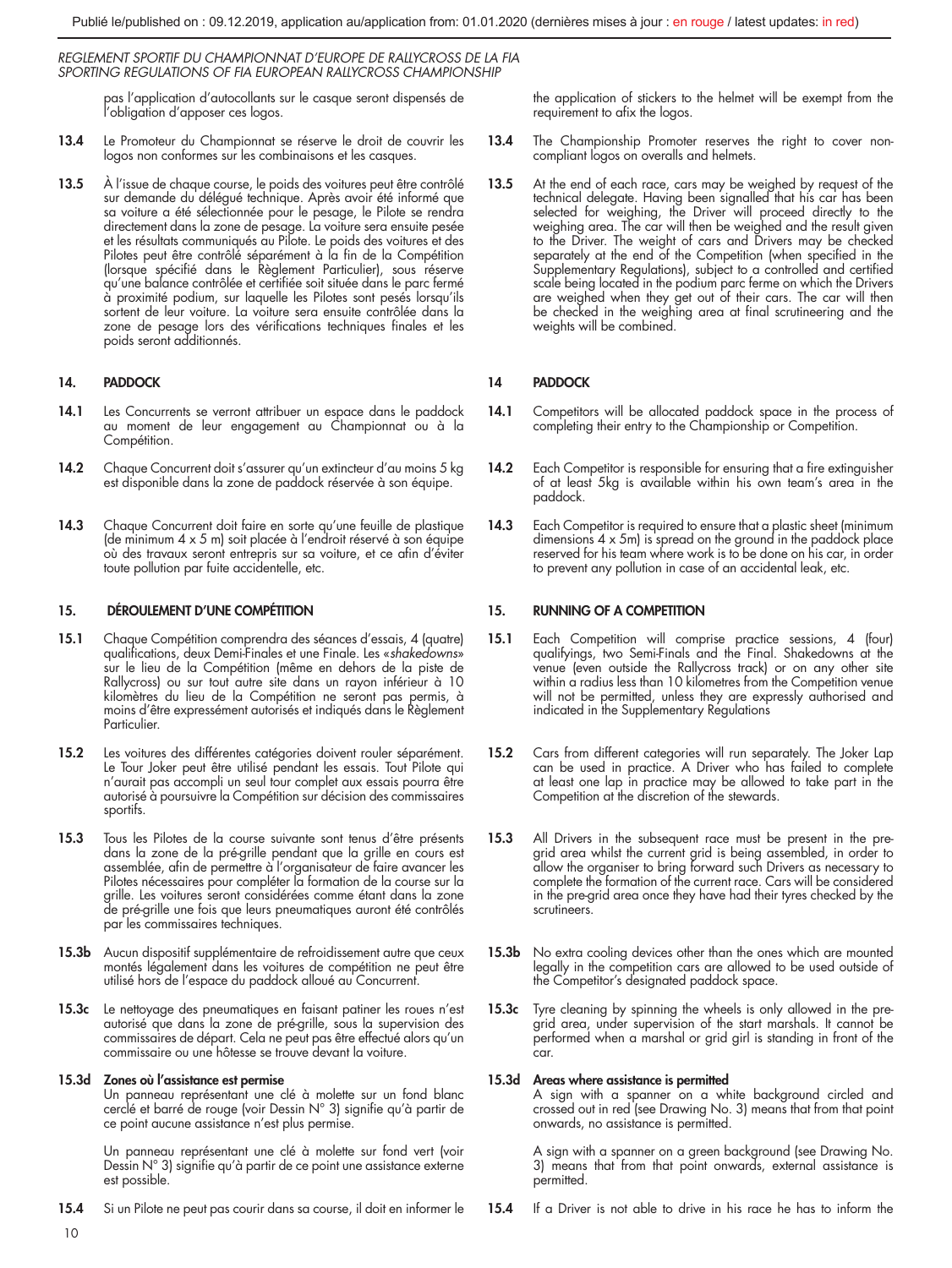responsable des relations avec les Concurrents avant le départ de la première course de sa catégorie. Tout défaut d'information sera puni conformément à l'Article 17.

15.4b En cas de faux départ dans une course de Qualification, une Demi-Finale ou Finale, tous les Pilotes retourneront à leur place initiale de départ et la procédure de départ sera relancée. Le(s) Pilote(s) ayant causé le faux départ devra (devront) emprunter le Tour Joker à deux reprises dans la course concernée. Un Pilote qui causera deux faux départs lors d'une même course en sera disqualifié.

## 15.5 Manches qualificatives

Dans le cadre du présent Championnat, les Manches qualificatives seront désignées par le terme «Qualifications».

Il y aura quatre Qualifications de 4 tours regroupant un maximum de 5 voitures, lesquelles partiront sur une même ligne.

- 15.5.1 1ère Qualification (Q1) : Les positions de départ pour chaque course seront tirées au sort, en présence d'au moins un commissaire sportif. Si deux Pilotes ou plus abandonnent dans le premier tour de la Q1, ils seront classés conformément à la distance qu'ils auront effectivement couverte.
- 15.5.2 2e Qualification (Q2) : Les participants à chaque course seront désignés selon les classements de la Q1.
- 15.5.3 3e Qualification (Q3) : Les participants à chaque course seront désignés selon les classements de la Q2.
- 15.5.4 4e Qualification (Q4) : Les participants à chaque course seront désignés selon les classements de la Q3.
- 15.5.5 La grille de départ de chaque course devrait être organisée sur les mêmes bases : chaque course devra comprendre au minimum 4 voitures comme décrit dans le tableau ci-dessous. Les premières courses, qui seront pour les Pilotes les moins bien classés (ou, dans le cas de la 1ère Manche, tirés au sort pour ces courses) seront celles avec le plus petit nombre de voitures.

Dans la Q1, les Pilotes prendront part aux courses en fonction du tirage au sort. À partir de la Q2, les grilles de départ seront établies comme ci-dessus, mais sur base des résultats de la Qualification précédente au lieu du tirage au sort; les cinq premiers Pilotes prenant part à la dernière course; les cinq suivants à l'avant-dernière course et ainsi de suite.

Le nombre de voitures dans chaque course dépendra du nombre d'inscrits à la Compétition selon le tableau suivant :

| Nombre d'inscrtis | R <sub>1</sub> | R <sub>2</sub> | R <sub>3</sub> | R <sub>4</sub> | R5 | R6 |
|-------------------|----------------|----------------|----------------|----------------|----|----|
| 30                | 5              | 5              | 5              | 5              | 5  | 5  |
| 29                | 4              | 5              | 5              | 5              | 5  | 5  |
| 28                | 4              | 4              | 5              | 5              | 5  | 5  |
| 27                | 4              | 4              | 4              | 5              | 5  | 5  |
| 26                | 4              | 4              | $\overline{4}$ | $\overline{4}$ | 5  | 5  |
| 25                | 5              | 5              | 5              | 5              | 5  |    |
| 24                | 4              | 5              | 5              | 5              | 5  |    |
| 23                | $\overline{4}$ | 4              | 5              | 5              | 5  |    |
| 22                | 4              | 4              | 4              | 5              | 5  |    |
| 21                | 4              | 4              | $\overline{4}$ | $\overline{4}$ | 5  |    |
| 20                | 5              | 5              | 5              | 5              |    |    |
| 19                | 4              | 5              | 5              | 5              |    |    |
| 18                | 4              | 4              | 5              | 5              |    |    |
| 17                | 4              | 4              | 4              | 5              |    |    |

Competitors' liaison officer before the start of the first race of his category. The lack of information will be punished according Article 17.

15.4b When a false start occurs in a Qualifying race, a Semi-Final or a Final, all Drivers will return to their original starting position and the starting procedure will begin again. The Driver(s) who caused the false start must pass through the Joker Lap section twice in the race concerned. A Driver who makes two false starts in the same race will be disqualified from that race.

#### 15.5 Qualifying Heats

In the framework of the present Championship, qualifying Heats will be referred to using the term «Qualifying».

There will be four Qualifyings with maximum 5 cars starting abreast in each race over  $\acute{4}$  laps.

- 15.5.1 1st Qualifying (Q1): Starting positions in the races will be determined by a draw that will be carried out in the presence of at least one steward. If two or more Drivers retire in the first lap of Q1, they shall be classified in relation to each other according to the distance they actually covered.
- **15.5.2** 2nd Qualitying (Q2): Race starters determined according to the classification of the Q1.
- 15.5.3 3rd Qualifying (Q3): Race starters determined according to the classification of the Q2.
- 15.5.4 4th Qualifying (Q4): Race starters determined according to the classification of the Q3.
- 15.5.5 The starting grid of each race should be organised on the same basis: each race with a least 4 cars as per the table below.The first races, which will be for the slowest (or, in the 1st Heat, the Drivers drawn in those races) Drivers will be the one with the lowest number of cars.

In the Q1, Drivers will start in the race allocated in the draw. From the  $Q2$ , the starting grid will be determined as above, but using the result of the previous Qualifying instead of the drawn positions; the fastest five Drivers in the last race, the next five in the penultimate race, etc.

The number of cars in each race will depend on the number of entrants in the Competion following the table underneath:

| Number of entrants | R1 | R <sub>2</sub> | R <sub>3</sub> | R4 | R <sub>5</sub> | R6 |
|--------------------|----|----------------|----------------|----|----------------|----|
| 30                 | 5  | 5              | 5              | 5  | 5              | 5  |
| 29                 | 4  | 5              | 5              | 5  | 5              | 5  |
| 28                 | 4  | 4              | 5              | 5  | 5              | 5  |
| 27                 | 4  | 4              | 4              | 5  | 5              | 5  |
| 26                 | 4  | 4              | 4              | 4  | 5              | 5  |
| 25                 | 5  | 5              | 5              | 5  | 5              |    |
| 24                 | 4  | 5              | 5              | 5  | 5              |    |
| 23                 | 4  | 4              | 5              | 5  | 5              |    |
| 22                 | 4  | 4              | 4              | 5  | 5              |    |
| 21                 | 4  | 4              | 4              | 4  | 5              |    |
| 20                 | 5  | 5              | 5              | 5  |                |    |
| 19                 | 4  | 5              | 5              | 5  |                |    |
| 18                 | 4  | 4              | 5              | 5  |                |    |
| 17                 | 4  | 4              | 4              | 5  |                |    |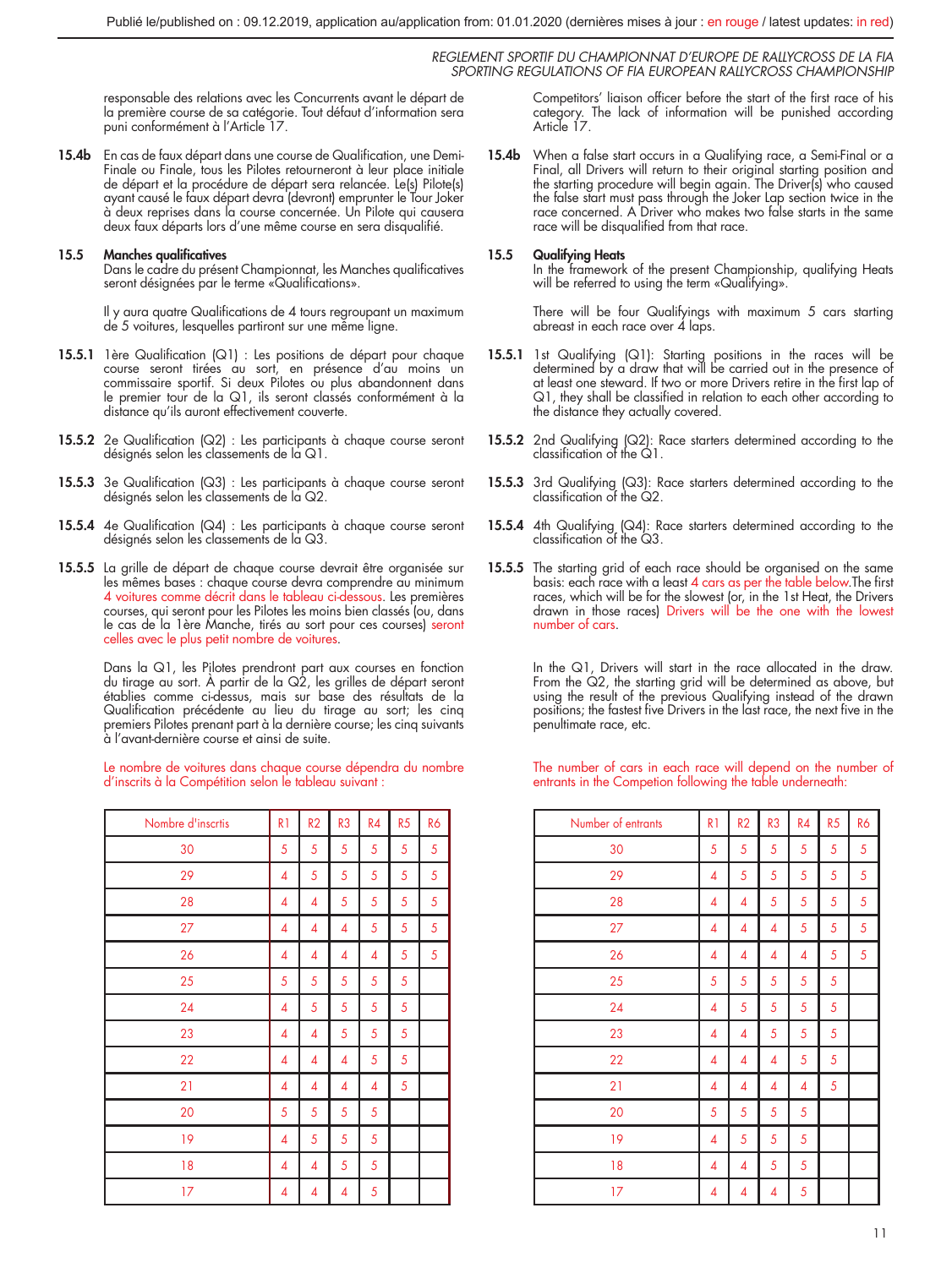| Nombre d'inscrtis | R <sub>1</sub> | R2 | R3 | R4 | R5 | R6 |
|-------------------|----------------|----|----|----|----|----|
| 16                |                |    |    |    |    |    |
| 15                |                |    |    |    |    |    |
| 14                |                |    |    |    |    |    |
| 13                |                |    |    |    |    |    |
| 12                |                |    |    |    |    |    |

15.5.6 Toutes les Qualifications seront chronométrées et le Pilote le plus rapide de chaque Qualification se verra attribuer 50 points, le second 45 points, le troisième 42 points, le quatrième 40 points, le cinquième 39 points, le sixième 38 points, le septième 37 points, et ainsi de suite. Les Pilotes n'ayant pas terminé une Qualification («DNF») se verront attribuer un nombre de points équivalant au nombre de points que se serait vu attribuer le dernier Pilote, moins un point, dans l'hypothèse où tous les partants de la Compétition auraient été classés. Les Pilotes n'ayant pas pris le départ de la Qualification («DNS») et les Pilotes disqualifiés («DSQ») de la Qualification ne se verront attribuer aucun point.

En cas d'égalité de temps entre deux ou plusieurs Pilotes, ils seront départagés en fonction de leur meilleur temps sur un tour au cours de la Qualification concernée.

Si une course est recourue, un Pilote qui aurait pris le premier départ ou les suivants, mais n'aurait pas été en mesure de prendre le départ de la course courue complètement, sera indiqué comme «DNF» et non «DNS» dans le classement concerné et sera crédité du nombre de points correspondants.

Les Pilotes déclarés non-partants à l'avance ne figureront pas sur les listes de départ. Après la première course d'une Qualification, un non-partant dans une course suivante ne sera remplacé que s'il résulte de son absence une course avec moins de trois partants.

- 15.5.7 Au terme des Qualifications, un classement intermédiaire sera dressé, en fonction du nombre total de points marqués par chaque Pilote dans chaque Qualification. En cas d'ex-aequo entre deux ou plusieurs Pilotes, ils seront départagés en fonction de leur classement dans la Q4. Pour figurer classés dans ce classement intermédiaire, les Pilotes devront avoir franchi la ligne d'arrivée en ayant couvert le même nombre de tours que le vainqueur et avoir été dûment classés dans au moins deux Qualifications.
- 15.5.8 Le classement intermédiaire donnera lieu à une attribution de points comptabilisables pour le Championnat aux 16 premiers Pilotes classés, selon le barème suivant :

| 1er | 16 points                      |
|-----|--------------------------------|
| 2e  | 15 points                      |
| 3e  | 14 points                      |
| 4e  | 13 points                      |
| 5e  | 12 points                      |
| 6e  | 11 points                      |
|     | et ainsi de suite jusqu'au 16e |

15.5.9 Lors de chaque Qualification, un des tours doit être le Tour Joker. Les Pilotes qui n'effectuent pas ce Tour Joker recevront une pénalité en temps de 30 secondes. La pénalité pour les Pilotes qui l'effectuent plus d'une fois sera déterminée par les commissaires sportifs. Un juge de fait sera désigné pour relever le nombre de passage des voitures.

1 point.

## 15.6 Demi-Finales et Finale

Les 12 premiers Pilotes au classement intermédiaire seront qualifiés pour les Demi-Finales. Le vainqueur, le 2e et le 3e de chaque Demi-Finale seront qualifiés pour la Finale. Les Demi-Finales ne seront courues que si à l'issue des deux premières Qualifications, 8 (huit) voitures au moins sont en mesure de participer (4 voitures minimum par Demi-Finale) ; à défaut de Demi-Finales, les 6 premiers Pilotes au classement intermédiaire se hisseront directement en Finale.

15.6.1 Chaque Demi-Finale comportera 6 tours et regroupera 6 voitures, lesquelles partiront sur 3 lignes de 2 voitures chacune. Les Pilotes figurant aux 1ère, 3e, 5e, 7e, 9e et 11e places du classement<br>intermédiaire participeront à la Demi-Finale 1. Les Pilotes figurant<br>aux 2e, 4e, 6e, 8e, 10e et 12e places du classement intermédiaire

| Number of entrants | R <sub>1</sub> | R2 | R3 R4<br>ı | R5 | R6 |
|--------------------|----------------|----|------------|----|----|
| 16                 |                |    |            |    |    |
| 15                 |                |    |            |    |    |
| 14                 |                |    |            |    |    |
| 13                 |                |    |            |    |    |
| 2                  |                |    |            |    |    |

15.5.6 All the Qualifyings will be timed and the fastest Driver in each Qualifying will be awarded 50 points, the second fastest 45 points, the third fastest 42 points, the fourth fastest 40 points, the fifth fastest 39 points, the sixth fastest 38 points, the seventh fastest 37 points, and so on. Those Drivers who did not complete a Qualifying («DNF») will be credited with a total of points equal to the number of points that the slowest Driver would be given, less one point, supposing that all the starters in the Competition were classified. Those Drivers who did not start the Qualifying («DNS») and those Drivers who were disqualified («DSQ») from the Qualifying will not be credited with any points.

In the event that two or more Drivers achieve equal times, they will be separated according to their best lap time during the Qualifying concerned.

If a race is restarted, a Driver who started in the first or subsequent starts, but was not able to start in the race that was completed, will be shown as «DNF» instead of «DNS» and will be credited with the appropriate number of points.

Known non-starters will be omitted from the published grid sheet. After the first race in a Qualifying has started, a non-starter in a later race will only be replaced if his absence means that the race has fewer than three starters.

- 15.5.7 After the Qualifyings, there will be an intermediate classification according to each Driver's total points scored in the four Qualifyings. In the event of tied positions in the intermediate classification, precedence will be given to the Driver(s) who were the fastest in the Q4. To appear in this intermediate classification, a Driver must have crossed the finish line having completed the same number of laps as the winner and been duly classified in at least two Qualifyings.
- 15.5.8 Championship points will be awarded to the top 16 Drivers in the intermediate classification, according to the following scale:

| 1st                             | 16 points |  |
|---------------------------------|-----------|--|
| 2 <sub>nd</sub>                 | 15 points |  |
| 3rd                             | 14 points |  |
| 4th                             | 13 points |  |
| 5th                             | 12 points |  |
| 6th                             | 11 points |  |
| and so on down to 16th 1 point. |           |  |

15.5.9 In each Qualification, one of the laps must be the Joker Lap. Those Drivers who do not take this Joker Lap will receive a time penalty of 30 seconds. The penalty for Drivers who take it more than once will be decided by the stewards. One judge of fact will be appointed to note how many times the cars pass through.

## 15.6 Semi-Finals and Final

The 12 top-scoring Drivers in the intermediate classification will qualify for the Semi-Finals. The winner, second and third-placed Drivers in each Semi-Final will qualify for the Final. The Semi-Finals will only be run if after the completion of the first two Qualifyings,<br>there are at least 8 (eight) cars able to participate (a minimum of 4 cars per Semi-Final); if the Semi-Finals are not run, the 6 top-scoring Drivers in the intermediate classification will progress directly to the Final.

15.6.1 There will be six starters, arranged 2-2-2 in three rows in each Semi-final. The Semi-Finals will be run over six laps. Drivers placed 1st, 3rd, 5th, 7th, 9th and 11th in the intermediate classification will take part in Semi-Final 1. Drivers placed 2nd, 4th, 6th, 8th, 10th and 12th in the intermediate classification will take part in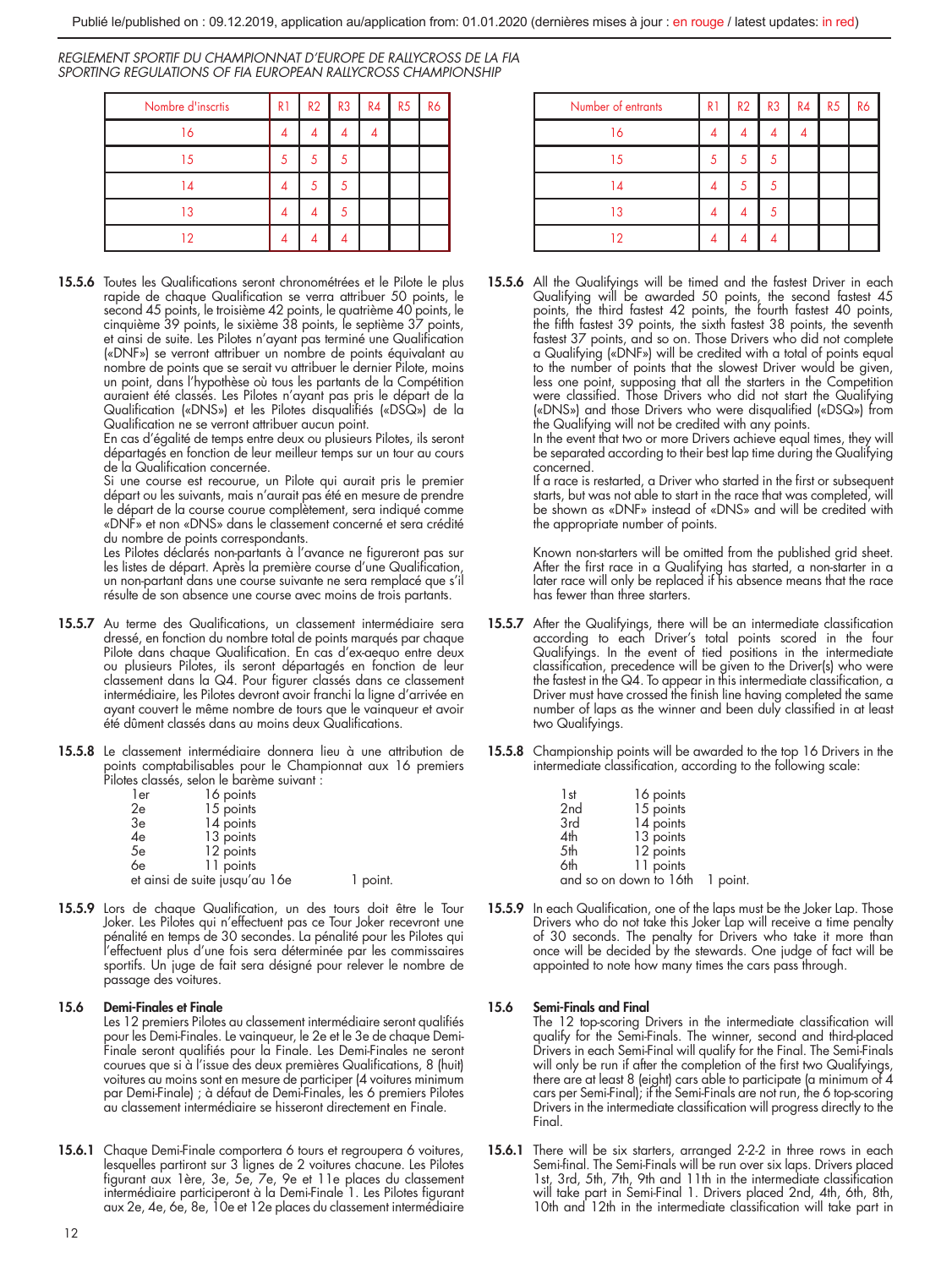participeront à la Demi-Finale 2.

- 15.6.2 Les positions de départ des Pilotes pour chaque Demi-Finale seront déterminées par leur position au classement intermédiaire.
- 15.6.3 Dans les Demi-Finales, les points seront attribués selon le barème suivant :

| 1er | 6 points |
|-----|----------|
| 2e  | 5 points |
| 3e  | 4 points |
| 4e  | 3 points |
| 5e  | 2 points |
| 6e  | 1 point. |
|     |          |

Si un Pilote est dans l'impossibilité de prendre le départ de sa Demi-Finale (c'est à dire si sa voiture est incapable de rejoindre la grille de départ par la force de son moteur), il sera remplacé par le premier Pilote non-qualifié (le Pilote le mieux classé au classement intermédiaire qui n'ait pas déjà été appelé en Demi-Finale). Ce(s) remplaçant(s) occupera (occuperont) la (les) dernière(s)<br>position(s) sur la grille de départ, les autres Pilotes avançant sur<br>la grille pour occuper la (les) place(s) laissée(s) vacante(s) par le(s) non-partant(s).

15.6.4 La Finale comportera 6 tours et regroupera 6 voitures, lesquelles partiront sur 3 lignes de 2 voitures chacune.

Le vainqueur de Demi-Finale totalisant le plus grand nombre de points à ce stade de la Compétition partira de «*pole-position*» sur la grille de départ, suivi de l'autre vainqueur de Demi-Finale. La même procédure s'appliquera entre les deux Pilotes seconds en Demi-Finales, puis entre les deux troisièmes.

Si un Pilote est dans l'impossibilité de prendre le départ de la Finale (c'est à dire si sa voiture est incapable de rejoindre la grille de départ par la force de son moteur), il sera remplacé par le premier Pilote non-qualifié (le Pilote demi-finaliste classé quatrième avec le plus grand nombre de points qui n'ait pas déjà été appelé en Finale). Ce(s) remplaçant(s) occupera (occuperont) la (les) dernière(s) position(s) sur la grille de départ, les autres pilotes avançant sur la grille pour occuper la (les) place(s) laissée(s) vacante(s) par le(s) non-partant(s). Si aucun des demi-finalistes ayant terminé quatrième ne peut prendre le départ, les cinquièmes, voire les sixièmes classés seraient alors pris en considération selon le principe énoncé ci-dessus.

Au terme de la Finale, les points seront attribués selon le barème suivant :

| 1er | 8 points |
|-----|----------|
| 2e  | 5 points |
| 3e  | 4 points |
| 4e  | 3 points |
| 5e  | 2 points |
| 6e  | 1 point. |

- 15.6.5 Le nombre total de points marqués par Pilote au cours de la Compétition (classement intermédiaire, Demi-Finale et Finale) sera porté à son score de points pour le Championnat. En cas d'égalité au classement final du Championnat, les Pilotes ayant marqué le même nombre de points seront départagés sur la base du plus grand nombre de 1ères, puis 2es, puis 3es places (et ainsi de suite) obtenues lors des Finales, ou si l'égalité persiste, lors des Demi-Finales, voire des classements intermédiaires.
- 15.6.6 Le vainqueur de la Finale sera proclamé vainqueur de la Compétition. Les six premières places du classement final de la Compétition correspondront au classement de la Finale. Les autres Pilotes seront classés en fonction du nombre de points marqués au cours de la Compétition.
- 15.6.7 Dans chaque Demi-Finale et Finale, un des tours doit être le Tour Joker. Les Pilotes qui n'effectuent pas ce Tour Joker seront classés derniers lors de cette course et ne marqueront aucun point. La pénalité pour les Pilotes qui l'effectuent plus d'une fois sera déterminée par les commissaires sportifs. Deux juges de fait seront désignés pour relever le nombre de passage des voitures.
- 15.6.8 Tout Pilote qui sera disqualifié d'une Demi-Finale ou Finale pour quelque raison que ce soit ne marquera aucun point pour cette Demi-Finale ou Finale. Les commissaires sportifs pourront infliger une pénalité plus sévère, comme la perte de points au

Semi-Final 2.

- 15.6.2 Driver's arid positions for each Semi-Final will be determined by their position in the intermediate classification.
- 15.6.3 In the Semi-Finals points will be awarded as follows:

| 1st             | 6 points |
|-----------------|----------|
| 2 <sub>nd</sub> | 5 points |
| 3rd             | 4 points |
| 4th             | 3 points |
| 5th             | 2 points |
| 6th             | 1 point. |

If a Driver is unable to take his place in a Semi-Final (i.e. his car is unable to be driven under its own power to the starting grid), he will be substituted by the next qualifier (the highest placed Driver in the intermediate classification not already in the Semi-Finals).

Any such substitute(s) will take the last place(s) on the grid with those ahead of them moving up to fill the place left by the non-starter(s).

15.6.4 There will be six starters, arranged 2-2-2 in three rows in the Final. The Final will be run over six laps.

The Semi-Final winner with the highest number of points in the Competition start on the «pole» side of the grid, followed by the other Semi-Final winner. The same procedure will be used between the two second-placed Drivers, and two third-placed Drivers.

If a Driver is unable to take his place in the Final (i.e. his car is unable to be driven under its own power to the starting grid), he will be substituted by the next qualifier (the fourth placed Semifinalist with the highest points score in the Competition who is not already in the Final). Any such substitute(s) will take the last place(s) on the grid with those ahead of them moving up to fill the place left by the non-starter(s). Should neither of the fourth placed Semifinalists be able to start, the fifth placed Semi-finalists, and then the sixth-placed, will be considered as above.

In the Final points will be awarded as follows:

| 1st             | 8 points |
|-----------------|----------|
| 2 <sub>nd</sub> | 5 points |
| 3rd             | 4 points |
| 4th             | 3 points |
| 5th             | 2 points |
| 6th             | 1 point. |
|                 |          |

- 15.6.5 The total points scored by each Driver in the Competition (intermediate classification, Semi-Final and Final) are added to the Championship score for that Driver. Should more than one Driver have scored the same number of points in the Championship, precedence will be given to the Driver with the greatest number of 1st, then 2nd, then 3rd (and so on) places obtained in the Finals, or if the Drivers are still level, during the Semi-Finals, or the intermediate classifications.
- 15.6.6 The winner of the Final will be the winner of the Competition. Positions 1 to 6 in the final classification will be according to the result of the Final. The remaining Drivers will be classified according to points scored in the Competition.
- 15.6.7 In each Semi-Final and Final, one of the laps must be the Joker Lap. Those Drivers who do not take the Joker Lap will be classified last in that race and will receive no points. The penalty for Drivers who take it more than once will be decided by the stewards. Two judges of fact will be appointed to note how many times the cars pass through.
- 15.6.8 A Driver who is disqualified from a Semi-Final or Final for whatever reason will receive no points for that Semi-Final or Final. The stewards may decide to impose a further penalty, i.e. loss of Championship points, if they consider the severity of the offence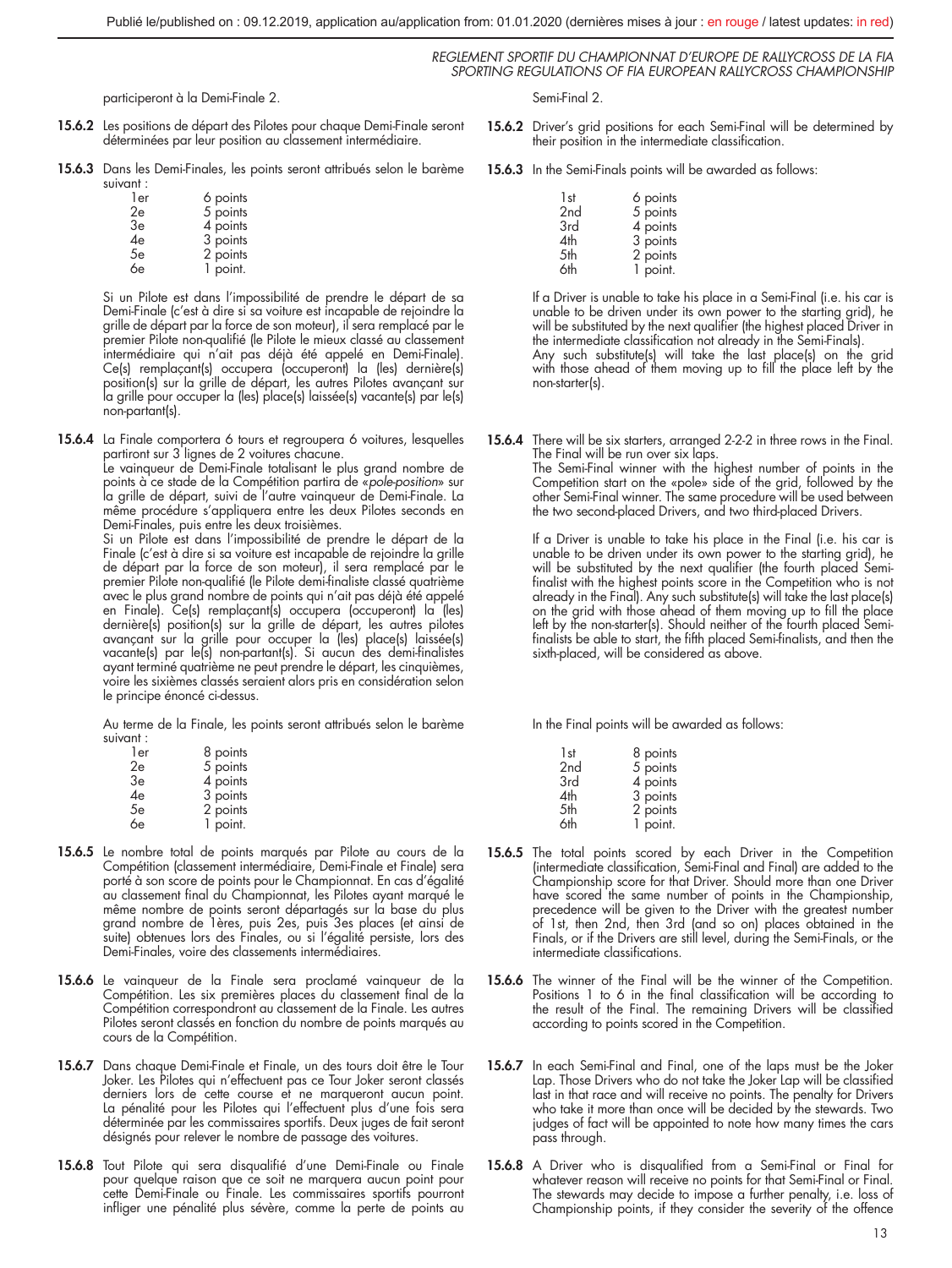Championnat, s'ils considèrent que la gravité de l'infraction le justifie.

## 16. PARC FERMÉ

- 16.1 L'Article 3.16 des Prescriptions Générales s'applique.
- 16.2 Seules les voitures ayant participé aux Finales doivent être amenées au Parc Fermé par les Pilotes immédiatement après la course, à l'exception des voitures n'ayant pas terminé la course. Les voitures resteront au Parc Fermé pendant au moins 30 minutes après la publication des résultats provisoires et jusqu'à l'autorisation de sortie donnée par les commissaires sportifs. Dans cette zone, il est interdit d'effectuer quelque réparation que ce soit sur la voiture ou d'effectuer des ravitaillements.

## 17. PÉNALITÉS

La liste d'exemples ci-dessous n'est pas exhaustive. Les commissaires sportifs ont toute autorité concernant les pénalités à infliger.

| <b>INFRACTION</b> |                                                                                     | PÉNALITÉ                                                                      |
|-------------------|-------------------------------------------------------------------------------------|-------------------------------------------------------------------------------|
| 01                | Engagement d'une voiture non<br>conforme au Règlement                               | Départ refusé                                                                 |
| 02                | Absence de Licence valable                                                          | Départ refusé                                                                 |
| 03                | Absence du tampon de<br>l'ASN sur le formulaire<br>d'engagement (s'il y a lieu)     | Départ refusé                                                                 |
| 04                | Détaut de paiement des droits<br>d'engagement (s'il y a lieu)                       | Départ refusé                                                                 |
| 0 <sub>5</sub>    | Défaut de présentation d'une<br>fiche d'homologation                                | Départ refusé                                                                 |
| 06                | Voiture non conforme aux<br>mesures de sécurité                                     | Décision des<br>commissaires sportifs                                         |
| 07 <sub>a</sub>   | Arrivée tardive en zone de<br>départ/grille de départ                               | Départ refusé /<br>Remplacement pour<br>cette course par le Pilote<br>suivant |
| 07 <sub>b</sub>   | Défaut d'information de non<br>départ à une course                                  | Décision des<br>commissaires sportifs                                         |
| 08                | Absence des marques<br>d'identification apposées par<br>les commissaires techniques | Disqualification de la<br>Compétition                                         |

warrants it.

## 16. PARC FERMÉ

- 16.1 Article 3.16 of the General Prescriptions applies.
- 16.2 Only those cars having taken part in the Finals must be taken by the Drivers to Parc Fermé immediately after the race, except for cars not having completed the race. The cars shall remain in the Parc Fermé for at least 30 minutes after the publication of the provisional results and until released by decision of the stewards. In this area, it is forbidden to make any repair to the car or to carry out refuelling.

## 17. PENALTIES

The following list of examples is not exhaustive. The stewards have overall authority concerning the penalties imposed.

|                 | <b>INFRINGEMENT</b>                                                          | <b>PENALTY</b>                                             |
|-----------------|------------------------------------------------------------------------------|------------------------------------------------------------|
| 01              | Entry of a car that does not<br>comply with the Regulations                  | Start refused                                              |
| 02              | Absence of valid Licences                                                    | Start refused                                              |
| 0.3             | Absence of the ASN's permis-<br>sion on the entry form (where<br>applicable) | Start refused                                              |
| $0\Delta$       | Failure to pay entry fees (where<br>applicable)                              | Start refused                                              |
| 0.5             | Failure to submit an<br>homologation form                                    | Start refused                                              |
| 06              | Car failing to conform to the<br>Safety measures                             | Decision of the<br>stewards                                |
| 07 <sub>0</sub> | Late arrival at the dummy grid/<br>holding area                              | Start refused /<br>Replaced in that race<br>by next Driver |
| 07 <sub>h</sub> | Failure to notify a non-<br>start                                            | Decision of the<br>stewards                                |
| 08              | Absence of the identification<br>marks affixed by the scrutineers            | Disqualification from<br>the Competition                   |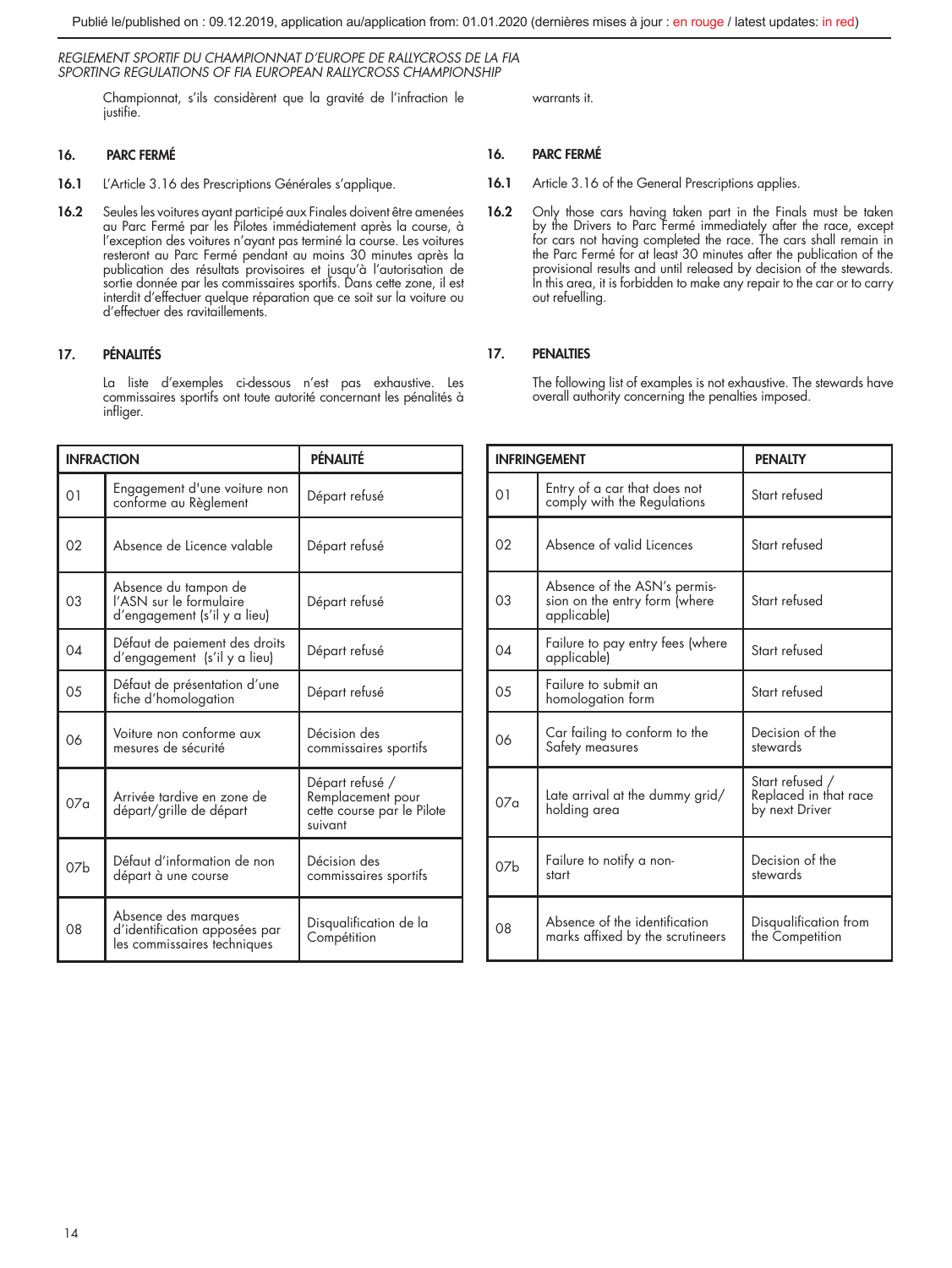| <b>INFRACTION</b> |                                                                                                                                                                              | PÉNALITÉ                                                                                                                                                                                                                                                                                                                                                                                                               |
|-------------------|------------------------------------------------------------------------------------------------------------------------------------------------------------------------------|------------------------------------------------------------------------------------------------------------------------------------------------------------------------------------------------------------------------------------------------------------------------------------------------------------------------------------------------------------------------------------------------------------------------|
| 09                | Déplacement des marqueurs<br>de la piste, conduite hors<br>du circuit ou non-respect de<br>l'Annexe L, Chapitre V - Code<br>de conduite sur circuits Off-<br>Road, Article 2 | Premier rapport : drapeau<br>noir/blanc (avertissement)<br>au minimum.<br>Rapport suivant : pénalité<br>en temps de 5 secondes<br>au minimum.<br>Rapport suivant : drapeau<br>noir. Ceci n'empêche pas<br>le directeur d'épreuve<br>d'intliger une pénalité<br>différente si un avantage<br>est obtenu, ou la remise<br>d'un rapport aux commis-<br>saires sportifs qui peuvent<br>imposer une pénalité<br>différente. |
| 10                | Faux départ                                                                                                                                                                  | Voir RS, Article 15.4b                                                                                                                                                                                                                                                                                                                                                                                                 |
| 11                | Non-respect des drapeaux de<br>signalisation                                                                                                                                 | Décision des<br>commissaires sportits                                                                                                                                                                                                                                                                                                                                                                                  |
| 12                | Equipement du Pilote non<br>conforme aux mesures de<br>sécurité                                                                                                              | Décision des<br>commissaires sportifs                                                                                                                                                                                                                                                                                                                                                                                  |
| 13                | Toute talsitication ou tentative<br>de falsification des marques<br>d'identification                                                                                         | Disqualification de la<br>Compétition                                                                                                                                                                                                                                                                                                                                                                                  |
| 14                | Intraction aux règles du Parc<br>Fermé                                                                                                                                       | Décision des<br>commissaires sportits                                                                                                                                                                                                                                                                                                                                                                                  |
| 15                | Présentation en retard aux<br>véritications techniques                                                                                                                       | Limitation des essais (4<br>tours maximum)                                                                                                                                                                                                                                                                                                                                                                             |
| 16a               | Défaut de passage par le Tour<br>Joker (Manche qualificative)                                                                                                                | Voir RS, Article 15.5.9                                                                                                                                                                                                                                                                                                                                                                                                |
| 16b               | Détaut de passage par le Tour<br>Joker (Demi-Finale ou Finale)                                                                                                               | Voir RS, Article 15.6.7                                                                                                                                                                                                                                                                                                                                                                                                |
| 17                | Température des pneumatiques<br>incorrecte                                                                                                                                   | Décision des<br>commissaires sportits                                                                                                                                                                                                                                                                                                                                                                                  |
| 18                | Tout contact intentionnel entre<br>Pilotes/voitures après l'arrivée                                                                                                          | Décision des<br>commissaires sportifs                                                                                                                                                                                                                                                                                                                                                                                  |
| 19                | Utilisation d'un nombre de<br>moteurs ou turbos supérieur à<br>celui autorisé                                                                                                | Voir RS, Article 10.3                                                                                                                                                                                                                                                                                                                                                                                                  |
| 20                | Absence ou retard du<br>Concurrent ou Pilote au<br>briefing                                                                                                                  | Amende de €250                                                                                                                                                                                                                                                                                                                                                                                                         |
| 21                | Utilisation de carburant ou de<br>pneumatiques autres que ceux<br>prescrits pour le Championnat                                                                              | Disqualification de la<br>Compétition                                                                                                                                                                                                                                                                                                                                                                                  |

| <b>INFRINGEMENT</b> |                                                                                                                                                                  | <b>PENALTY</b>                                                                                                                                                                                                                                                                                                                                 |
|---------------------|------------------------------------------------------------------------------------------------------------------------------------------------------------------|------------------------------------------------------------------------------------------------------------------------------------------------------------------------------------------------------------------------------------------------------------------------------------------------------------------------------------------------|
| 09                  | Moving the track markers, dri-<br>ving outside the circuit or breach<br>of Appendix L, Chapter V - Code<br>of Driving Conduct on Off-Road<br>circuits, Article 2 | First report: black/white<br>(warning) flag as a<br>minimum.<br>Next report: 5-second<br>time penalty as a<br>minimum.<br>Next report: black flag<br>This does not prevent<br>the race director impos-<br>ing a different pen-<br>alty it any advantage<br>is gained, or a report<br>to the stewards who<br>may impose a different<br>penalty. |
| 10                  | False starts                                                                                                                                                     | Defined in SR, Article<br>15.4b                                                                                                                                                                                                                                                                                                                |
| 11                  | Failure to respect instructions<br>given by the flag signals                                                                                                     | Decision of the<br>stewards                                                                                                                                                                                                                                                                                                                    |
| 12                  | Driver's equipment failing to<br>conform to the safety measures                                                                                                  | Decision of the<br>stewards                                                                                                                                                                                                                                                                                                                    |
| 13                  | Any tampering with or attempt<br>to famper with the identification<br>marks                                                                                      | Disqualification from<br>the Competition                                                                                                                                                                                                                                                                                                       |
| 14                  | Infringement of the Parc Fermé<br>rules                                                                                                                          | Decision of the<br>stewards                                                                                                                                                                                                                                                                                                                    |
| 15                  | Reporting late to scrutineering                                                                                                                                  | Practice restriction (4<br>laps maximum)                                                                                                                                                                                                                                                                                                       |
| 16a                 | Not-taking a Joker Lap (Qua-<br>lifying Heat)                                                                                                                    | Defined in SR, Article<br>15.5.9                                                                                                                                                                                                                                                                                                               |
| 16b                 | Not-taking a Joker Lap (Semi-<br>Final or Final)                                                                                                                 | Defined in SR, Article<br>15.6.7                                                                                                                                                                                                                                                                                                               |
| 17                  | Incorrect temperature of the tyres                                                                                                                               | Decision of the<br>stewards                                                                                                                                                                                                                                                                                                                    |
| 18                  | Any deliberate or reckless<br>contact between Drivers/cars<br>after the finish                                                                                   | Decision of the<br>stewards                                                                                                                                                                                                                                                                                                                    |
| 19                  | Incorrect use of # engines and/<br>or turbos                                                                                                                     | Defined in SR, Article<br>10.3                                                                                                                                                                                                                                                                                                                 |
| 20                  | Competitor or Driver not atten-<br>ding or being late to the brie-<br>ting                                                                                       | Fine of €250                                                                                                                                                                                                                                                                                                                                   |
| 21                  | Use of fuel or tyres other than<br>those prescribed for the Cham-<br>pionship                                                                                    | Disqualification from<br>the Competition                                                                                                                                                                                                                                                                                                       |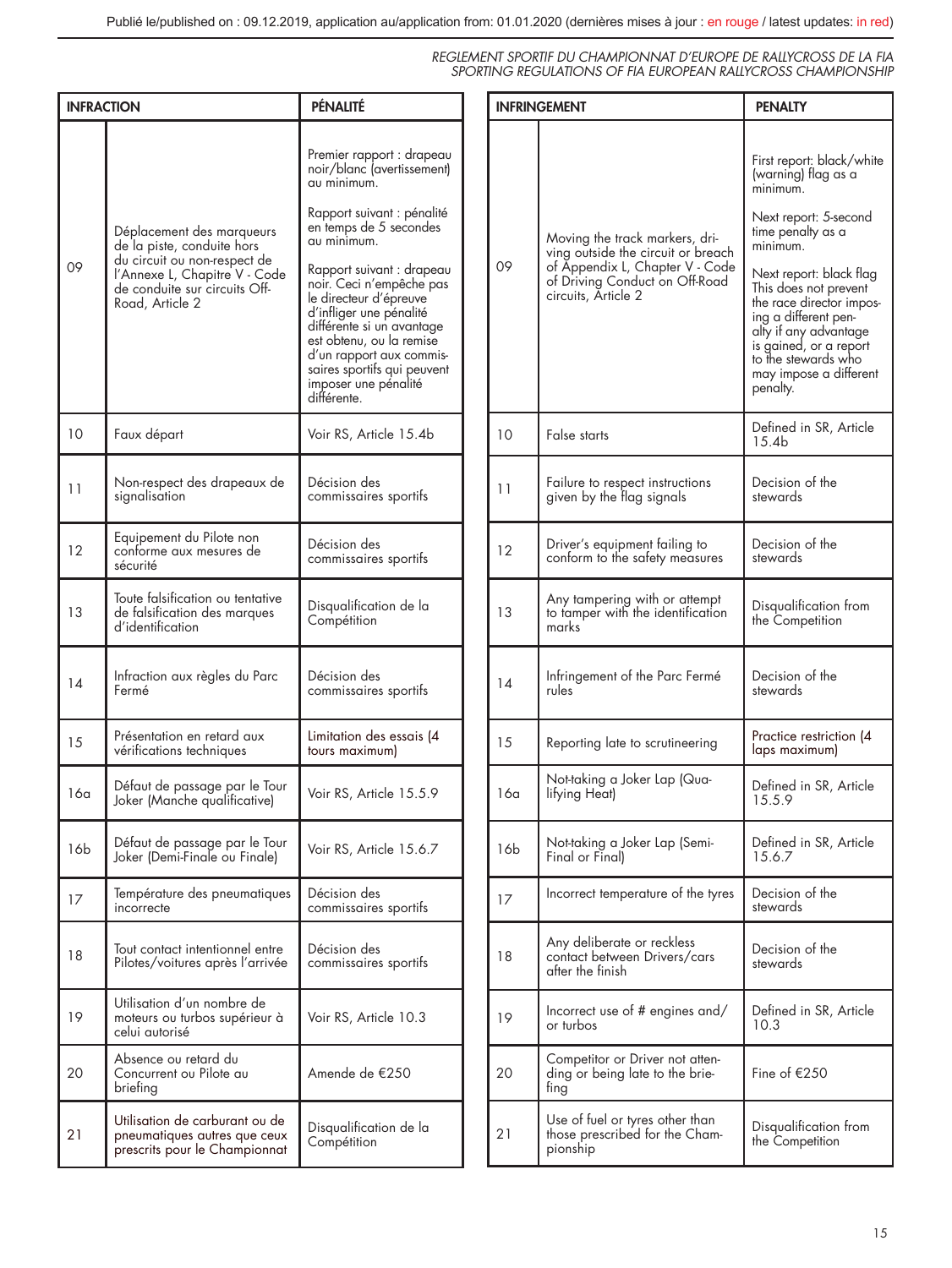| <b>INFRACTION</b> |                                                                                        | PÉNALITÉ                                                                                                                                                                                                                                                                                                                                                                                                   |
|-------------------|----------------------------------------------------------------------------------------|------------------------------------------------------------------------------------------------------------------------------------------------------------------------------------------------------------------------------------------------------------------------------------------------------------------------------------------------------------------------------------------------------------|
| 22                | Non-respect de la limitation de<br>vitesse dans le paddock (voir<br>PG, Article 3.8.6) | €50 par km/h<br>exédentaire.<br>Les commissaires sportifs<br>se réservent le droit<br>d'appliquer une autre<br>pénalité.                                                                                                                                                                                                                                                                                   |
| 23                | Comportement «anti-sportif»<br>lors d'une Compétition                                  | Pour chaque infraction<br>. Blâme<br>commise<br>$\alpha$<br>minimum<br>Au second blâme recu au<br>cours de la saison : Retrait<br>de 5 points Championnat<br>au Pilote<br>Au quatrième blâme reçu<br>au cours de la saison<br>Retrait de 10 points<br>Championnat au Pilote<br>Au sixième blâme reçu au<br>cours de la saison : Retrait<br>de 15 points Championnat<br>au Pilote<br>Au huitième blâme recu |
|                   |                                                                                        | au cours de la saison :<br>Disqualification du Pilote<br>du Championnat                                                                                                                                                                                                                                                                                                                                    |
| 24                | Non-conformité de la caméra-<br>incident                                               | Décision des commissaires<br>sportifs                                                                                                                                                                                                                                                                                                                                                                      |
| 25                | Accès interdit à la piste                                                              | Amende de €250                                                                                                                                                                                                                                                                                                                                                                                             |

*Note : PG = Prescriptions Générales ; RS = Règlement Sportif*

En outre, les commissaires sportifs, d'eux-mêmes ou sur proposition du directeur d'épreuve, pourront prendre une décision sur tout point non prévu par le Règlement et appliquer des pénalités conformément aux critères du Code, du Règlement du Championnat et du Règlement Particulier.

- 17.2 Les réclamations devront être effectuées conformément au Code. Les réclamations concernant les Demi-Finales pourront être entendues après la Finale.
- 17.3 Les pénalités en temps et les refus de départ pour arrivée tardive en zone de départ/grille de départ sont insusceptibles d'appel.
- 17.4 Le montant de la caution d'appel est de €3 000. La Cour d'Appel Internationale est compétente pour connaître, dans le cadre d'une Compétition du Championnat d'Europe de Rallycross de la FIA, des appels introduits à l'encontre des décisions des commissaires sportifs par tout organisateur, Concurrent, Pilote, ou autre licencié qui est directement concerné ou qui est affecté personnellement par ces décisions. Dans ce cas, les ASN ne pourront refuser leur concours et accord (Article 14.1.1 du Règlement Disciplinaire et Juridictionnel de la FIA).

## 18. DISPOSITIONS SUPPLEMENTAIRES

## 18.1 Accès à la piste

Les Pilotes, Concurrents et personnel des Equipes peuvent généralement avoir accès à la piste (qui inclut la zone de départ

| <b>INFRINGEMENT</b> |                                                                                        | <b>PENALTY</b>                                                                                                           |
|---------------------|----------------------------------------------------------------------------------------|--------------------------------------------------------------------------------------------------------------------------|
| 22                  | Failure to respect the speed limit<br>in the paddock (defined in GP,<br>Article 3.8.6) | €50 for each kph over<br>the limit.<br>The stewards reserve<br>the right to impose<br>another penalty.                   |
|                     | "Unsportsmanlike" behaviour<br>23<br>during a Competition                              | For each infringement:<br>Reprimand as a mini-<br>mum                                                                    |
|                     |                                                                                        | After two reprimands<br>during<br>season:<br>one<br>Withdrawal of 5 Cham-<br>pionship points from the<br>Driver          |
|                     |                                                                                        | After four reprimands<br>during<br>season:<br>one<br>Withdrawal<br>of<br>10<br>Championship<br>points<br>from the Driver |
|                     |                                                                                        | After six reprimands dur-<br>ing one season: With-<br>drawal of 15 Champi-<br>onship points from the<br>Driver           |
|                     |                                                                                        | After eight reprimands<br>during one season:<br>Disqualification of the<br>Driver from the Cham-<br>pionship             |
| 24                  | Non-compliance with the judicial<br>camera                                             | Decision of the<br>stewards                                                                                              |
| 25                  | Forbidden track access                                                                 | Fine of $E$ 250                                                                                                          |

*Note : GP = General Prescriptions; SR = Sporting Regulations*

Moreover, the stewards, either themselves or upon the proposal of the race director, may decide on any point which is not provided for in the Regulations and apply penalties in conformity with the criteria of the Code, of the Championship Regulations and of the Supplementary Regulations.

- 17.2 Protests shall be made in accordance with the Code. Protests concerning the Semi-Finals may be heard after the Final.
- 17.3 Time penalties and refusing the start for late arrival in the pre-grid area/staring grid are not susceptible to appeal.
- 17.4 The amount of the appeal is €3,000. The International Court of Appeal will hear, in the context of a Competition of the FIA European Rallycross Championship, appeals against decisions of the stewards of a Competition brought by organisers, Competitors, Drivers or other licence holders that are addressees of such decisions or that are individually affected by such decisions. In this case, the ASNs cannot refuse to give their assistance and agreement (Article 14.1.1 of the Disciplinary and Judicial Rules of  $th$  $\approx$  FIA).

## 18. ADDITIONAL PROVISIONS

## 18.1 Track Access

Drivers, Competitors and team personnel may usually have access to the track (which includes the starting grid area marked by the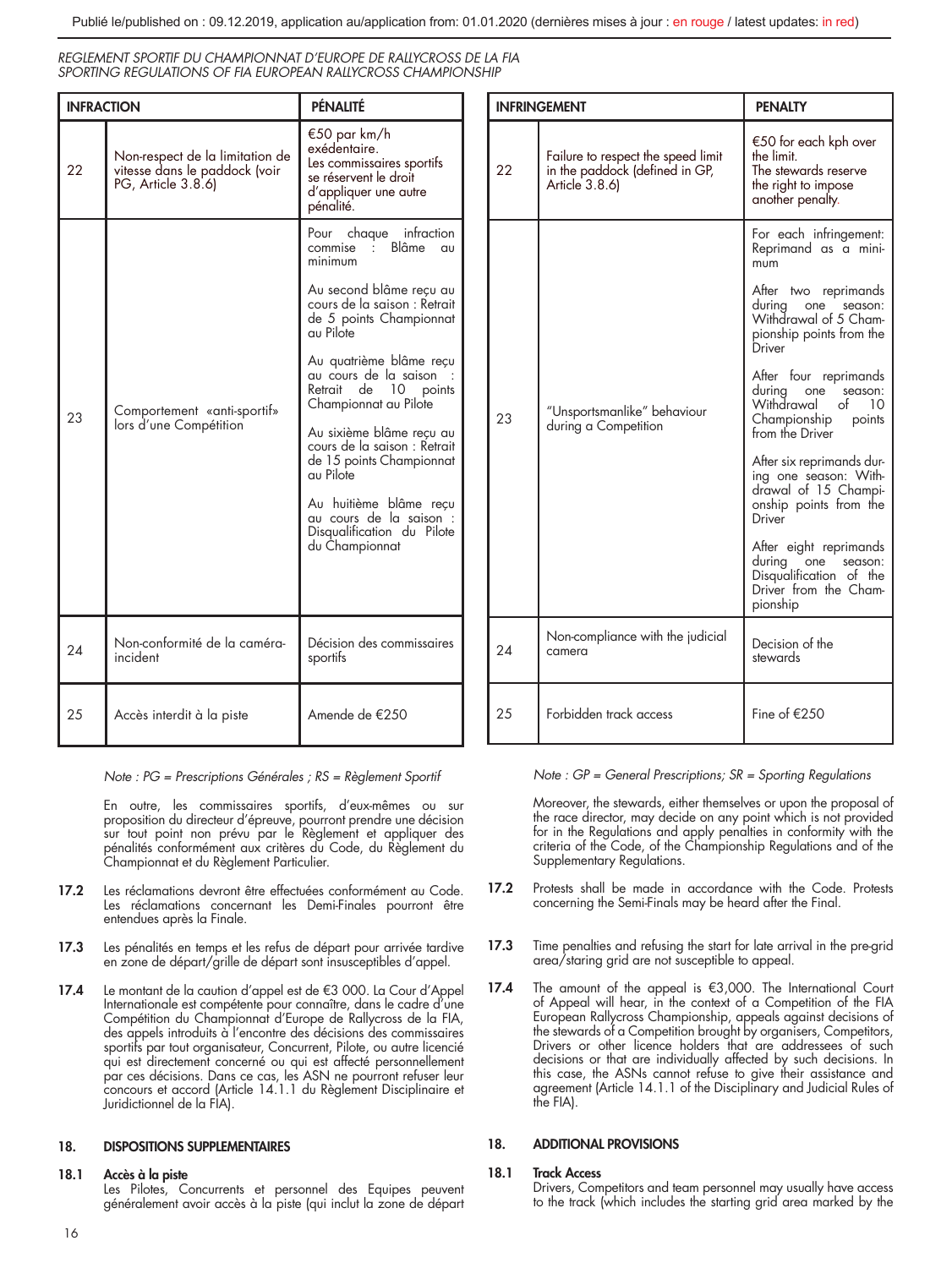indiquée par les panneaux de zone de contrôle technique) jusqu'à 30 minutes avant le départ de toute activité sur la piste. Il n'y aura généralement plus d'autre accès avant la fin des activités du jour sur la piste. Toute autre limitation spécifique sera mentionnée dans le Règlement Particulier.

L'accès à la piste à l'aide de n'importe quel moyen de locomotion motorisé est interdit (à l'exception des Pilotes lors des séances officielles).

Tout type de mesure de la surface de course, incluant la zone de départ (ex. : abrasivité de la surface, température, …), est interdit.

## 18.2 Caméra Incident

Pour toute la durée de la Compétition, tous les Concurrents doivent avoir installé dans leur voiture une caméra-incident. Il est de la responsabilité de chaque Concurrent de s'assurer que la caméra soit positionnée de façon à ce que la piste, le volant et les pédales soient bien visibles, que les batteries de la caméra soient suffisamment chargées et que la carte SD d'enregistrement soit bien en place et ait une capacité suffisante pour enregistrer toutes les courses en qualité HD. La pénalité (pouvant aller jusqu'à la disqualification de la Compétition) pour non-conformité sera à l'appréciation des commissaires sportifs. Le poids du système de caméra est inclus dans le poids minimum de la voiture. Il incombe au Concurrent de veiller à ce que la caméra-incident soit allumée et enregistre tous les essais, courses, Demi-Finales et Finales. La caméra doit être en fonction dès que la voiture entre dans la zone de pré-grille et ne doit pas être éteinte tant qu'elle n'est pas rentrée au paddock. Les officiels du Championnat doivent pouvoir avoir accès à l'enregistrement à tout moment de la Compétition à la suite, ou non, d'une réclamation. Le visionnage des images doit se faire sur le matériel (ordinateur) du Concurrent, qui devra en assurer le fonctionnement. L'enregistrement peut être utilisé uniquement par les officiels du Championnat et le Promoteur du Championnat. A l'exception des caméras installées par le soustraitant TV du Championnat, aucune autre caméra vidéo, appareil photographique ou caméra cinématographique à l'intérieur ou à l'extérieur de la voiture ne seront autorisés sans le consentement écrit du Promoteur du Championnat et une telle autorisation sera d'ordinaire refusée. Afin de dissiper tout doute, les Concurrents ne peuvent pas utiliser d'enregistrement de la caméra-incident à des fins commerciales, incluant sans s'y limiter toute forme de diffusion télévisée (en clair, internet, payante, abonnement, satellite, terrestre), toute autre forme d'utilisation internet, publicité, sponsoring ou tout type de diffusion publique.

#### 18.3 Heure officielle

L'heure officielle de l'Epreuve sera l'heure GPS locale, telle que fournie par le service de chronométrage officiel et affichée sur les écrans de chronométrage.

## 19. PODIUM, PRIX ET COUPES

- 19.1 La cérémonie de podium sur le circuit aura lieu immédiatement après les Finales. Les 3 premiers Pilotes en Catégories Supercar et Super1600 devront être présents et porter leur combinaison de Compétition. S'ils ne participent pas à cette cérémonie et/ou s'ils ne portent pas les vêtements appropriés, ils seront passibles d'une amende infligée par les commissaires sportifs.
- 19.2 Par Compétition une coupe au minimum sera remise aux trois premiers, les drapeaux de leurs pays seront montrés et l'hymne national du Pilote vainqueur sera joué (la nationalité du Pilote étant celle correspondant à l'ASN qui lui a délivré la Licence - Article 9.4.1 du Code). La procédure complète du podium est décrite dans l'Annexe 4.
- 19.3 Par Compétition, des prix en espèces seront distribués aux six premiers Pilotes de la Catégorie Supercar (respectivement<br>£1'000, £600, £400, £250, £250 et £250) et aux six premiers<br>Pilotes de la Catégorie Super1600 (respectivement £500, £400, £300, £200, £200 et £200).
- 19.4 Les trois premiers Pilotes classés au Championnat de chacune des catégories devront être présents à la cérémonie de Remise des Prix Off-Road de la FIA. Tout Pilote qui n'y assisterait pas perdra

Technical Control Zone signs) up until 30 minutes before the start of any activity on track. There will usually be no further access until after the scheduled track activities for the day are complete. Any other specific limitation will be mentioned in the Supplementary Regulations.

Access to the track using any motorised means of locomotion (except for the Drivers during the official sessions) is forbidden.

Any kind of measurement of the racing surface, including the starting area (i.e. surface roughness, temperature, …), is forbidden.

## 18.2 Judicial Cameras

Throughout the Competition, all Competitors must have installed in their car a Judicial camera. It is the responsibility of each Competitor to ensure that the camera is positioned in such a way that the track, the steering wheel and the pedals are clearly visible, that the camera batteries are sufficiently charged and that the SD recording card is in place and has sufficient capacity to record all of the races in HD quality. The penalty (up to disqualification from the Competition) for non-compliance will be at the discretion of the stewards. The weight of the camera system is included in the minimum weight of the car. The onus is on the Competitor to ensure the Judicial camera is switched on and recording for all practice sessions, races, Semi-Finals and Finals. The camera must work as soon as the car enters the pre-grid area and must not be switched off until it returns to the paddock. Championship officials must be able to access the footage at all times during the Competition following a protest or otherwise. The images must be viewed using the equipment (computer) of the Competitor, who must ensure this equipment is working. The footage can be used only by the Championship officials and the Championship promoter. With the exception of cameras installed by the Championship TV contractor no other oncar/incar video, still or motion picture cameras will be permitted without the written authority of the Championship Promoter and such permission will usually be withheld. For the avoidance of doubt, Competitors may not use footage from the Judicial camera for any commercial purposes including but not limited to any form of television broadcast (free to air, internet, pay per view, subscription, satellite, terrestrial) any other form of internet use, advertising, sponsorship or any type of public performance.

## 18.3 Official time

The official time of the Event will be the local GPS time, as provided by the official timekeeping team and displayed on the timina screens.

## 19 PODIUM, PRIZES AND CUPS

- 19.1 The podium ceremony on the circuit will be held immediately after the Finals. The Top 3 finishers in Supercar and Super1600 must be present, wearing their Competition overalls. Failure to attend this ceremony and/or the wearing of inappropriate clothing will be penalised by a fine inflicted by the stewards.
- 19.2 Per Competition, at least a cup will be awarded to the Top 3 Drivers, their country flag will be displayed and the winner's national anthem will be played (the nationality of the Driver being that of the ASN which delivered his Licence - Article 9.4.1 of the Code). The full podium procedure can be found in Appendix 4.
- 19.3 Per Competition, cash prizes will be awarded to the Top 6 Drivers in the Supercar Category (respectively £1,000, £600,<br>£400, £250, £250 and £250) and to the Top 6 Drivers in the<br>Super1600 Category (respectively £500, £400, £300, £200, £200 and £200).
- 19.4 The first three Drivers in each category must be present at the annual FIA Off-Road Prize-Giving. Any such Driver who fails to attend will be penalised by the loss of any monetary award and/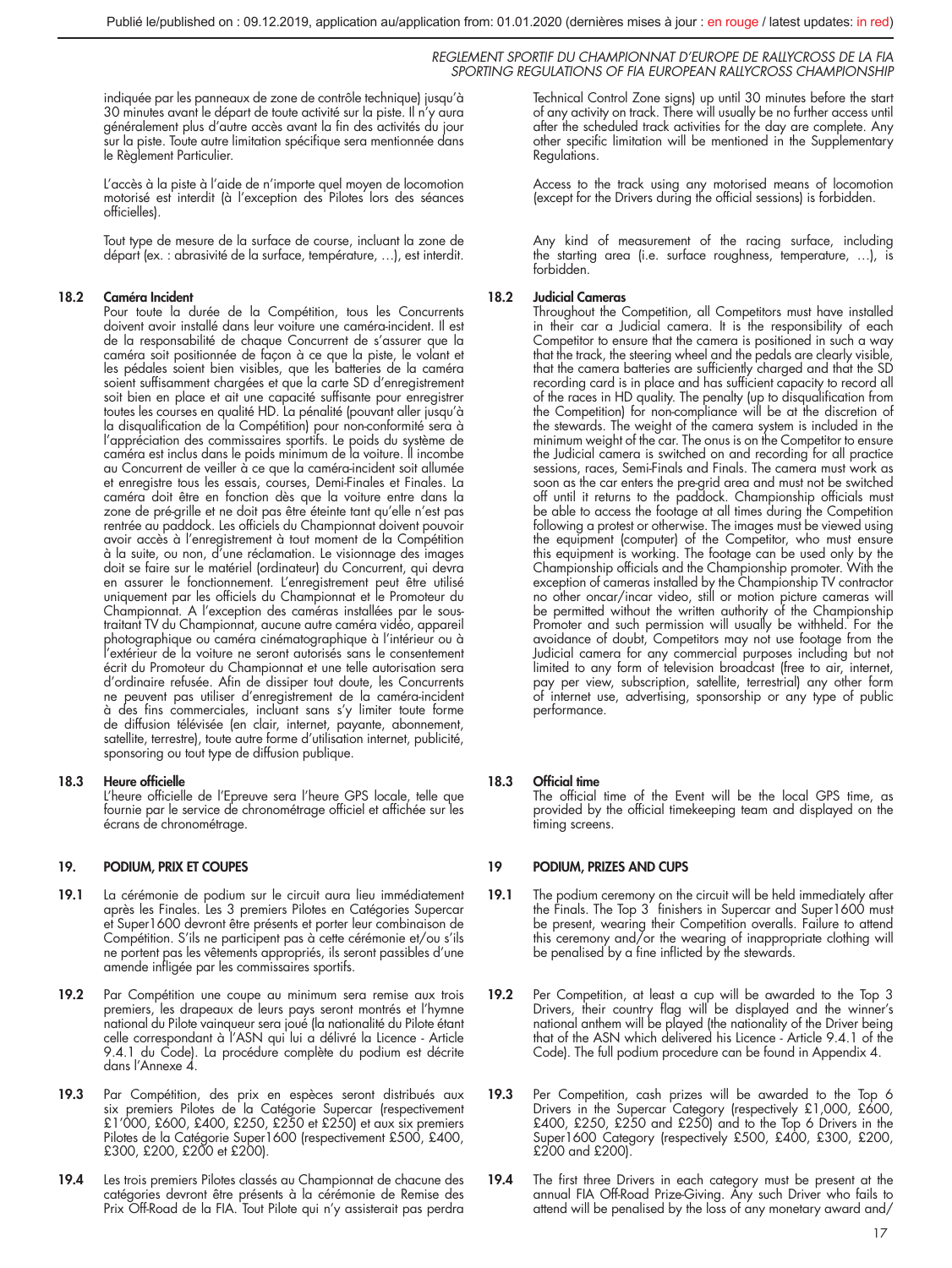le bénéfice de son prix en espèces et/ou des prix associés à son résultat et sera passible d'une amende infligée par la FIA.

## 20. ÉPREUVES DE TESTS ET JOURNÉES ''PRESSE''

Le Promoteur du Championnat pourra organiser une séance de tests collectifs officiels, qui sera obligatoire pour les Concurrents Supercar inscrits. Il n'y aura pas d'autres tests ou essais sur les sites du Championnat dans les 56 jours précédant les Compétitions du Championnat disputées sur ces mêmes sites. Les Concurrents et Pilotes du Championnat pourront participer à d'autres Compétitions dûment inscrites au Calendrier Sportif International de la FIA ou au Calendrier Sportif National d'une ASN membre de la FIA. Les journées médias ou presse pour les Compétitions du Championnat ne seront organisées que conjointement avec le Promoteur du Championnat et l'utilisation de la piste lors de ces journées sera contrôlée afin d'éviter qu'elles ne soient utilisées comme séances de test. Toute violation de cette règle sera examinée par les commissaires sportifs de la Compétition suivante. La pénalité infligée est à leur appréciation.

## 21. COORDINATEUR DU CHAMPIONNAT ET RESPONSABLE DES RELATIONS AVEC LES CONCURRENTS

Un coordinateur du Championnat sera désigné par le Promoteur du Championnat. Il devra être assisté d'un responsable des relations avec les Concurrents officiel parlant l'anglais, désigné par l'organisateur et être titulaire d'une Licence de commissaire sportif ou directeur de course délivrée par son ASN, étant donné que ce rôle implique une connaissance certaine des règlements en vigueur. Tous deux devront être rapidement identifiables par les Concurrents et Pilotes, en portant un badge bien apparent ou une chasuble. Leurs noms, photos, numéros de téléphone portable et programmes devront figurer au tableau d'affichage officiel.

Ils devront informer les Concurrents et tenir en permanence auprès d'eux un rôle de concertation. Ils pourront assister aux réunions des commissaires sportifs, sur demande expresse de ceux-ci, de façon à être tenu au courant des décisions prises. Ils seront le premier point de contact pour les Concurrents et leur fournira toutes les informations et clarifications relatives aux règlements, sauf s'il s'agit de réclamations. Ils s'abstiendront de toute parole ou action susceptible de susciter des réclamations.

or benefit associated with the corresponding position at the end of the Championship and may be fined by the FIA.

## 20. TEST EVENTS AND PRESS DAYS

The Championship Promoter may organise one official collective test events, which will be mandatory for registered Supercar Competitors. There will be no other testing or practice at Championship venues in the 56 days before the Championship Competition at that venue except for a National Championship, duly entered on the National Sporting Calendar of the ASN. Championship Competitors and Drivers may take part in other Competitions duly entered on the FIA International Sporting Calendar or on the National Sporting Calendar of an ASN member of the FIA. Media or press days for Championship Competitions will only be organised in conjunction with the Championship promoter and use of the track at these days will be monitored to prevent them being used as a test session. Any breach of these rules will be examined by the stewards of the next Competition. The penalty given is at their discretion.

## 21. CHAMPIONSHIP COORDINATOR AND COMPETITORS' LIAISON **OFFICER**

A Championship coordinator will be nominated by the Championship Promoter. He must be assisted by an English-speaking official Competitors' liaison officer nominated by the organiser and who must be in possession of a steward's or clerk of the course's Licence issued by his ASN, as it implies certain knowledge of the General Regulations. Both of them must wear a very conspicuous badge or a tabard, in order to be easily identified by the Competitors and Drivers. Their names, photos, mobile phone numbers and schedules will be posted on the official notice board.

They must inform the Competitors and play a mediating role at all times. They may attend the stewards' meetings in order to keep abreast of all the decisions taken. They will be the first point of contact for Competitors and, with the exception of protests, provide information or clarification in connection with the regulations to the Competitors. They will refrain from saying anything or taking any action which might give rise to protests.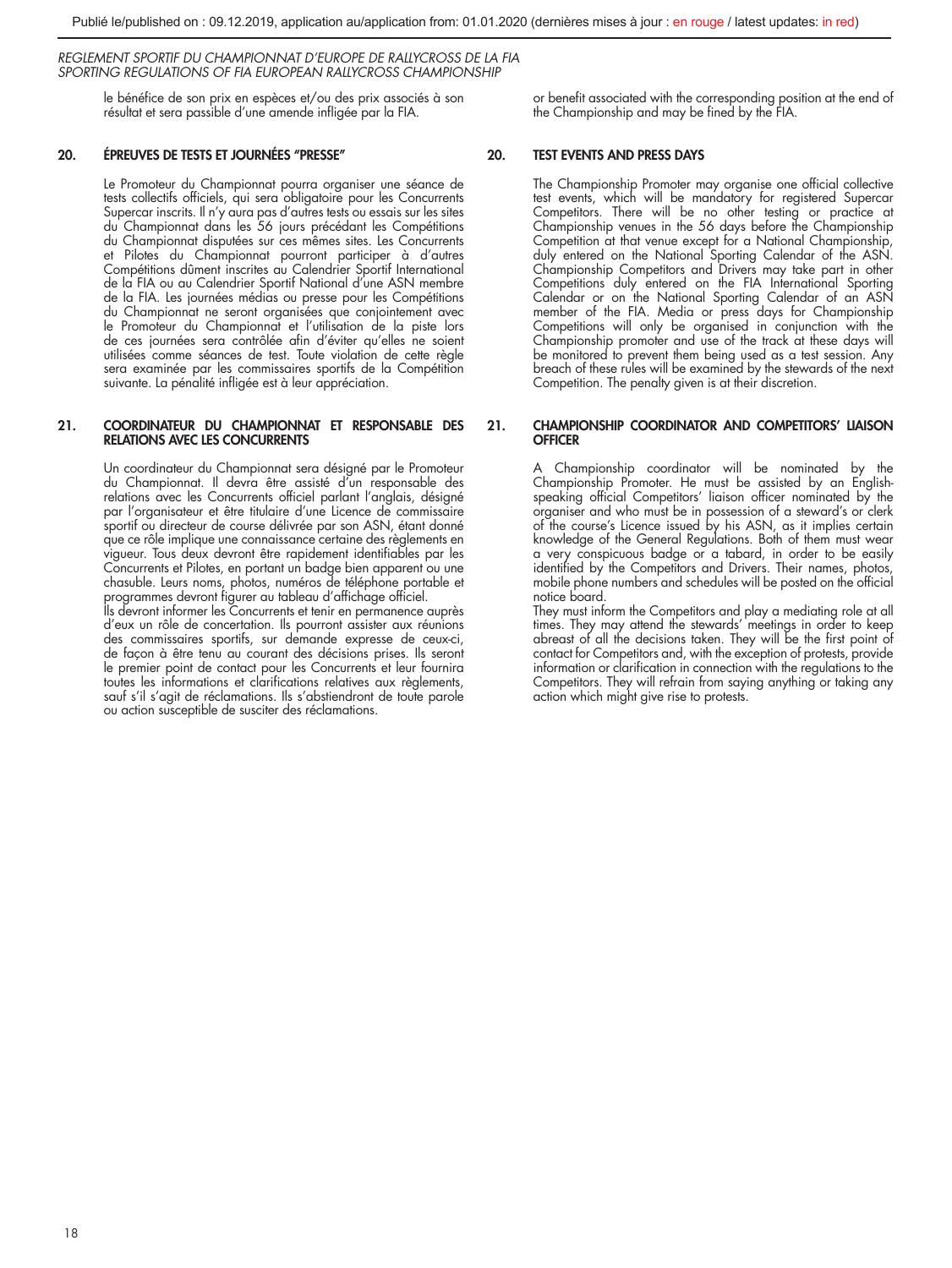



a: 14,5 m minimum (largeur minimale de la grille)

- 
- b: 2,5 m minimum (largeur de grille par voiture) c: 1 m minimum (distance minimale par rapport au bord de la piste)
- d: 6 m (longueur de grille par voiture)

Le côté de la pole-position est déterminé lors de l'homologation du circuit et déclaré dans le Règlement Particulier de la Compétition concernée.

- a: Minimum 14.5m (minimum width of grid) b: Minimum 2.5m (width of grid space per car) c: Minimum 1m (minimum space to edge of track)
- 
- c: Minimum 1m (minimum space to<br>d: 6m (length of grid space per car)
	-

The side of the pole-position is determined during the homologation of the circuit and declared in the Supplementary Regulations of the Competition in question.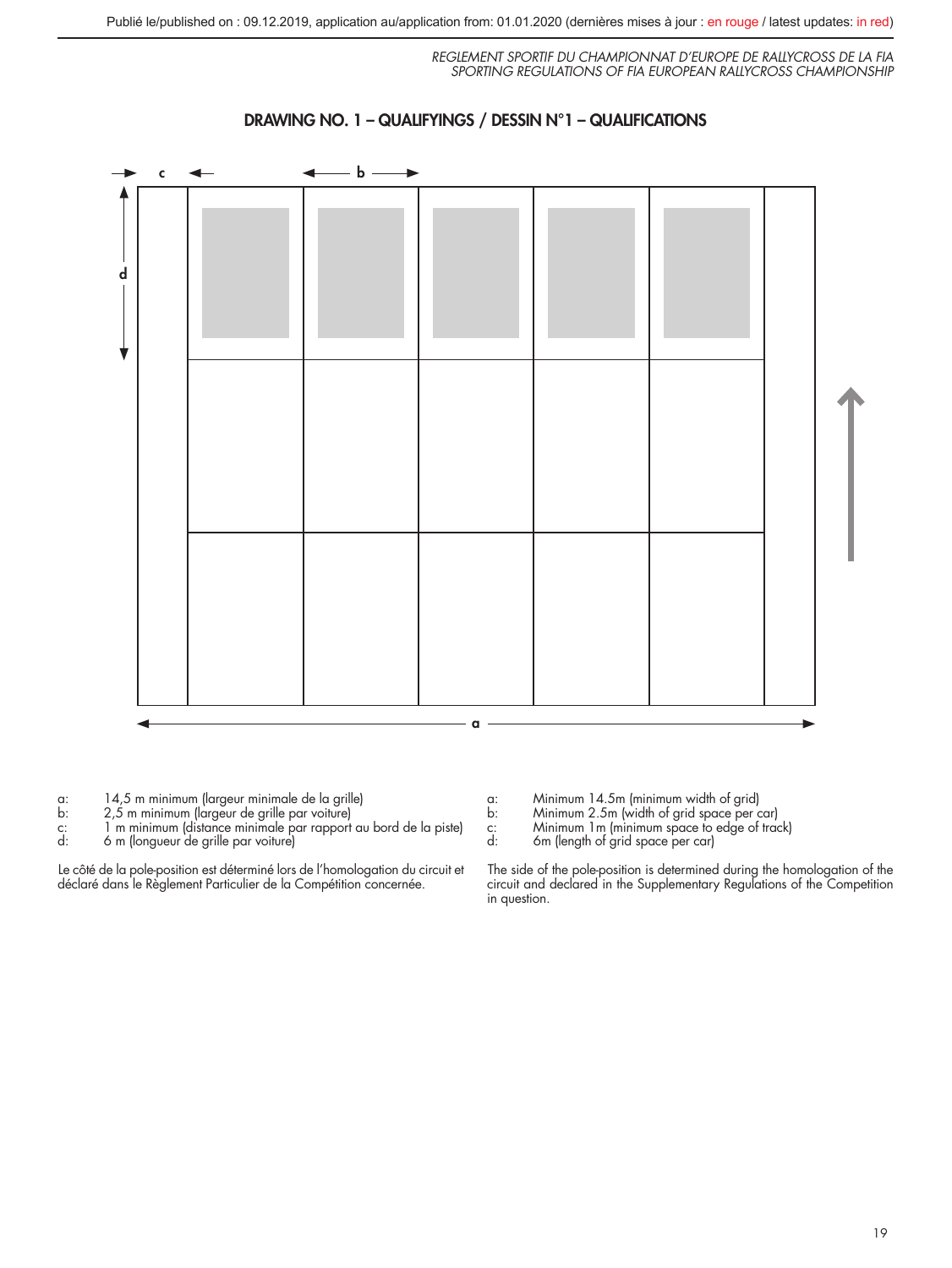DRAWING No. 2 – SEMI-FINALS & FINALS / DESSIN N° 2 – DEMI-FINALES & FINALES

*REGLEMENT SPORTIF DU CHAMPIONNAT D'EUROPE DE RALLYCROSS DE LA FIA SPORTING REGULATIONS OF FIA EUROPEAN RALLYCROSS CHAMPIONSHIP* 

# c <del>∢ d</del> d a P.P. P.P.

Or / Ou

a: 14,5 m minimum (largeur minimale de la grille)

b: 2,5 m minimum (largeur de grille par voiture) c: 1 m minimum (distance minimale par rapport au bord de la piste) d: 6 m (longueur de grille par voiture)

Configuration de grille de départ dépendant du côté de la pole-posi-tion (P.P.) déterminé lors de l'homologation du circuit et déclaré dans le Règlement Particulier de la Compétition concernée.

a: Minimum 14.5m (minimum width of grid)

b: Minimum 2.5m (minimum grid space per car)<br>c: Minimum 1 m (minimum space to edge of track<br>d: 6 m (length of grid space per car)

c: Minimum 1m (minimum space to edge of track) d: 6m (length of grid space per car)

Configuration of the starting grid depending on the side of the pole-position (P.P.) determined during the homologation of the circuit and declared in the Supplementary Regulations of the Competition in question.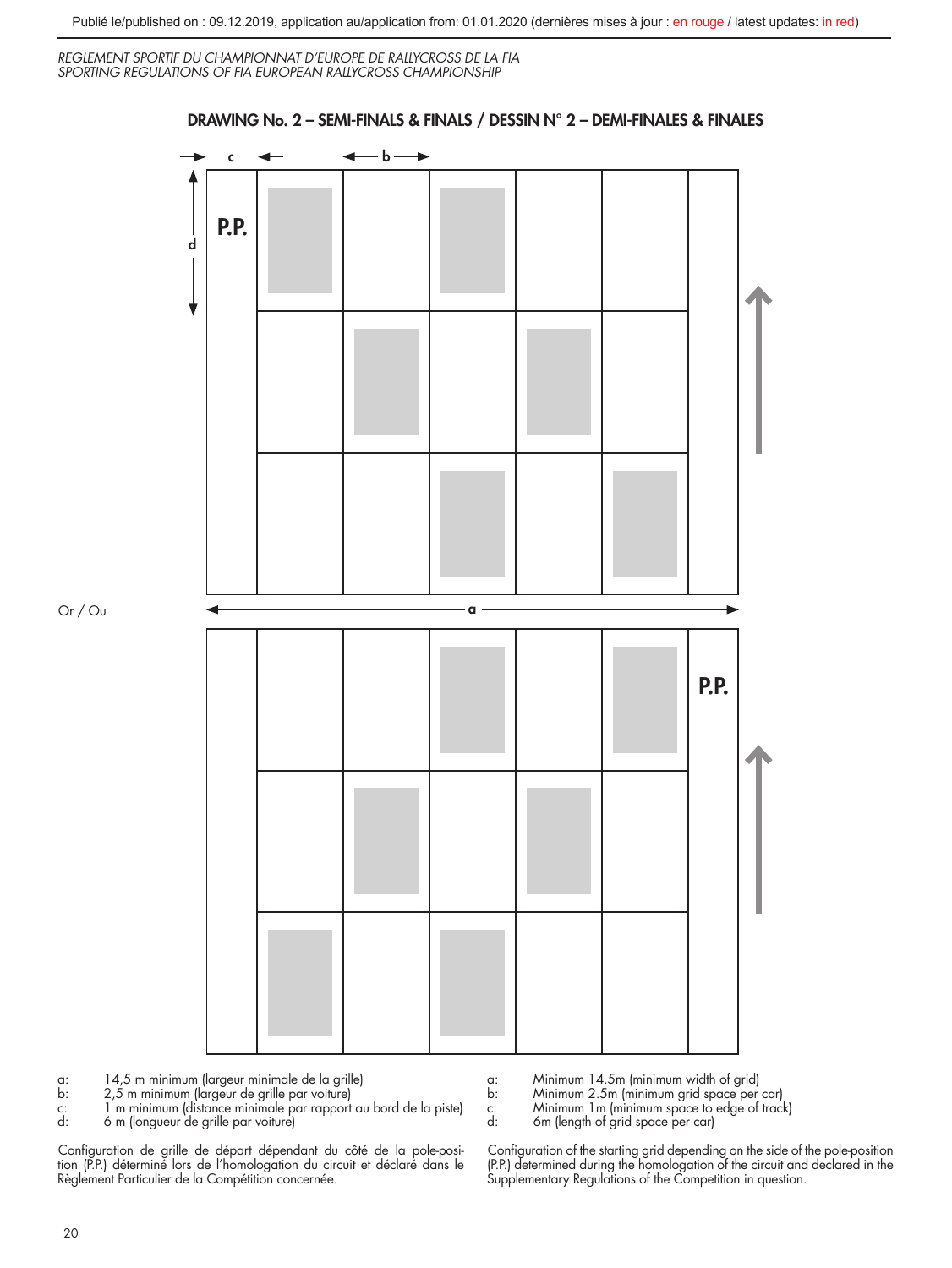

## DRAWING No. 3 – ASSISTANCE SIGNS / DESSIN N° 3 – PANNEAUX D'ASSISTANCE

À partir de ce panneau, l'assistance externe n'est plus permise. From this sign onwards, external assistance is no more permitted.



À partir de ce panneau, l'assistance externe est permise. From this sign onwards, external assistance is permitted.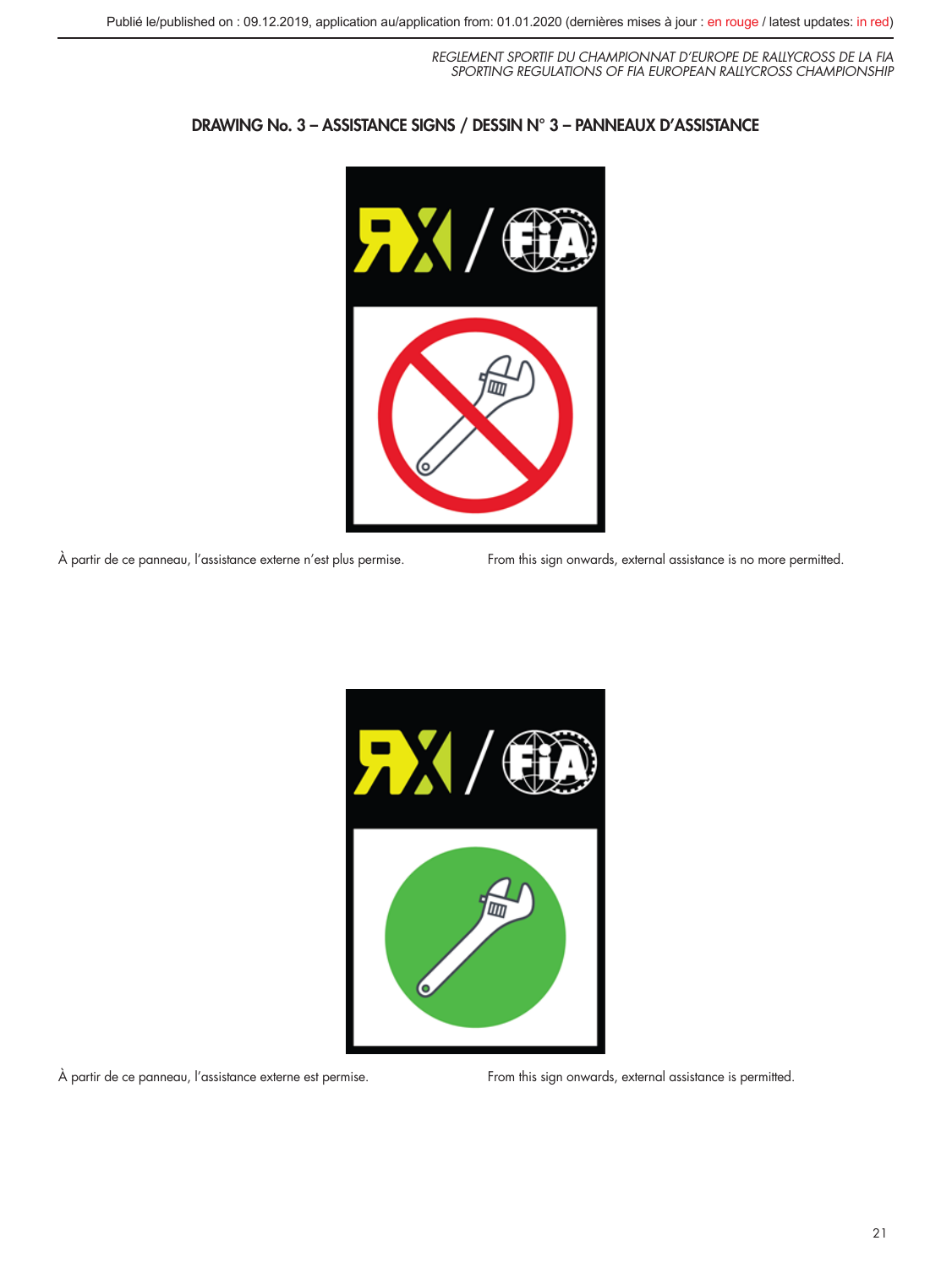ANNEXE 1 APPENDIX 1





# SUPPLEMENTARY REGULATIONS

## Part 1

2020 FIA World Rallycross Championship – Round

2020 FIA European Supercar Rallycross Championship – Round 2020 FIA European Super1600 Rallycross Championship – Round presented by Monster Energy

World RX of …

## Place & Date

## **REGULATIONS**

The final text of these Supplementary Regulations shall be the English version which will be used should any dispute arise as to their interpretation. Headings in this document are for ease of reference only and do not form part of these Supplementary Regulations.

#### Article 1 – Organisation

The Competition shall be run in accordance with the International Sporting Code and its appendices, the FIA official Bulletins, the General Prescriptions applicable to the International Rallycross Competitions and to FIA Rallycross Championships, the Sporting Regulations of the FIA World and European Rallycross Championships and these Supplementary Regulations.

#### Article 2 – Information specific to the Competition

#### National Sporting Authority (ASN):

Address: … a) Phone: … b) E-mail: …

#### Organiser:

| Address:   |  |          |  |
|------------|--|----------|--|
| a) Phone:  |  | .        |  |
| b) E-mail: |  | $\cdots$ |  |
| c) Web:    |  |          |  |

#### Organising committee

Composition: …

#### Event's Permanent Secretariat

Organiser: … Address: … Phone: … E-mail: …

22

Event's Secretariat during the event

Location: …

#### Circuit:

- a) Name: …
- b) Address: …
- c) Telephone: …
- d) GPS Location: …
- e) Length: … meters (incl. Joker Lap);
	- … meters (without Joker Lap)
- f) Width of Start: … meters
- g) Maximum width: … meters
- h) Minimum width: … meters
- i) Composition: …% gravel and …% tarmac
- j) Direction of the track: clockwise/anti-clockwise
- k) Side of the pole position: right/left<br>I) Number of laps in the Qualifying H
- l) Number of laps in the Qualifying Heats: 4 laps
- m) Number of laps in Semi-Finals and Finals: 6 laps

#### Programme & time schedule of the Competition:

| 24/01/2020   | Opening date for entries                                                                 |
|--------------|------------------------------------------------------------------------------------------|
| 09/03/2020   | Closing date for permanent World RX<br>entries                                           |
| 15/03/2020   | Closing date for permanent Euro RX<br>entries                                            |
| \$3/3\$/3020 | Closing date for non-permanent entries<br>(Supercar, Super1600 non-permanent<br>Drivers) |
|              | (entry form available on www.fia.com)                                                    |

World RX Team "Engineering Personnel" allowed to work on the cars : From Thursday 9:00 to Sunday 23:59

#### Friday …

09.00-13.00 Administrative checking From 09.30 Scrutineering

*Note: the Scrutineering Schedule and the Schedule of the Draw for the starting positions in Qualifying 1, as well as the detailed schedule for the remaining days*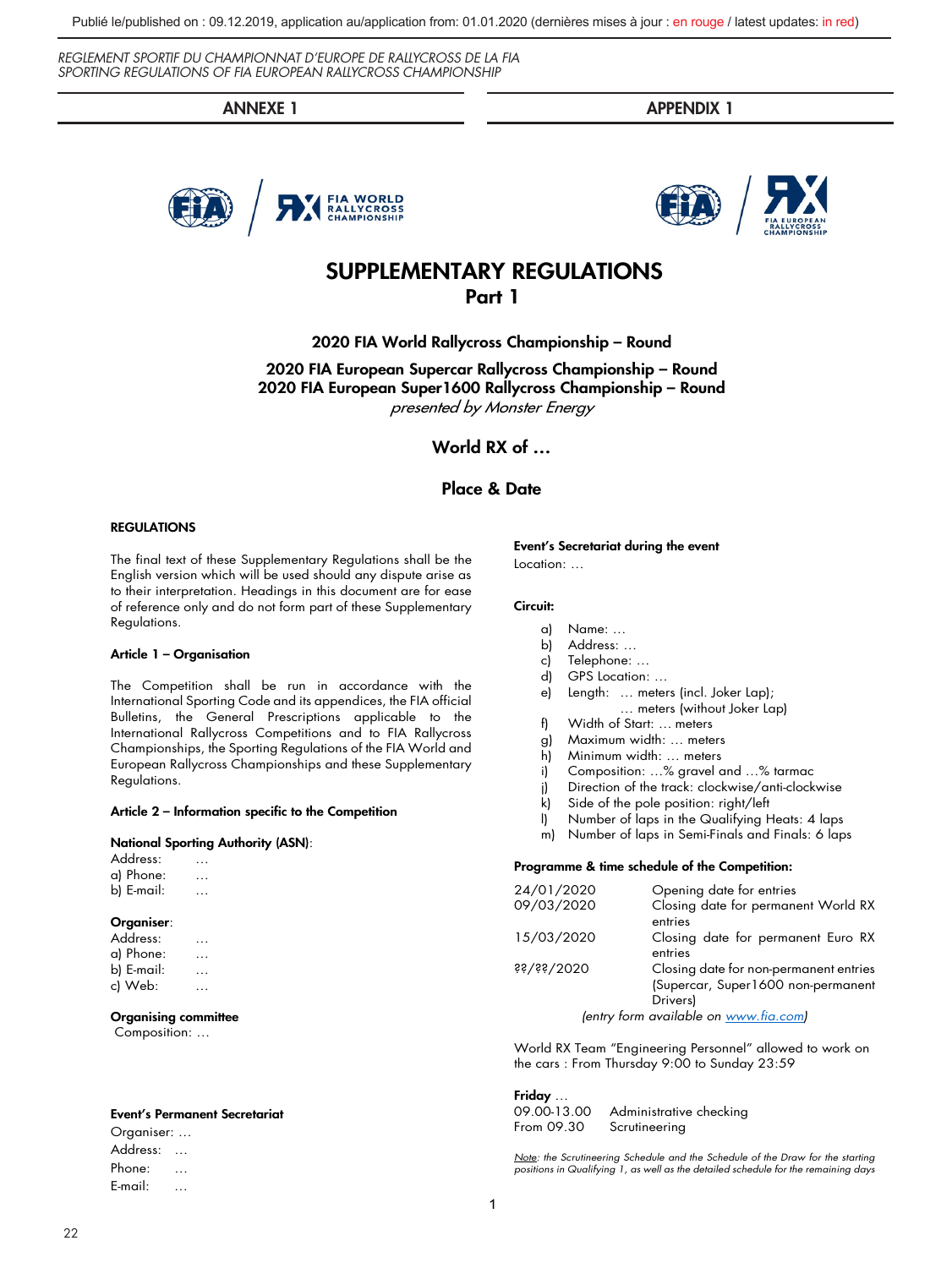

*of the event, will be made available following publication of entries in Part 2 of the Supplementary Regulations*

## Administrative checking:

Location: …

#### Scrutineering:

Location: ...

## Team Manager meeting:

Location: …

## Drivers' briefing:

Location: …

## Official notice board:

Location: …

## Prizes and awards:

- Cups to the Top 3 Drivers in each category.
- World RX: prize-money will be awarded to the Top 6 Drivers (respectively £800, £500, £400, £300, £300 and £300)
- Euro RX (Supercar): prize-money will be awarded to the Top 6 Drivers (respectively £1,000, £600, £400, £250, £250 and £250)
- Euro RX (Super1600): prize-money will be awarded to the Top 6 Drivers (respectively £500, £400, £300, £200, £200 and £200).

## **Article 3 – FIA appointed Officials**

Chairman of stewards: International steward: Race director: Technical delegate: Technical delegate assistant: Electronic scrutineer: Medical delegate: Secretary to the stewards: Observer: Judge of fact\*: Track inspector: Sporting delegate: Chief timekeeping: Driver adviser to the stewards: Championship coordinator:

> *\* In accordance with Article 11.16.3 of the International Sporting Code, judges of fact will have the following remit: during the running of the competition, recording of the incidents described in Article 4 of the General Prescriptions applicable to International Rallycross Competitions and to the FIA Rallycross Championships, as well as, in their opinion, of any other dangerous and/or unsportsmanlike behaviour.*

## **Article 4 – ASN appointed Officials**

| National steward:           |          |
|-----------------------------|----------|
| Clerk of the course:        |          |
| Deputy clerk of the course: | .        |
| Secretary of the meeting:   | $\cdots$ |
| Chief scrutineer:           |          |
|                             |          |



Chief medical officer:

## Judges of fact:

- Startline: …
- Jump Start: …
- Joker Lap: …
- Finish: …

Competitors' Liaison Officer: …

## Article 5 – Insurances

In compliance with the legal prescriptions, the Organiser has contracted one or several insurance(s) guaranteeing the following risk(s):

- Third Party Civil Liability with a value of … for the
- meeting. - Etc: .………………………………………...

(Indicate the details of the insurance cover(s) contracted by the Organiser – specify the amounts)

## Article 6 – Protests and Appeals

The protest fee is €1,000. The international appeal fee (FIA) is €6,000 (World RX) and €3,000 (Euro RX)

All protests will be lodged in accordance with the Code. All protests must be made in writing and handed to the clerk of the course or his assistant, or in their absence any of the stewards of the Competition, together with the required protest fee.

Competitors have the right to appeal, as laid down in Article 15 of the Code and also as set out in the Rules of the International Court of Appeal.

## Article 7 – Event supplementary provisions

- a) Advertisement restrictions by law in the country: (if any) …
- b) Other: (if any) …

VISA OF THE ASN No. -------- VISA OF THE FIA No. -------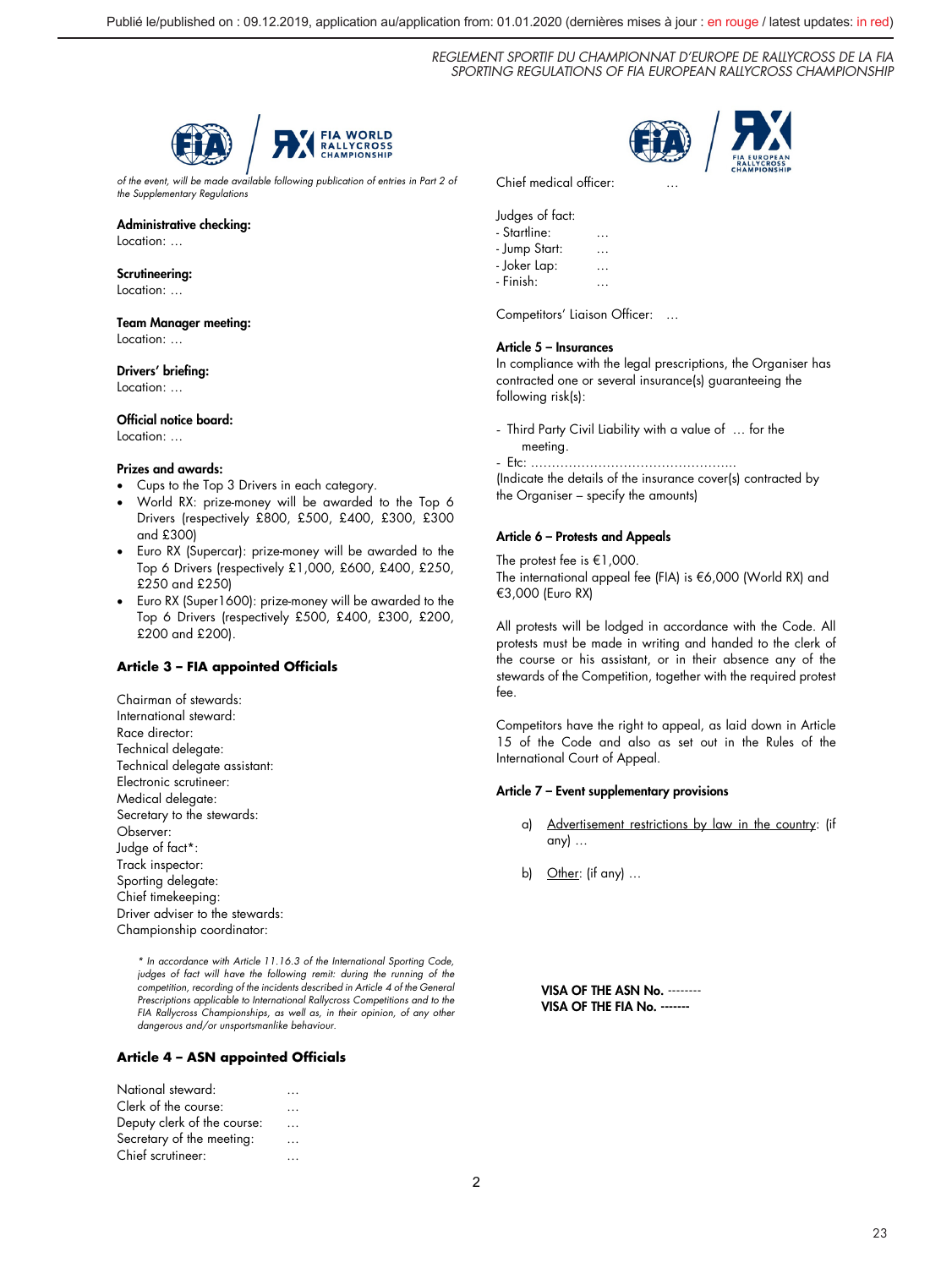Publié le/published on : 09.12.2019, application au/application from: 01.01.2020 (dernières mises à jour : en rouge / latest updates: in red)

*REGLEMENT SPORTIF DU CHAMPIONNAT D'EUROPE DE RALLYCROSS DE LA FIA SPORTING REGULATIONS OF FIA EUROPEAN RALLYCROSS CHAMPIONSHIP* 

ANNEXE 2 APPENDIX 2





## SUPPLEMENTARY REGULATIONS Part 2

2020 FIA World Rallycross Championship – Round XX

2020 FIA European Supercar Rallycross Championship – Round XX 2020 FIA European Super1600 Rallycross Championship – Round XX presented by Monster Energy

World RX of … XX

Place & Date

## **PROGRAMME & TIME SCHEDULE OF THE COMPETITION**

| XX/02/2019                                                                                       |                                                                          |          |
|--------------------------------------------------------------------------------------------------|--------------------------------------------------------------------------|----------|
|                                                                                                  | Opening date for entries                                                 |          |
| XX/03/2019                                                                                       | Closing date for permanent entries (entry form available on www.fia.com) |          |
| Closing date for non-permanent entries (EuroSC & Super1600 & non-permanent Drivers<br>XX/XX/2019 |                                                                          |          |
|                                                                                                  | - entry form available on www.fia.com)                                   |          |
|                                                                                                  |                                                                          |          |
| Thursday, XX 2019                                                                                |                                                                          |          |
| XX.XX                                                                                            | Scrutineering (as per Scrutineering schedule below)                      | Category |
|                                                                                                  |                                                                          |          |
| Friday, XX 2019                                                                                  |                                                                          |          |
| XX.XX - XX.XX                                                                                    | Administrative checking                                                  |          |
| XX.XX                                                                                            | Scrutineering (as per Scrutineering schedule below)                      | Category |
| XX.XX                                                                                            | Competitors & Drivers' briefing (location)                               | Category |
| XX.XX                                                                                            | Competitors & Drivers' briefing (Location)                               | Category |
| XX.XX                                                                                            | Draw for starting position in first Qualifying (Location)                |          |
| XX.XX                                                                                            | First stewards' meeting                                                  |          |
|                                                                                                  |                                                                          |          |
| Saturday XX 2019                                                                                 |                                                                          |          |
| XX.XX                                                                                            | Secretariat opens                                                        |          |
| XX.XX                                                                                            | Practice                                                                 | Category |
| XX.XX                                                                                            | <b>First Qualifying</b>                                                  | Category |
| XX.XX                                                                                            | Second Qualifying                                                        | Category |
| XX.XX                                                                                            | Third Qualifying                                                         | Category |
|                                                                                                  |                                                                          |          |
| Sunday, 02 September 2018                                                                        |                                                                          |          |
| XX.XX                                                                                            | Secretariat opens                                                        |          |
| XX.XX                                                                                            | Warm-up (2 laps, once only)                                              | Category |
| XX.XX                                                                                            | Third Qualifying                                                         | Category |
| XX.XX                                                                                            | Fourth Qualifying                                                        | Category |
| XX.XX                                                                                            | Semi-Finals                                                              | Category |
| XX.XX                                                                                            | Final                                                                    | Category |
| XX.XX                                                                                            | World RX Semi-Final pre-grid closes                                      | Category |
| XX.XX                                                                                            | Semi-Finals                                                              | Category |
| XX.XX                                                                                            | Final                                                                    | Category |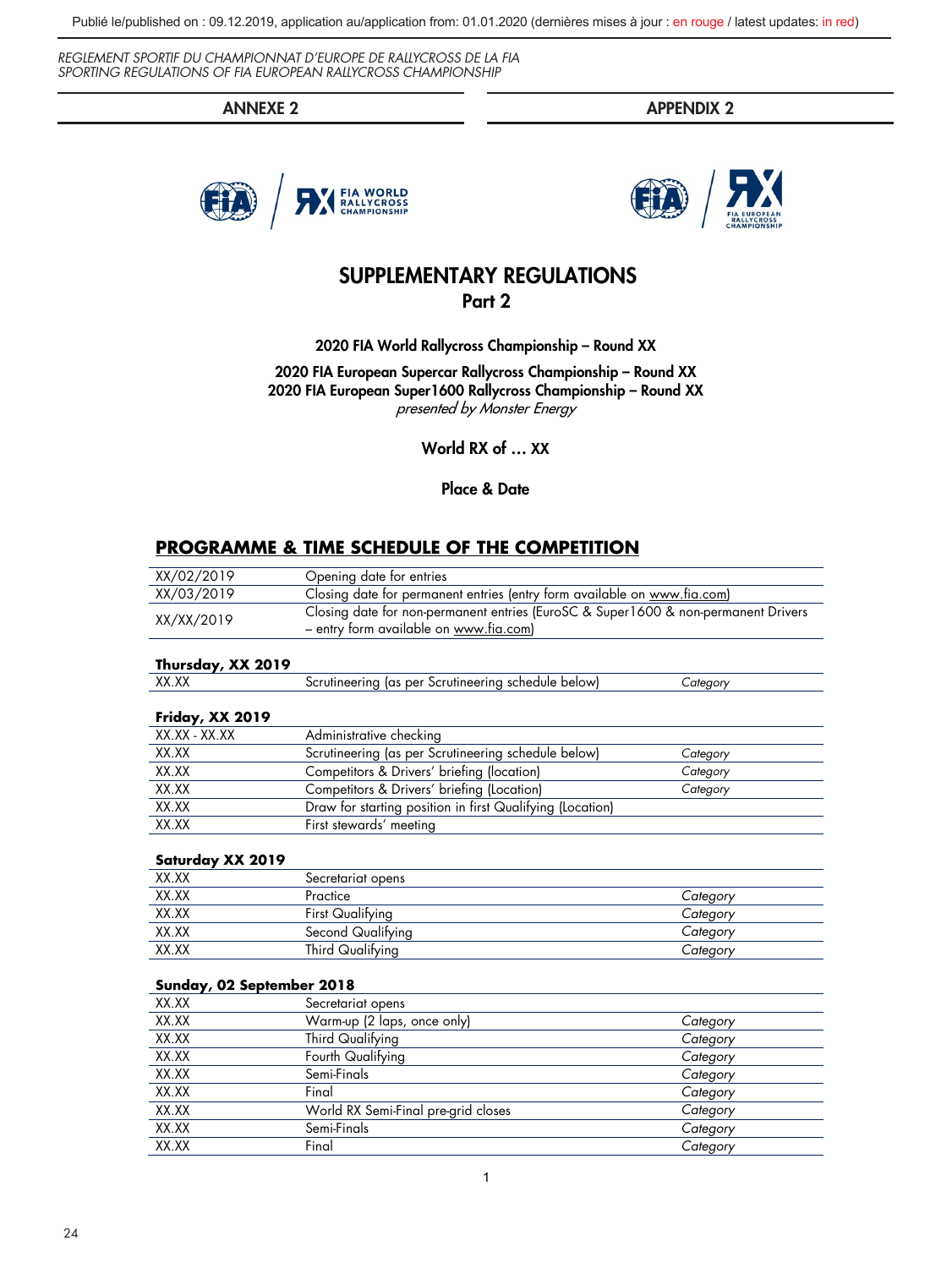|       | <b>FIA WORLD</b><br><b>RALLYCROSS</b><br><b>CHAMPIONSHIP</b> | FIA EUROPEAN<br>RALLYCROSS<br>CHAMPIONSHIP |
|-------|--------------------------------------------------------------|--------------------------------------------|
| XX.XX | Final                                                        | Cateaorv                                   |
| XX.XX | Podium (location)                                            |                                            |
| XX.XX | Stewards' meeting                                            |                                            |

## **SCRUTINEERING SCHEDULE**

## **Thursday, XX 2019**

| $XX$ , $XX - XX$ , $XX$ | scrutineering and sealing for Supercars".                                                                                                                                                                     | <b>Euro RX Supercars (SC), in the Paddock</b> . All cars must be ready for<br>scrutineering from XX.XX to XX.XX, as described in the document "Instructions for initial |
|-------------------------|---------------------------------------------------------------------------------------------------------------------------------------------------------------------------------------------------------------|-------------------------------------------------------------------------------------------------------------------------------------------------------------------------|
| $XX$ , $XX - XX$ , $XX$ | World RX Supercars (SC), in the Paddock. All cars must be ready for<br>scrutineering from XX.XX to XX.XX, as described in the document "Instructions for initial<br>scrutineering and sealing for Supercars". |                                                                                                                                                                         |
| <b>Friday, XX 2019</b>  | order:                                                                                                                                                                                                        | Euro RX \$1600 (\$1600), in the Scrutineering Bay, in the following                                                                                                     |
| $XX$ , $XX - XX$ , $XX$ | S1600 #XX                                                                                                                                                                                                     | S1600 #XX                                                                                                                                                               |
| $XX$ , $XX - XX$ , $XX$ | S1600 #XX                                                                                                                                                                                                     | S1600 #XX                                                                                                                                                               |

*Note: Article 17, §15 of the Championship Sporting Regulations: "Reporting late to scrutineering will be penalised by restricted access to practice, one session/four laps maximum."*

## • **Noise check**

Noise check is mandatory and it will be done near the scrutineering bay for all cars on Friday, date and time

## • **Weight check**

During the aforementioned noise check time slot, weighing scales will be available for all teams for voluntary weight check.

## • **Tyre registration**

Tyre registration will be possible during the following time slots:

| Friday, XX 2019   | $XX$ $XX - XX$ $XX$ |
|-------------------|---------------------|
| Saturday, XX 2019 | $XX$ $XX - XX$ $XX$ |
| Sunday, XX 2019   | XX.XX – XX.XX       |

Outside of these aforementioned time slots, tyres registrations can be allowed only with the permission of the FIA technical delegate (Mr Iiro Palmi).

## **ADDITIONAL INFORMATION**

**Track access restrictions**: As per Article 22.2, access to the track will not be allowed to Competitors and media Friday from 9:30 to 11:00 during the track inspection.

> VISA OF THE ASN No. -------- VISA OF THE FIA No. -------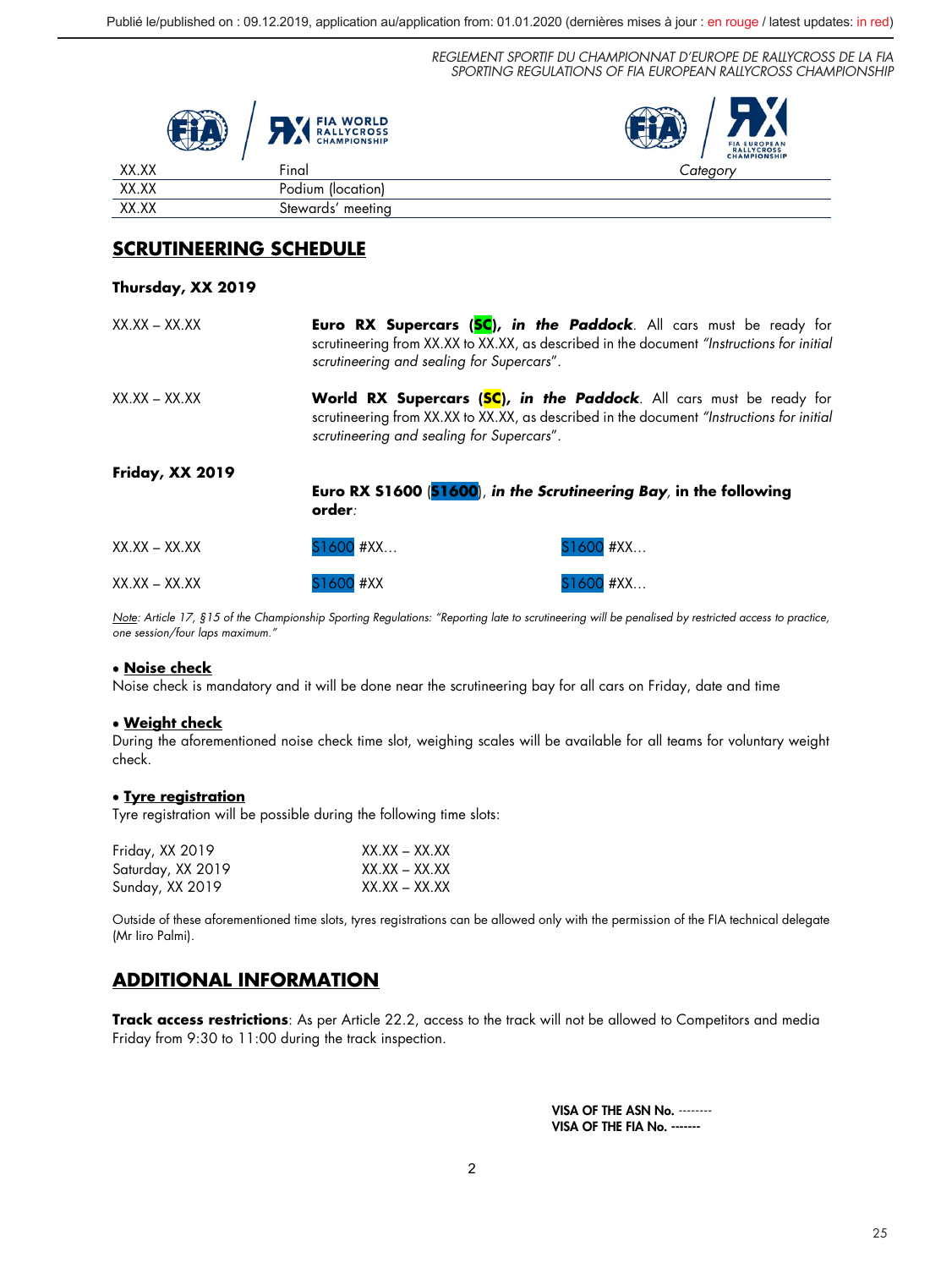

- Include details of how teams can order additional tickets and any discounts (include in Order Forms)
- Include details of the local hospitality offer and how this can be purchased.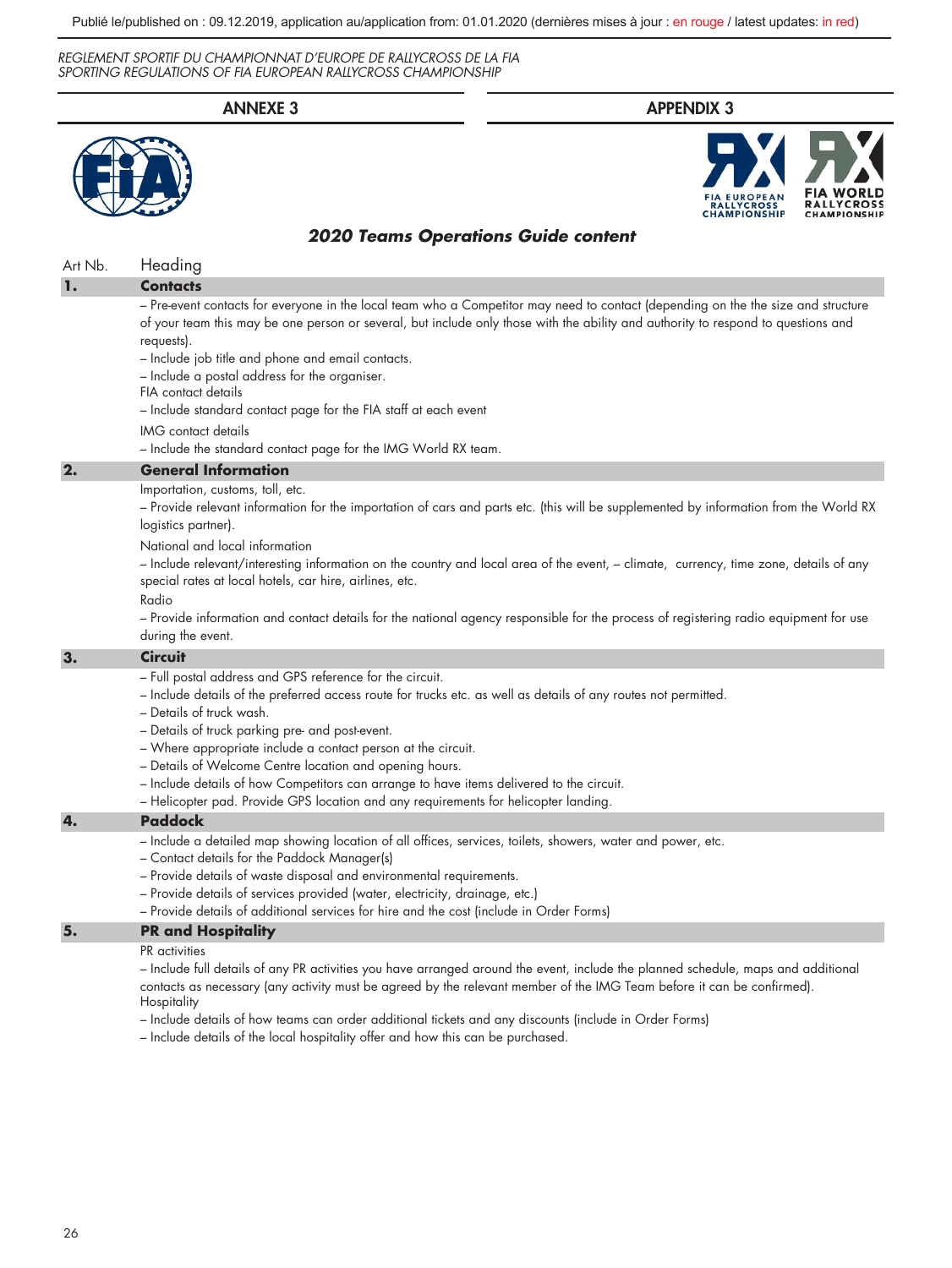



## *2020 Teams Operations Guide content*

## Art Nb. Heading

– Template order forms for events within Europe and events outside of Europe are included. Please adapt these as necessary for your own event, make sure to include details any hospitality offer, etc. Add your own order forms for

- Hospitality
- Additional tickets
- Catering (if applicable)

#### **7. Maps**

Include good quality maps.

These should based on the 1:500 scale drawing the circuit and wider site required by the FIA. The maps must include at least the following items (separate on to more than one map if necessary):

– Overview of whole site including: Approach roads and access points Welcome Centre Evacuation points Parking areas for officials, teams, press, VIP and spectators Autograph session location

– Paddock, including: Paddock traffic flow map Refuelling Car wash Health & Safety - medical centre and first aid posts Fire extinguisher points Noise check Scales Scrutineering area – Track, including: Route to and from the paddock Pre-grid Timing sectors

Drivers and Competitors Briefing room Press room Location for press conferences TV compound Helicopter pad

Parc Fermé Tyre registration Tyre service/supply Podium area Official notice board Paddock office Toilets and showers

Technical control zones Tyre checking Spotters Tower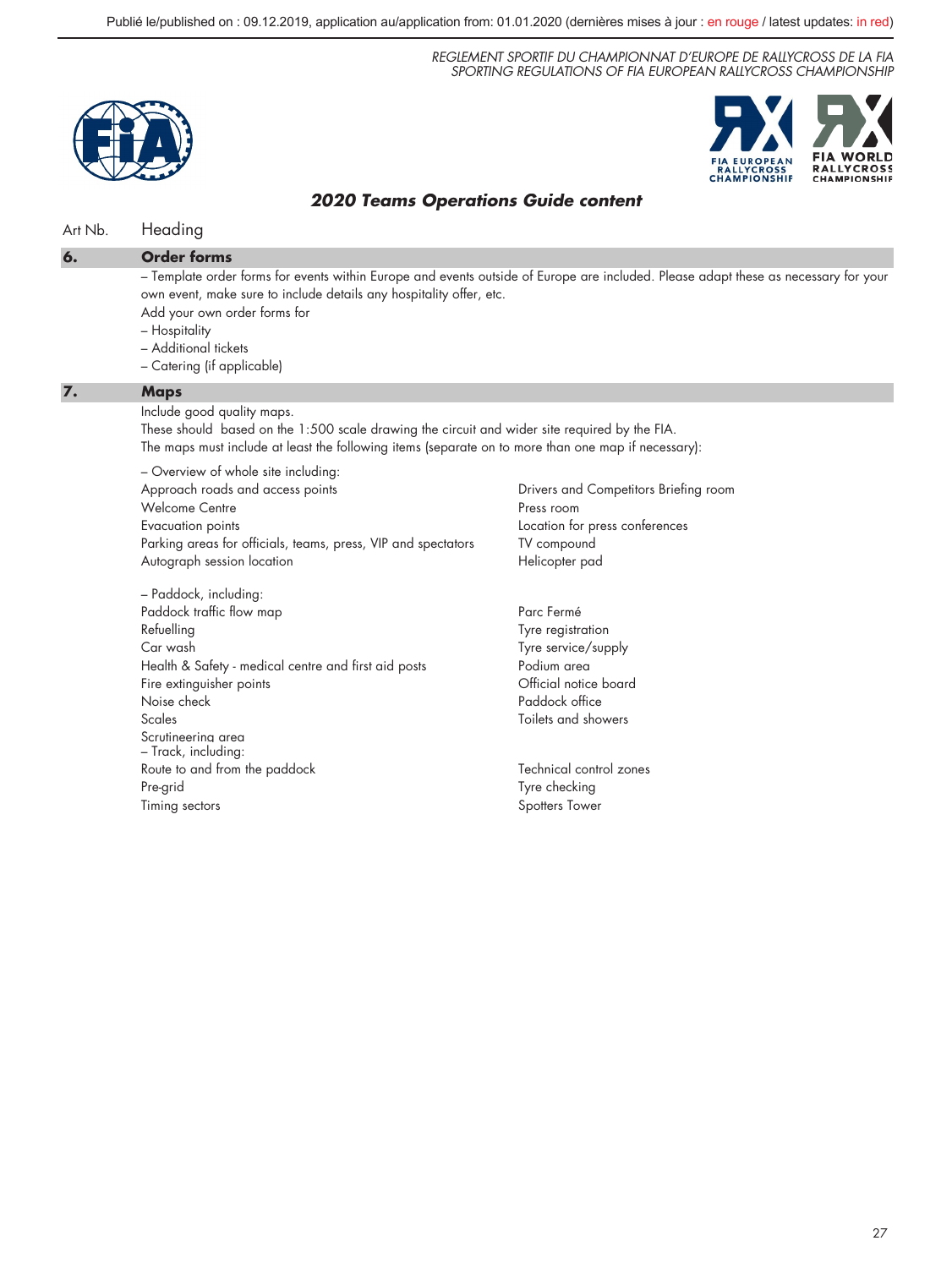## ANNEXE 4

#### CEREMONIE DE PODIUM

## 1. MAITRE DE CEREMONIE

Un maître de cérémonie sera désigné pour diriger et assumer la responsabilité de toute la cérémonie de podium.

## 2. PODIUM

## a) ESTRADE ET DAIS

Les dimensions du dais doivent correspondre aux dimensions indiquées dans le manuel de conception graphique de la FIA.

L'espace compris entre le bord du dais du vainqueur et la barrière d'appui du podium devrait être d'1,20 m minimum, pour fournir un passage.

L'endroit où devrait se tenir chaque personne remettant un trophée doit être marqué sur le plancher du podium.

Les trophées doivent être posés sur une seule table, d'un côté du podium. Le champagne doit se trouver sur le dais.

#### b) DRAPEAUX

Les "bannières plates" de type olympique devraient être utilisées. Il doit y avoir un minimum de 50 cm derrière la structure du podium, pour les responsables des drapeaux.

c) AU SOL

Le podium et les marches seront recouverts d'un tapis vert ou bleu sombre.

## 3. HYMNES

a) L'hymne national du Pilote gagnant et de l'Equipe gagnante sera joué. Les nationalités des Equipes et des Pilotes seront notifiées à l'organisateur par la FIA et seront conformes à l'Article 9.4 du Code.

b) Un système sonore approprié devrait être installé, pour garantir que les hymnes nationaux (lancés par le maître de cérémonie) seront clairement entendus avec un lien sonore à l'image télévisée.

c) Lorsque la douche de champagne commence, de la musique devrait être diffusée. Cela ne devrait pas commencer avant que les présentateurs aient quitté le podium.

Un commentaire de la cérémonie de podium devrait être diffusé au public à partir de la plate-forme érigée pour les caméras de télévision.

## 4. TROPHEES

3 trophées seulement par catégorie seront présentés lors de la cérémonie de podium :

- a) Pilote gagnant ;<br>b) Deuxième Pilote
- Deuxième Pilote ;
- c) Troisième Pilote ;

Les trophées sont libres de conception mais doivent refléter l'importance de l'Epreuve ; ils seront fournis par le promoteur et devront porter :

- a) le logo officiel du Championnat;<br>b) le nom officiel de l'Epreuve et/ou
- le nom officiel de l'Epreuve et/ou le logo du sponsor titre ;
- c) la position du Pilote.

## PODIUM CEREMONY

## 1. MASTER OF CEREMONIES

A master of ceremonies will be appointed to conduct and take responsibility for the entire podium ceremony.

APPENDIX 4

## 2. PODIUM

a) OSTRUM AND DAIS

The dimensions of the dais must follow those found in the FIA graphic design manual.

The distance between the edge of the winner's dais and the retaining barrier of the podium should be a minimum of 120cm to provide a walkway.

The place where each person presenting a trophy should stand must be marked on the floor of the podium.

Trophies must be laid out on a single table on one side of the podium. The champagne must be on the dais.

b) FLAGS

Olympic Games style "flat flags" should be used. There must be a minimum space of 50 cm behind the podium structure for the flag men.

c) FLOOR

The podium and steps should be covered in green or dark blue carpet.

## 3. ANTHEMS

a) The national anthem of the winning Driver and winning Team will be played. The Nationalities of the Teams and Drivers will be notified to the organiser by the FIA and will accord with Article 9.4 of the Code.

b) A suitable sound system should be installed to ensure that national anthems (initiated by the master of ceremonies) are clearly heard with an audio link to the TV broadcast.

c) When the champagne shower begins, music should be played. This should not start until the presenters have left the podium.

d) A commentary of the podium ceremony should be broadcast to the general public from the platform erected for the TV cameras.

## 4. TROPHIES

Only three trophies per category will be presented during the podium ceremony:

- a) Winning Driver.<br>b) Second Driver.
- Second Driver.
- c) Third Driver.

The trophies are of free design, but should reflect the importance of the Event. They will be provided by the promoter and must show:

- a) The Championship official logo.
- b) The official name of the event and/or the title sponsor logo.
- c) The Driver's position.